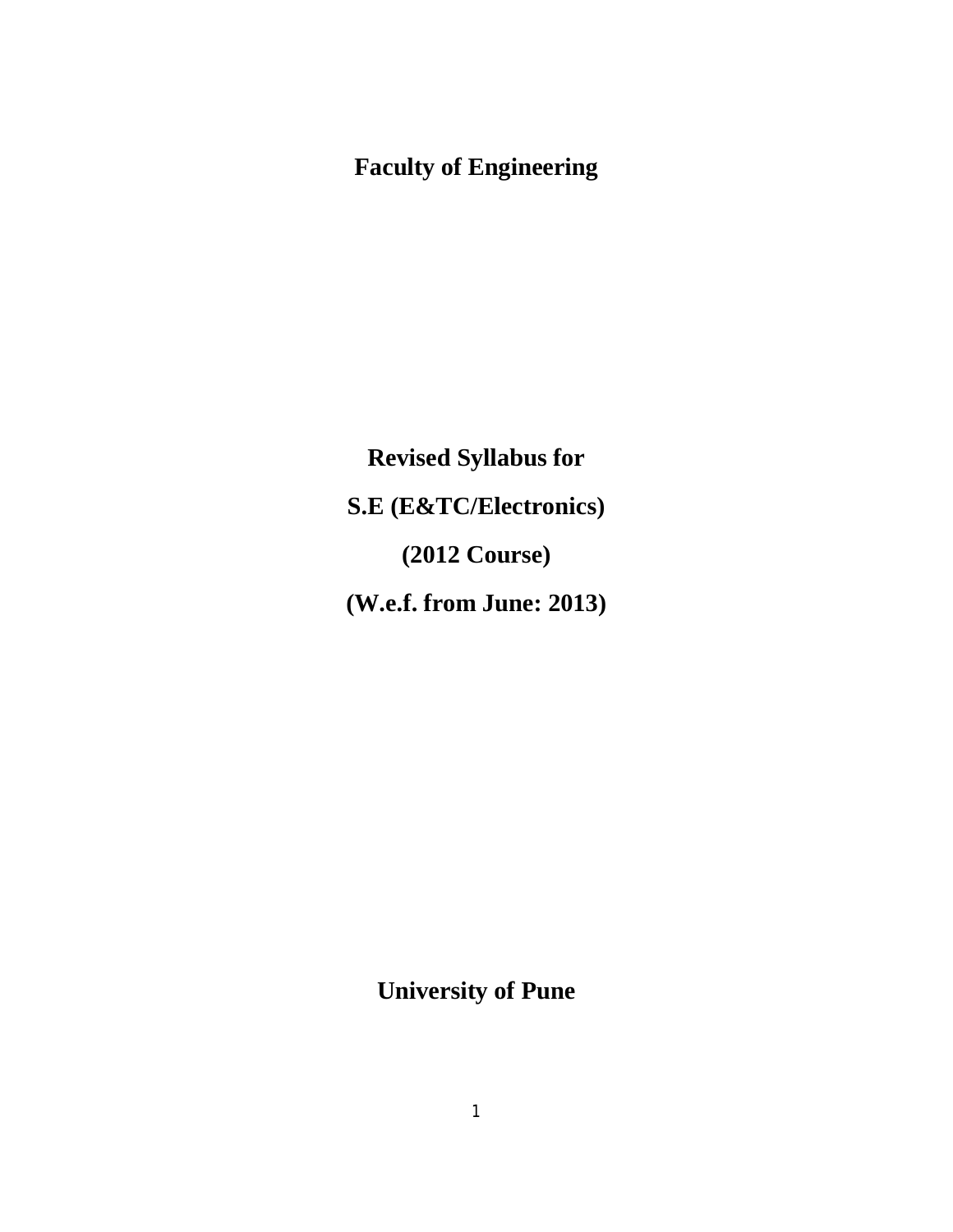# **Course Structure for S.E. (Electronics/Electronics & Telecommunication Engineering)**

| <b>SEMESTER-I</b>      |                                                    |                                    |                          |                |                           |                           |                          |                          |                        |              |
|------------------------|----------------------------------------------------|------------------------------------|--------------------------|----------------|---------------------------|---------------------------|--------------------------|--------------------------|------------------------|--------------|
| <b>Subject</b><br>Code | <b>Subject</b>                                     | <b>Teaching Scheme</b><br>Hrs/Week |                          |                | <b>Examination Scheme</b> |                           |                          |                          |                        | <b>Marks</b> |
|                        |                                                    | Lect                               | Tut                      | Pr             | <b>Theory</b><br>Online   | Tw                        | Pr                       | <b>Or</b>                | <b>Theory</b><br>Paper | <b>Total</b> |
| 204181                 | Signals & Systems                                  | $\overline{4}$                     | $\mathbf{1}$             | $\blacksquare$ | 50                        | 25                        | $\overline{a}$           | $\overline{a}$           | 50                     | 125          |
| 204182                 | Electronic Devices &<br>Circuits                   | $\overline{4}$                     | $\overline{a}$           | $\overline{2}$ | 50                        | $\overline{\phantom{a}}$  | 50                       | $\overline{a}$           | 50                     | 150          |
| 204183                 | Network Theory                                     | 3                                  | $\mathbf{1}$             | $\blacksquare$ | 50                        | 25                        | $\overline{a}$           | $\overline{a}$           | 50                     | 125          |
| 204184                 | Data structures &<br>Algorithms                    | $\overline{4}$                     | $\overline{\phantom{a}}$ | $\overline{2}$ | 50                        | $\overline{\phantom{a}}$  | $\overline{\phantom{0}}$ | 50                       | 50                     | 150          |
| 204185                 | <b>Digital Electronics</b>                         | $\overline{4}$                     | $\overline{a}$           | $\overline{2}$ | 50                        | $\overline{a}$            | 50                       | $\overline{a}$           | 50                     | 150          |
| 204186                 | <b>Electronic Measuring</b><br>Instruments & Tools | $\mathbf{1}$                       | $\overline{\phantom{a}}$ | $\overline{2}$ |                           | 50                        |                          |                          |                        | 50           |
|                        | <b>Total</b>                                       | 20                                 | $\overline{2}$           | 8              | 250                       | 100                       | 100                      | 50                       | 250                    | 750          |
| <b>SEMESTER-II</b>     |                                                    |                                    |                          |                |                           |                           |                          |                          |                        |              |
|                        |                                                    |                                    |                          |                |                           |                           |                          |                          |                        |              |
| <b>Subject</b>         |                                                    | <b>Teaching Scheme</b>             | Hrs/Week                 |                |                           | <b>Examination Scheme</b> |                          |                          |                        | <b>Marks</b> |
| Code                   | <b>Subject</b>                                     | Lect                               | Tut                      | Pr             | <b>Theory</b><br>Online   | Tw                        | Pr                       | <b>Or</b>                | <b>Theory</b><br>Paper | <b>Total</b> |
| 207005                 | <b>Engineering Maths-III</b>                       | $\overline{4}$                     | $\mathbf{1}$             | $\overline{a}$ | 50                        | 25                        |                          | $\overline{a}$           | 50                     | 125          |
| 204187                 | Integrated Circuits                                | 3                                  | $\overline{a}$           | $\overline{2}$ | 50                        |                           | 50                       | $\overline{\phantom{0}}$ | 50                     | 150          |
| 204188                 | <b>Control Systems</b>                             | 3                                  | 1                        | $\frac{1}{2}$  | 50                        | 25                        | $\overline{a}$           | $\overline{a}$           | 50                     | 125          |
| 204189                 | <b>Analog Communication</b>                        | $\overline{4}$                     | $\overline{\phantom{a}}$ | $\overline{2}$ | 50                        | $\blacksquare$            | 50                       | $\frac{1}{2}$            | 50                     | 150          |
| 204190                 | <b>Computer Organization</b>                       | $\overline{3}$                     | $\frac{1}{2}$            | $\overline{a}$ | 50                        | $\bar{\phantom{a}}$       | $\overline{a}$           | $\overline{a}$           | 50                     | 100          |
| 204191                 | <b>Object Oriented</b><br>Programming              | $\overline{2}$                     | $\overline{a}$           | $\overline{2}$ | $\overline{a}$            | 25                        | $\overline{a}$           | 50                       |                        | 75           |
| 204192                 | Soft Skills                                        | $\mathbf{1}$                       | $\overline{a}$           | $\overline{2}$ | $\overline{a}$            | 25                        | $\overline{a}$           | $\overline{a}$           | $\overline{a}$         | 25           |

### **2012 Course (w.e.f. June-2013)**

Dr. D S Bormane Chairman, BOS(Electronics) University of Pune, Pune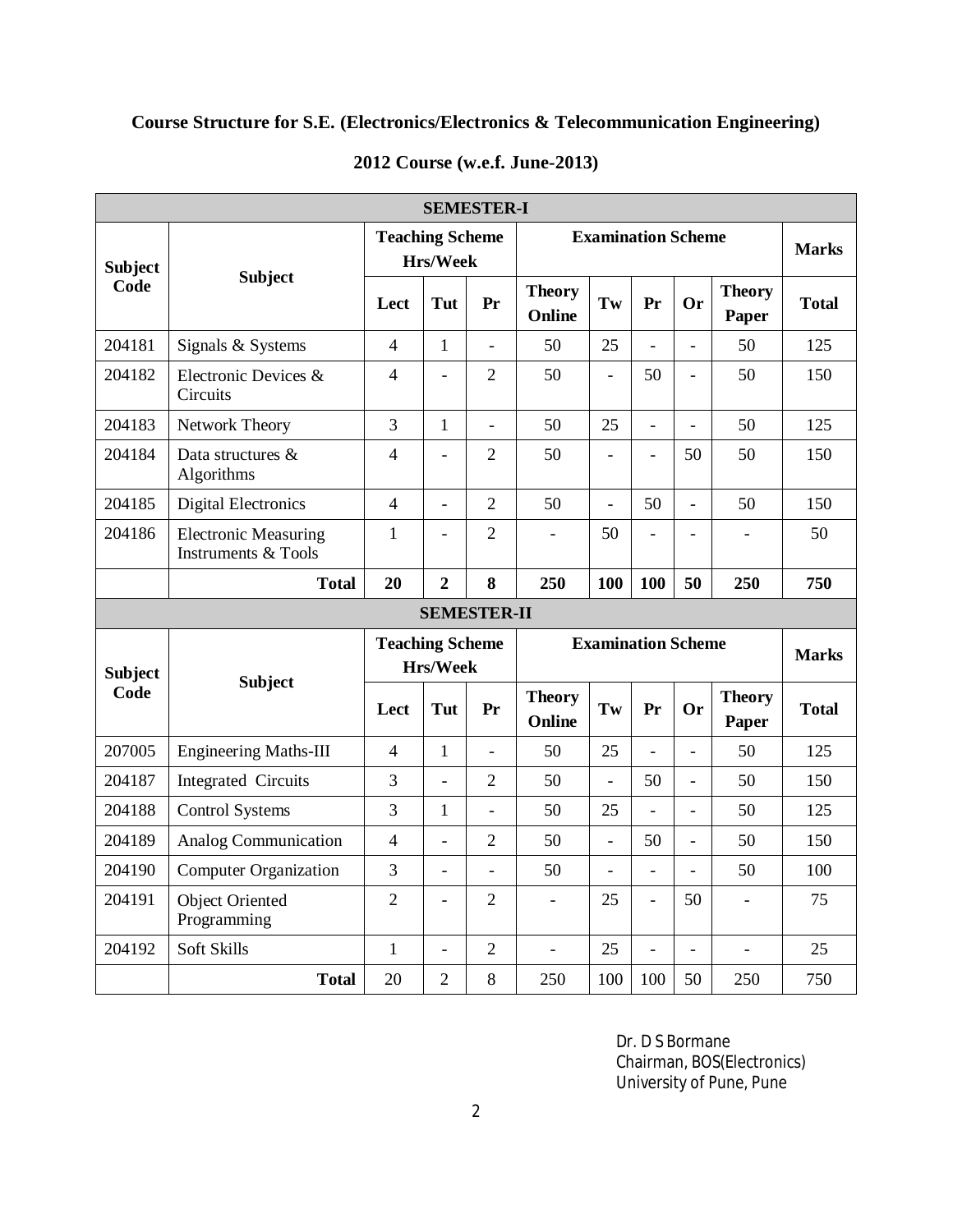# **204181 Signals and Systems**

**Teaching Scheme: Lectures:** 4 Hrs/ Week **Tutorial :** 1 Hr/Week

**Examination Scheme: Theory Online :** 50 Marks **Theory Paper :** 50 Marks **Term work:** 25

#### **Course Objectives and Outcomes:**

The concept and theory of signals and systems are needed in almost all electronics and telecommunication engineering fields and in many other engineering and scientific disciplines as well. The main objective of this course is to lay the foundation for further studies in areas such as communication, signal processing, and control systems etc. This course will explore the basic concepts of signals and systems.

Having successfully completed this course, the student will be able to:

- 1. Understand the basic signals and their classification, perform operations on signals.
- 2. Understand and identify the systems based on their properties
- 3. Understand, identify the system based on their properties in terms impulse response and also solve the convolution integral and sum.
- 4. Understand, and resolve the signals in frequency domain using Fourier series and Fourier transform. Find the amplitude spectrum, phase spectrum of the various signals and also systems. Analyze the system in frequency domain.
- 5. Understand, and resolve the signals in complex frequency domain using Laplace Transform. Analyze the system in s – domain. Characterize the system in s- domain. Apply Laplace transforms to analyze electrical circuits.
- 6. Understand, apply and determine the correllogram, auto correlation, cross correlation, energy spectral density, and power spectral density of discrete and continuous signals. Carry out the system analysis and inter play between frequency and time domain.
- 7. Understand the basic concept of probability, random variables and random signals. Calculate the CDF, PDF and probability of a given event. Calculate the mean, mean square, variance and standard deviation for given random variables using pdf.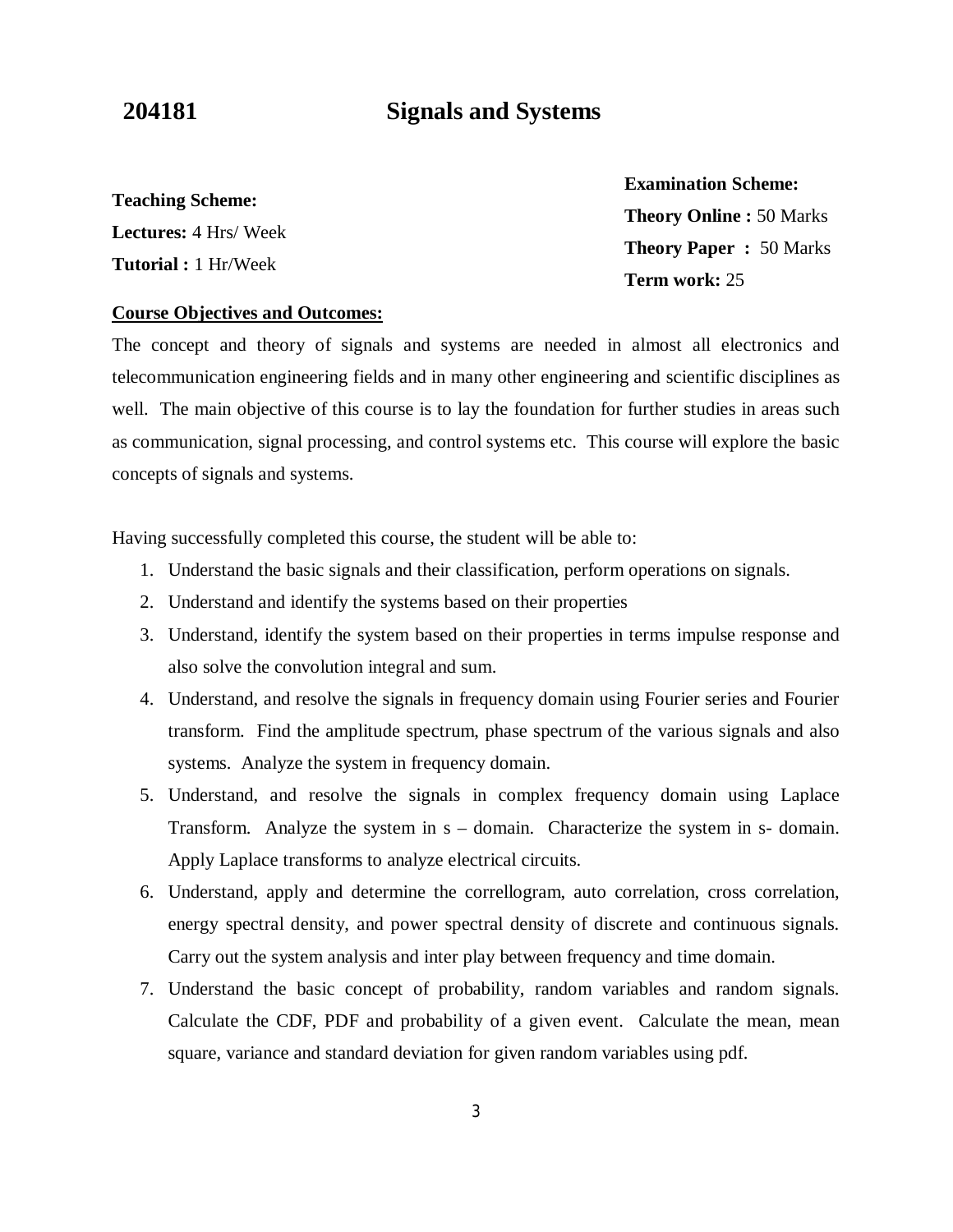#### Unit I : Introduction to Signals and Systems 10L

Definition of signals and systems, communication and control systems as examples, Classification of signals: Continuous time and discrete time, even, odd, periodic and non periodic, deterministic and non deterministic, energy and power.

Operations on signals: Amplitude scaling, addition, multiplication, differentiation, integration (Accumulator for DT), time scaling, time shifting and folding, precedence rule.

Elementary signals: exponential, sine, step, impulse and its properties, ramp, rectangular, triangular, signum, sinc.

Systems: Definition, Classification: linear and non linear, time variant and invariant, causal and non-causal, static and dynamic, stable and unstable, invertible.

#### **Unit II : System Analysis 8L**

System modeling: Input output relation, impulse response, block diagram, integro-differential equation. Definition of impulse response, convolution integral, convolution sum, computation of convolution integral using graphical method for unit step to unit step, unit step to exponential, exponential to exponential and unit step to rectangular, rectangular to rectangular only. Computation of convolution sum. Properties of convolution, system interconnection, system properties in terms of impulse response, step response in terms of impulse response.

#### **Unit III : System Analysis in Frequency Domain using Fourier Transform 6L**

Definition and necessity of CT and DT Fourier series and Fourier transforms. Analogy between CTFS, DTFS and CTFT, DTFT. CT Fourier series, CT Fourier transform and its properties, problem solving using properties, amplitude spectrum, phase spectrum of the signal and system. Interplay between time and frequency domain using sinc and rectangular signals. Limitations of FT and need of LT and ZT.

#### **Unit IV : System Analysis in Frequency Domain using Laplace Transform 6L**

Definition and its properties, ROC and pole zero concept. Application of Laplace transforms to the LTI system analysis. Inversion using duality, numerical based on properties. Signal analysis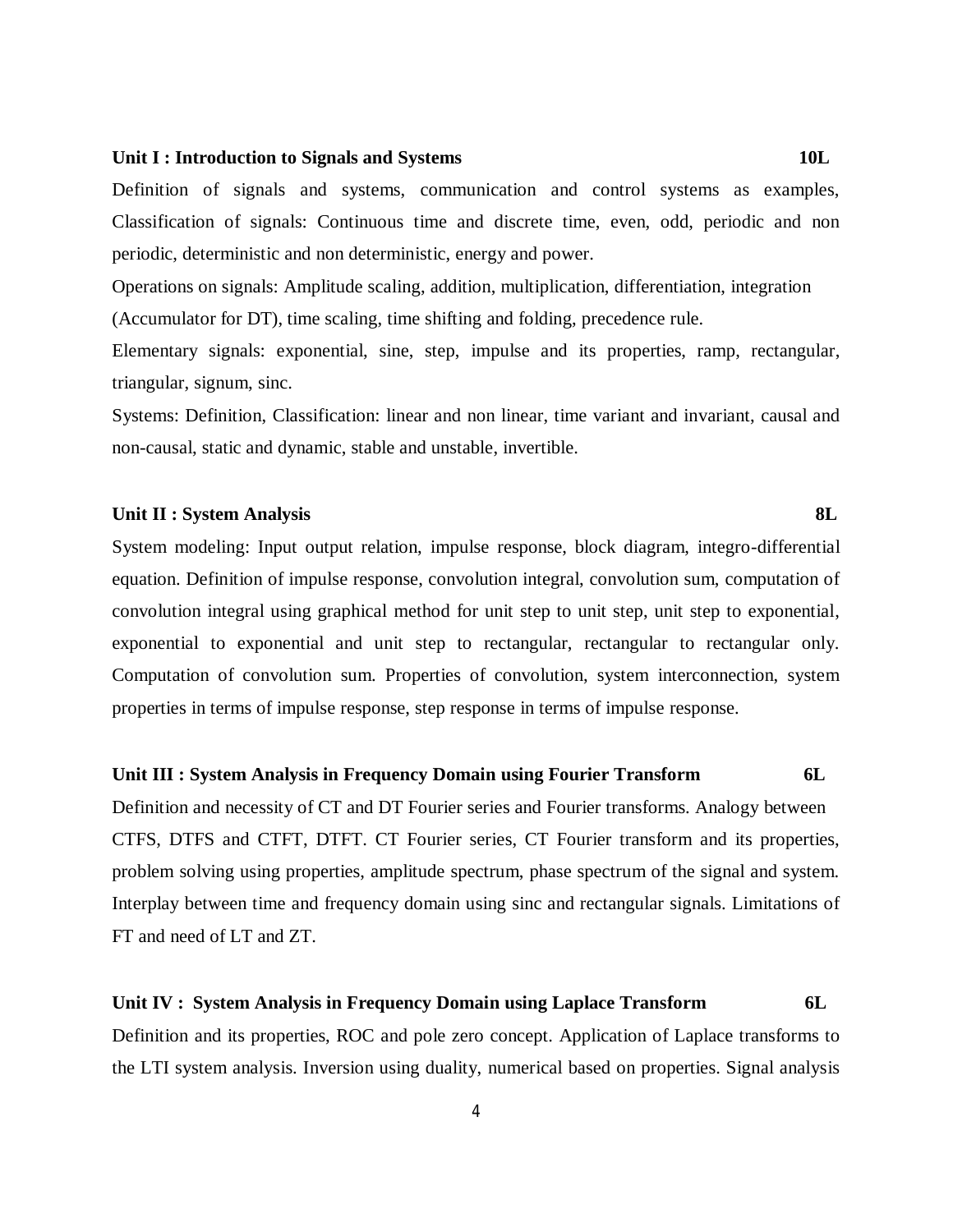using LT.

#### **Unit V : Correlation and Spectral Density 6L**

Definition of Correlation and Spectral Density, correllogram, analogy between correlation, covariance and convolution, conceptual basis, auto-correlation, cross correlation, energy/power spectral density, properties of correlation and spectral density, inter relation between correlation and spectral density.

### **Unit VI : Probability, Random Variables and Random Signals 6L**

Experiment, sample space, event, probability, conditional probability and statistical independence. Random variables: Continuous and Discrete random variables, cumulative distributive function, Probability density function, properties of CDF and PDF. Statistical averages, mean, moments and expectations, standard deviation and variance. Probability models: Uniform, Gaussian, Binomial. Evolution and definition of random signal through probability via random variable.

#### **Text Books :**

- 1. Simon Haykins and Barry Van Veen, "Signals and Systems", 2<sup>nd</sup> Edition, Wiley India.
- 2. Simon Haykins, " An Introduction to Analog and Digital Communications", Wiley India

### **Reference Books :**

- 1. Mrinal Mandal and Amir Asif, Continuous and Discrete Time Signals and Systems, Cambridge University Press, 2007
- 2. Charles Phillips, "Signals, Systems and Transforms", 3<sup>rd</sup> Edition, Pearson Education.
- 3. Peyton Peebles, "Probability, Random Variable, Random Processes", 4 th Edition, Tata Mc Graw Hill.
- 4. Luis F. Chaparro, Signals and Systems using MATLAB, Academic Press an imprint of Elsevier Inc, 2011
- 5. M.J.Roberts and Govind Sharma, "Fundamentals of Signals and Systems", 2<sup>nd</sup> edition, Mc Graw Hill,2010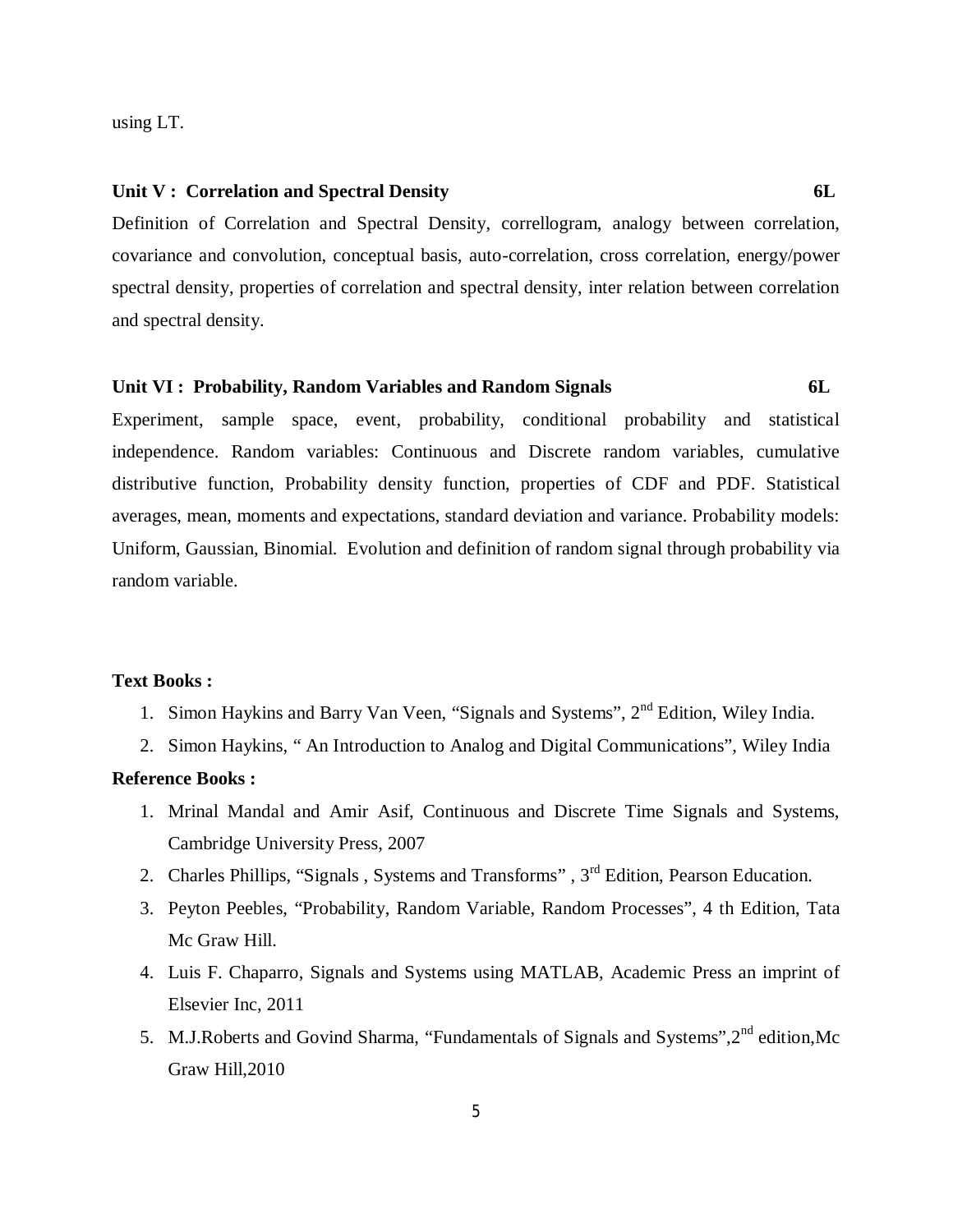# **Signals and Systems**

# **(Tutorial Assignments)**

Tutorials must be conducted batch wise. Batch size should not be more than 20 students.

The main objective of this tutorial is to focus on the outcomes defined in the theory syllabus by solving the following assignments based on paper work.

- 1 A) Sketch and write defining mathematical expression for the following signals in CT and DT
	- a) Unit Step.
	- b) Rectangular
	- c) Exponential
	- d) Signum
	- e) Sine
	- f) Sinc
	- g) Triangular
	- h) Unit Impulse.
	- i) Unit Ramp
	- B) Classify and find the respective value for the above signals
		- a) Periodic / Non Periodic
		- b) Energy / Power /Neither
- 2 Take any two CT and DT signals and perform the following operation Amplitude scaling, addition, multiplication, differentiation, integration (accumulator for DT), time scaling, time shifting and folding
- 3 Express any two system mathematical expressions in input output relation form and determine whether each one of them is, Memory less, Causal, Linear, Stable, Time in variant, Invertible
- 4 Express any two system mathematical expressions in impulse response form and determine whether each one of them is, Memory less, Causal, Linear, Stable, Time in variant, Invertible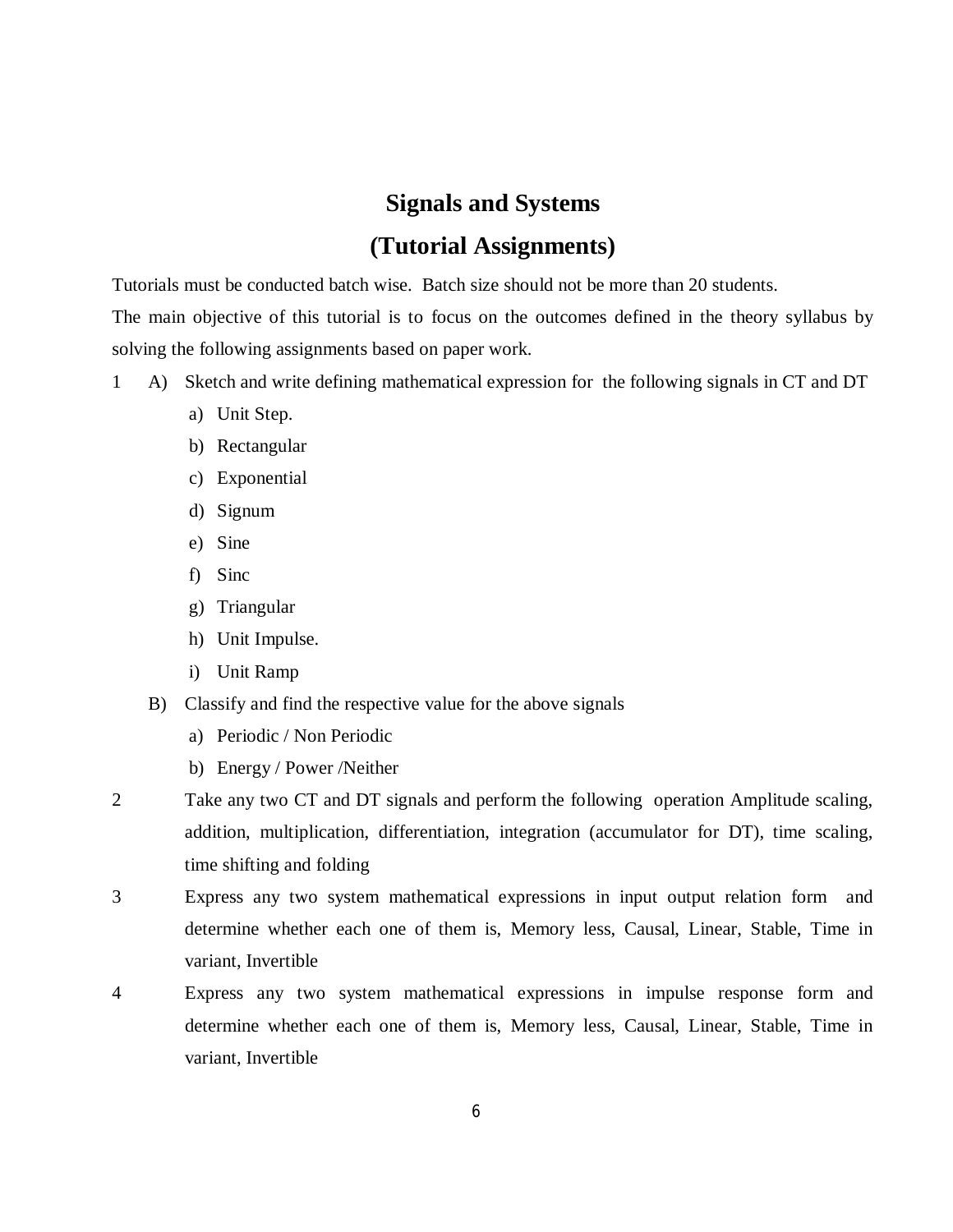- 5 State and prove the properties of CT Fourier Transform. Take rectangular and sinc signal as examples and demonstrate the applications of CTFT properties. And also demonstrate the interplay between the time and frequency domain
- 6 State and prove the properties of CT Laplace Transform. Take any example of a system in time domain and demonstrate the application of LT in system analysis
- 7 A) Find the following for the given energy signal
	- a) Autocorrelation
	- b) Energy from Autocorrelation
	- c) Energy from definition
	- d) Energy Spectral Density directly
	- e) ESD from Autocorrelation
	- B) Find the following for the given power signal
		- a) Autocorrelation
		- b) Power from Autocorrelation
		- c) Power from definition
		- d) Power Spectral Density directly
		- e) PSD from Autocorrelation
- 8 A) List and Explain the properties of CDF & PDF, Suppose a certain random variable has the CDF

$$
F_x(x) = \begin{cases} 0 & x \le 0\\ kx^2 & 0 < x \le 10\\ 100k & x > 10 \end{cases}
$$

Evaluate k, Write the corresponding PDF and find the values of  $P(X \le 5)$  and  $P(5 < X \le 7)$ (This is only an example. Various Probability functions may be given)

B) Find mean ,mean square , standard deviation , variance of X

when  $f_X(x) = ae^{-ax}u(x)$ *X*  $=ae^{-ax}u(x)$  with a>0

(This is only an example. Various Probability functions may be given)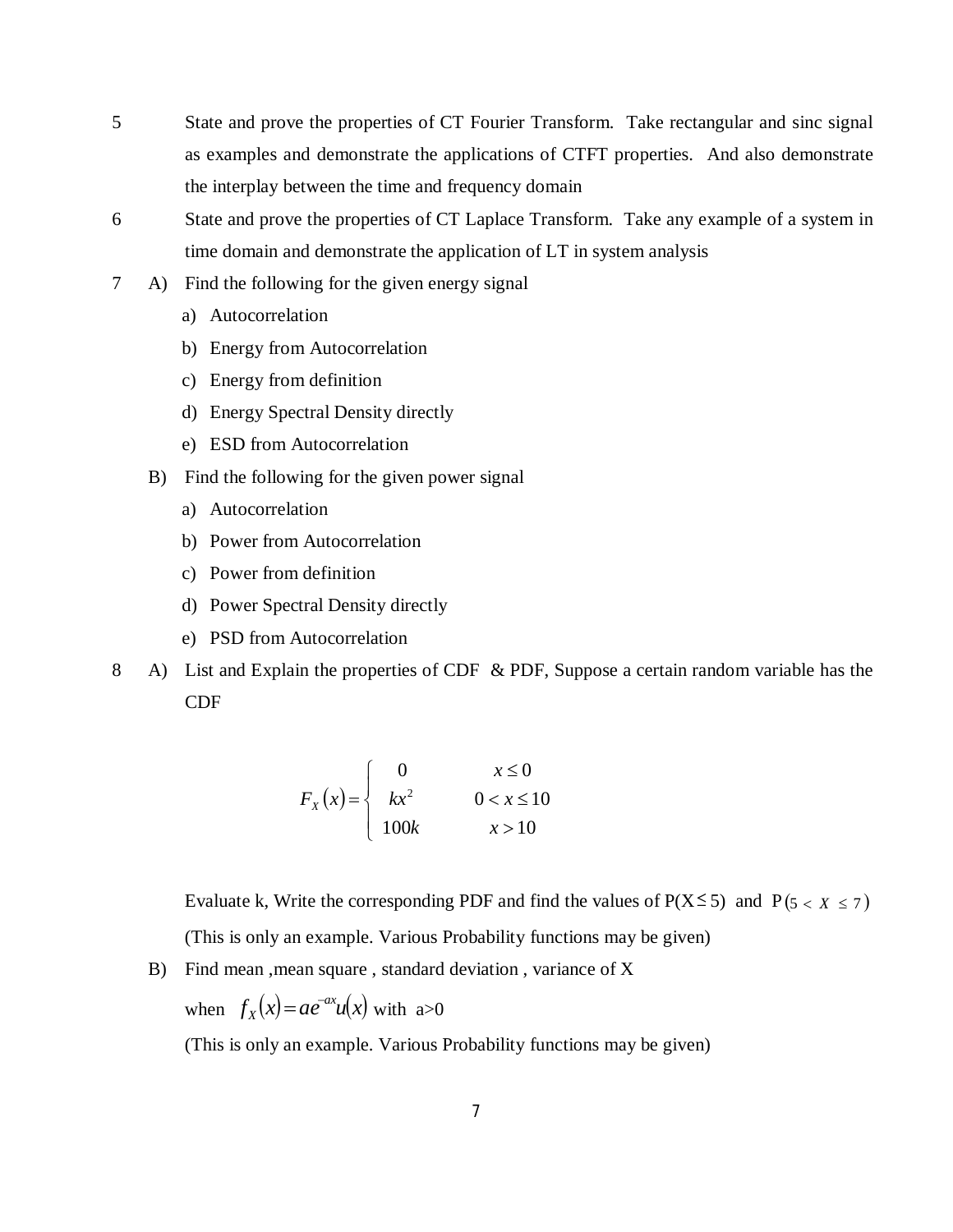# **204182 Electronic Devices And Circuits**

**Teaching Scheme: Lectures:** 4 Hrs/ Week **Practical:** 2 Hrs/Week

**Theory Online :** 50 Marks **Theory Paper :** 50 Marks **Practical:** 50 Marks

#### **Course Objectives and Outcomes:**

The objective of the course is to introduce the students to semiconductor devices (such as BJT, MOSFET) and their characteristics, analysis, operation, circuits and applications.

Having successfully completed this course, the student will be able to:

- 1. Understand and apply basic and semiconductor principles to the device to observe its performance.
- 2. Comply and verify parameters after exciting devices by any stated method.
- 3. Simulate electronics circuits using computer simulation software to obtain desired results.
- 4. Understand and verify simulated circuit with hardware implementation.
- 5. Implement hardwired circuit to test performance and application for what it is being designed.
- 6. Analyze and model BJT and MOSFET for small signal.
- 7. Understand and apply concept of feedback to improve stability of circuits.
- 8. Understand behavior of transistors at low and high frequency.

#### **Unit I : Bipolar Junction Transistors DC Circuits 6L**

The Operating Point, Bias Stability, Self Bias or Emitter Bias, Stabilization against Variations in I<sub>CO</sub>, V<sub>BE</sub> and β, General Remarks on Collector – Current Stability, Bias Compensation Techniques, Thermal Runaway, Thermal Stability.

#### **Unit II : BJT at Low Frequencies 8L**

Two Port Devices and the Hybrid Model, Transistor Hybrid Model, Small Signal Amplifier Performance in terms of h-parameters, exact analysis of BJT CE, Comparison of CE, CC & CB Amplifier's performance parameters, High Input Impedance Transistor Circuits

# **Examination Scheme:**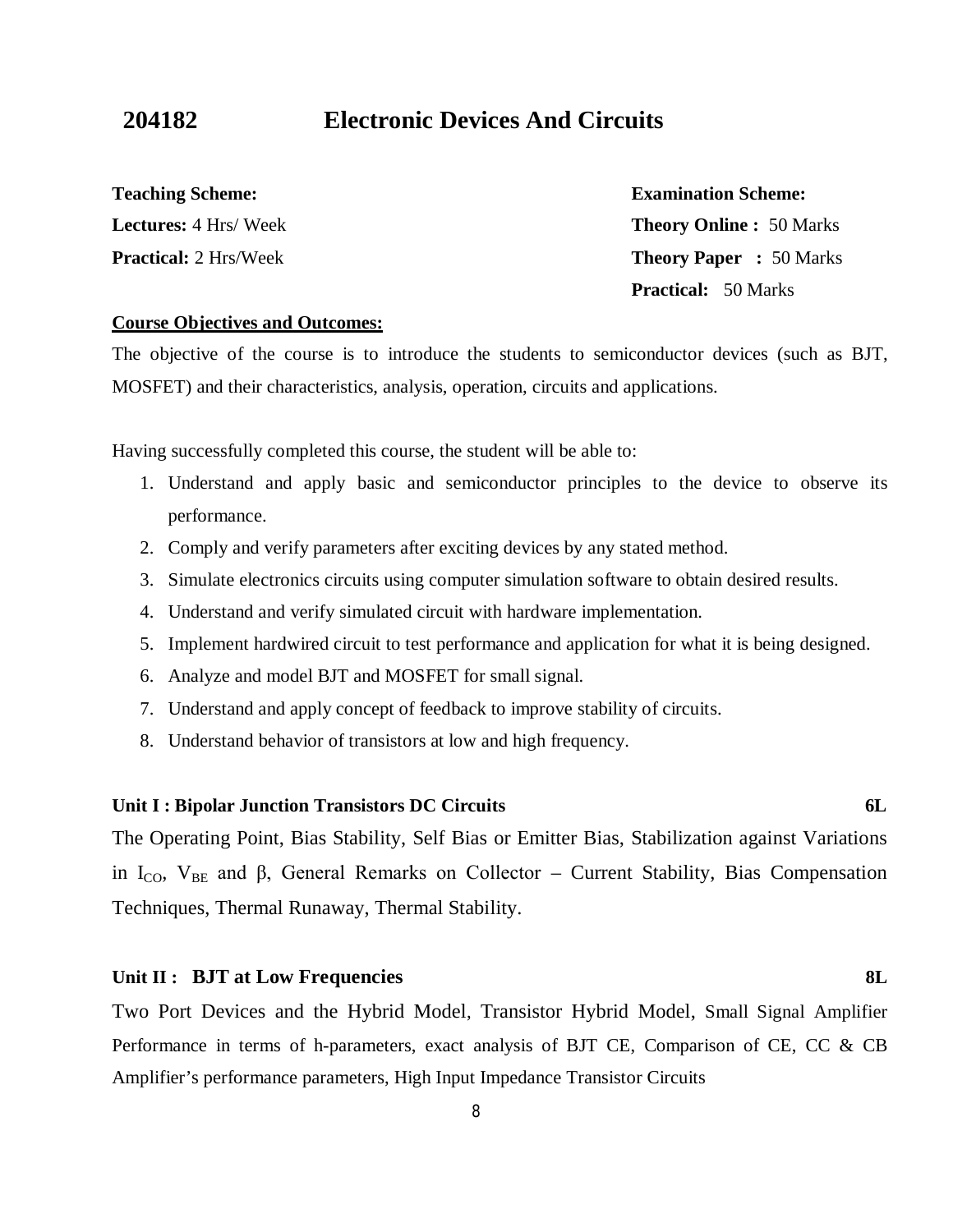### **Unit-III Frequency Response of Amplifiers & BJT at High Frequency 8L**

Frequency Response of an Amplifier, Step Response of an Amplifier, Bandpass of Cascaded Stages, RC-Coupled Amplifier, Low-Frequency Response of an RC-Coupled Stage, The Hybrid-π Common-Emitter Transistor Model, Hybrid-π Conductances, The Hybrid-π Capacitances, The CE Short-Circuit Current Gain, Current Gain with Resistive Load

### **Unit IV : Feedback amplifiers and Oscillators 8L**

The Feedback Concept, The Transfer gain with Feedback, General Characteristics of Negative-Feedback Amplifiers, Topologies of Negative-Feedback, Summery of Effect of Negative-Feedback on Gain, Input Resistance , Output Resistance & Bandwidth of Amplifier, Sinusoidal Oscillators, The Transistor Phase-Shift Oscillator, A General form of LC Oscillator Circuit, Transistor Hartley & Colpitts Oscillator

### Unit V : Large Signal Low Frequency Amplifiers 6L

Power BJTs, Classification of Amplifies, Class A Large-Signal Amplifiers, Second –Harmonic Distortion, The Transformer-Coupled Audio Power Amplifier & it's Efficiency, Class B Amplifiers, Class B Push-Pull & Complementary-Symmetry Amplifier, Class AB Operation

#### **Unit VI : E-MOSFET's DC & AC Circuits 8L**

Non-ideal voltage current characteristics of EMOSFET. Biasing of EMOSFET Common source circuit, Load Line & Modes of operation, DC Analysis, constant current source biasing. Small Signal Parameters, Small Signal Equivalent Circuit, Analysis of CS amplifier. Introduction to Bi-CMOS Technology. The E-MOSFET internal capacitances and high frequency model.

#### **Text Books :**

- 1. Millman, Halkias, "Integrated Electronics- Analog and Digital Circuits and Systems", 2<sup>nd</sup> TMH.
- 2. Donald Neamaen, "Electronic Circuit Analysis and Design", 3<sup>rd</sup> Edition, TMH.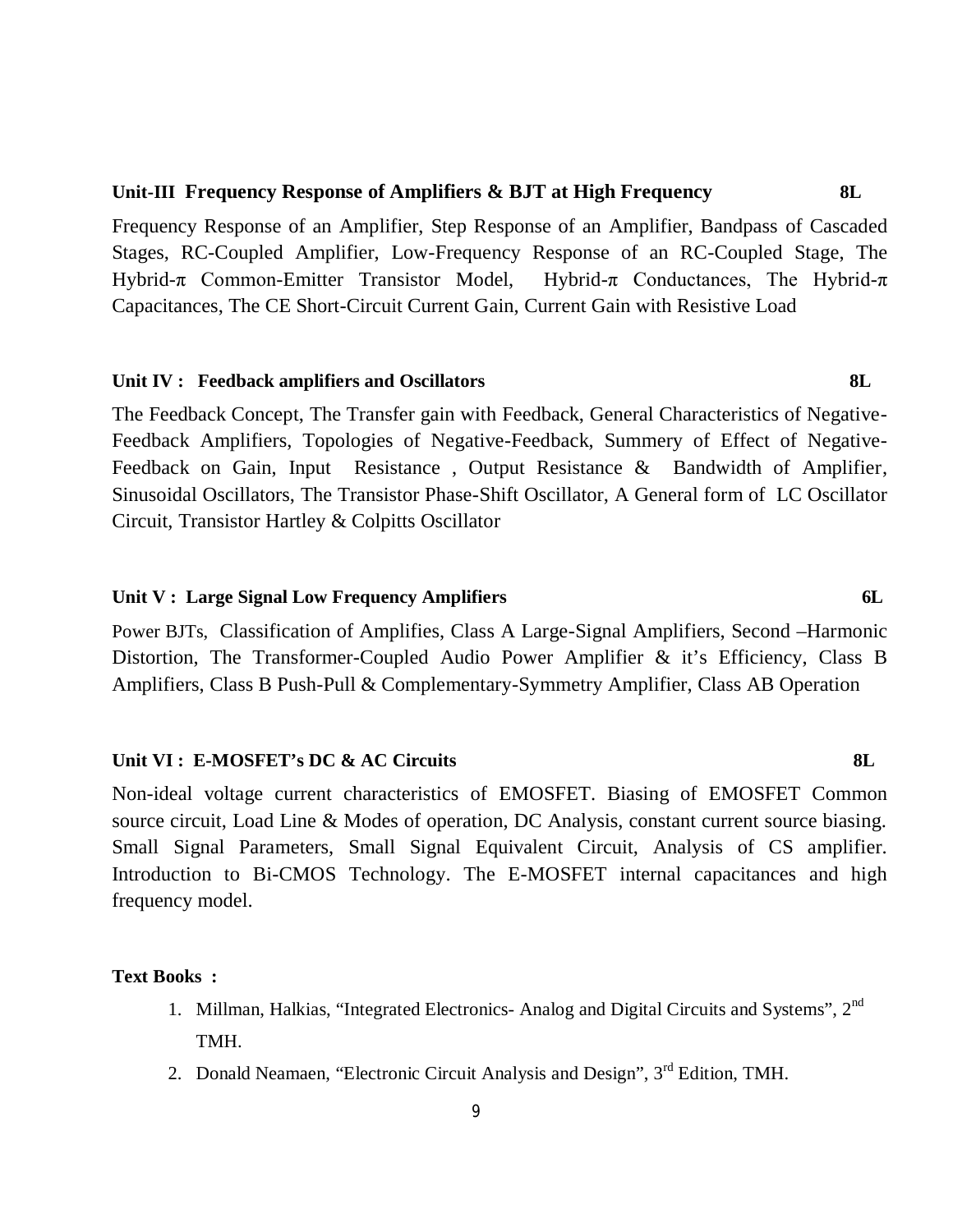# **Reference Books :**

- 1. David A.Bell, "Electronic Devices and Circuits", 5<sup>th</sup> Edition, Oxford press
- 2. Boylstad, Nashlesky, "Electronic Devices and Circuits Theory", 9<sup>th</sup> Edition, PHI, 2006.
- 3. Sedra Smith, "Microelectronics Circuits, 5th Edition, Oxford, 1999.

# **List of Experiments:**

| Exp<br>no.     | Name of experiment                                                                                                                                                                                                                                                                                                                                                                        | Practical<br>Turns |
|----------------|-------------------------------------------------------------------------------------------------------------------------------------------------------------------------------------------------------------------------------------------------------------------------------------------------------------------------------------------------------------------------------------------|--------------------|
| $\mathbf{1}$   | Build and test a sensing circuit for slotted disc using photo diode/<br>Optocoupler [H 21 A 1] in RPM indicator.                                                                                                                                                                                                                                                                          |                    |
| $\overline{2}$ | Identify the terminal of optical device.<br>$\bullet$<br>Relevance of slot and speed.<br>$\bullet$<br>Measure RPM using oscilloscope/frequency counter.<br>Transistor as a switch to drive LED, relay and single seven segment display<br>(common Anode) use BC547.                                                                                                                       | 1                  |
|                | Measure $I_C$ and $V_{CEsat}$ for each drive.<br>$\bullet$<br>To find critical input current required to operate switch (On/Off).<br>Justification for why CB and CC configuration are not preferred as an<br>electronic switch.                                                                                                                                                          | $\mathbf{1}$       |
| 3              | Verify DC operating point for a single stage BJT in CE configuration.                                                                                                                                                                                                                                                                                                                     |                    |
| 4              | Calculate values biasing resistors $(R_1, R_2, R_E)$ to operate BJT at a<br>$\bullet$<br>certain $V_{\text{CEO}} \&$ I <sub>co</sub><br>Build the circuit with these components<br>$\bullet$<br>Measure $V_{CEQ}$ , $I_{CO}$ , $I_{BO}$ and $V_{BEQ}$<br>$\bullet$<br>Compare measured quantities with theoretical values<br>Build and test single stage CE amplifier.                    | $\overline{2}$     |
|                | Use the circuit build in Experiment No. 3<br>$\bullet$<br>Connect coupling and emitter bypass capacitors<br>$\bullet$<br>To measure the<br>voltage gain, input resistance (R <sub>i</sub> ), output<br>$\bullet$<br>Resistance $(R_0)$ of the amplifier.<br>Verify phase difference between input and output voltage.<br>$\bullet$<br>To measure the bandwidth using square wave testing. | 1                  |
| 5              | Simulate a Single stage BJT amplifier (CE, CB and CC) for given                                                                                                                                                                                                                                                                                                                           | $\mathbf{1}$       |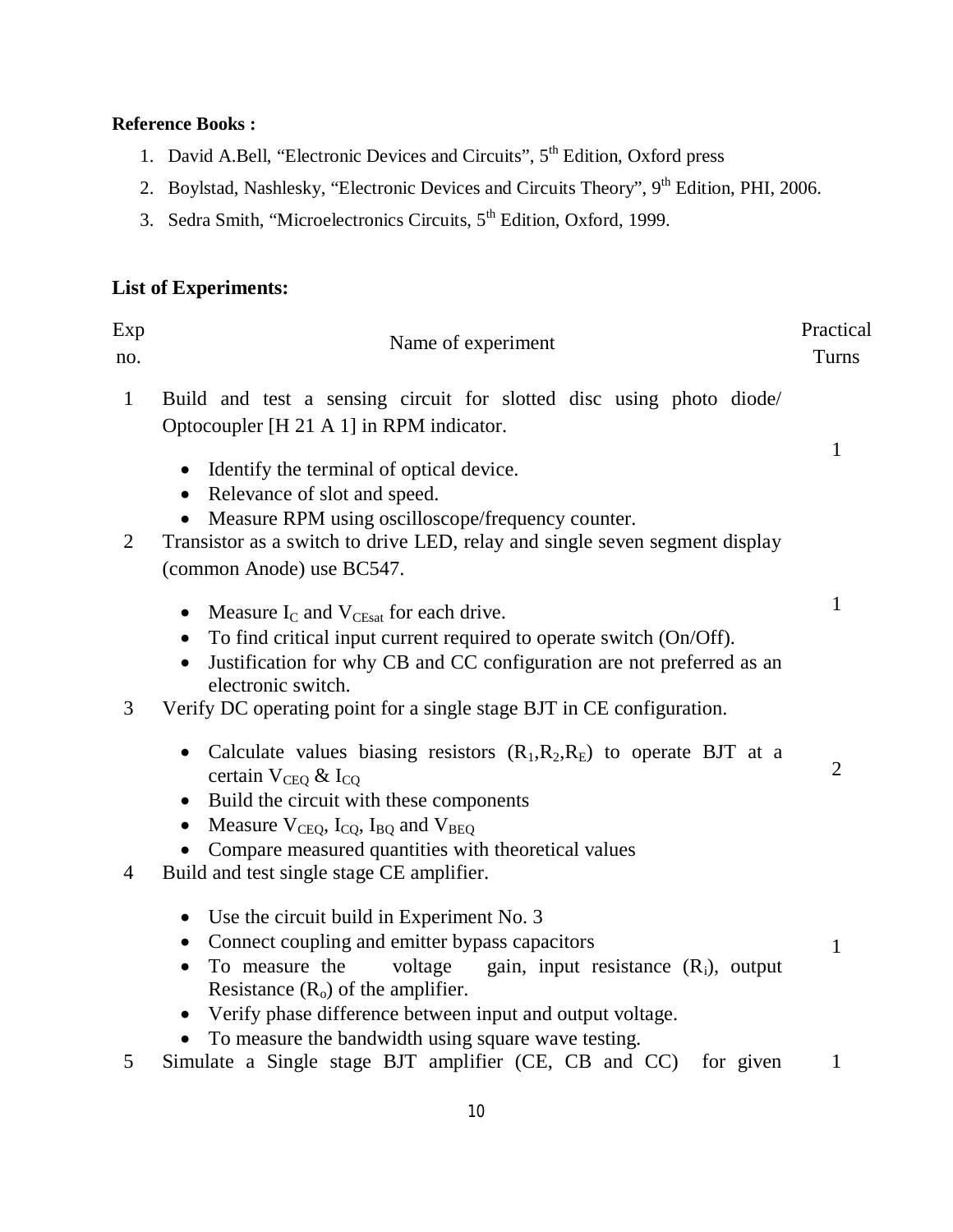specifications.(DC & AC Analysis)

- Implement the circuit build in Experiment No. 4 in simulation software.
- To measure the voltage gain  $(A_v)$ , input resistance  $(R_i)$ , output Resistance  $(R<sub>O</sub>)$  of the CE, CB and CC amplifier.
- To observe and print input and output waveforms to understand the phase difference in each configuration.
- 6 Simulate frequency response of single stage CE amplifier (use same circuit)
	- To study the effect of coupling capacitor and bypass capacitor on low frequency response.

1

- To study effect of external shunting capacitor on high frequency response (To restrict bandwidth).
- To understand dominant RC circuit for  $f_L$  and  $f_H$ .
- 7 Voltage-Series feedback amplifier
	- To identify topology of feedback with proper justification.
	- To measure voltage gain, input resistance, output resistance and bandwidth (using square wave testing) for without feedback.

2

1

1

- To measure voltage gain, input resistance, output resistance and bandwidth (using square wave testing) for with feedback.
- To verify the improvement in various parameters as per the derived equations.
- 8 Simulation of current shunt feedback amplifier
	- To identify topology of feedback with proper justification.
	- To measure current gain, input resistance, output resistance and bandwidth for without feedback.
	- To measure current gain, input resistance, output resistance and bandwidth for with feedback.
	- To verify the improvement in various parameters as per the derived equations.
- 9 Simulation of transistorized oscillator
	- Implement the Phase shift oscillator.
	- Verify Barkhausen criteria.
	- Implement the crystal oscillator (series / parallel resonance circuit).
	- To observe the output voltage waveform.
	- To calculate frequency of oscillation theoretically and practically.
- 10 Build & Test transistorized oscillator 1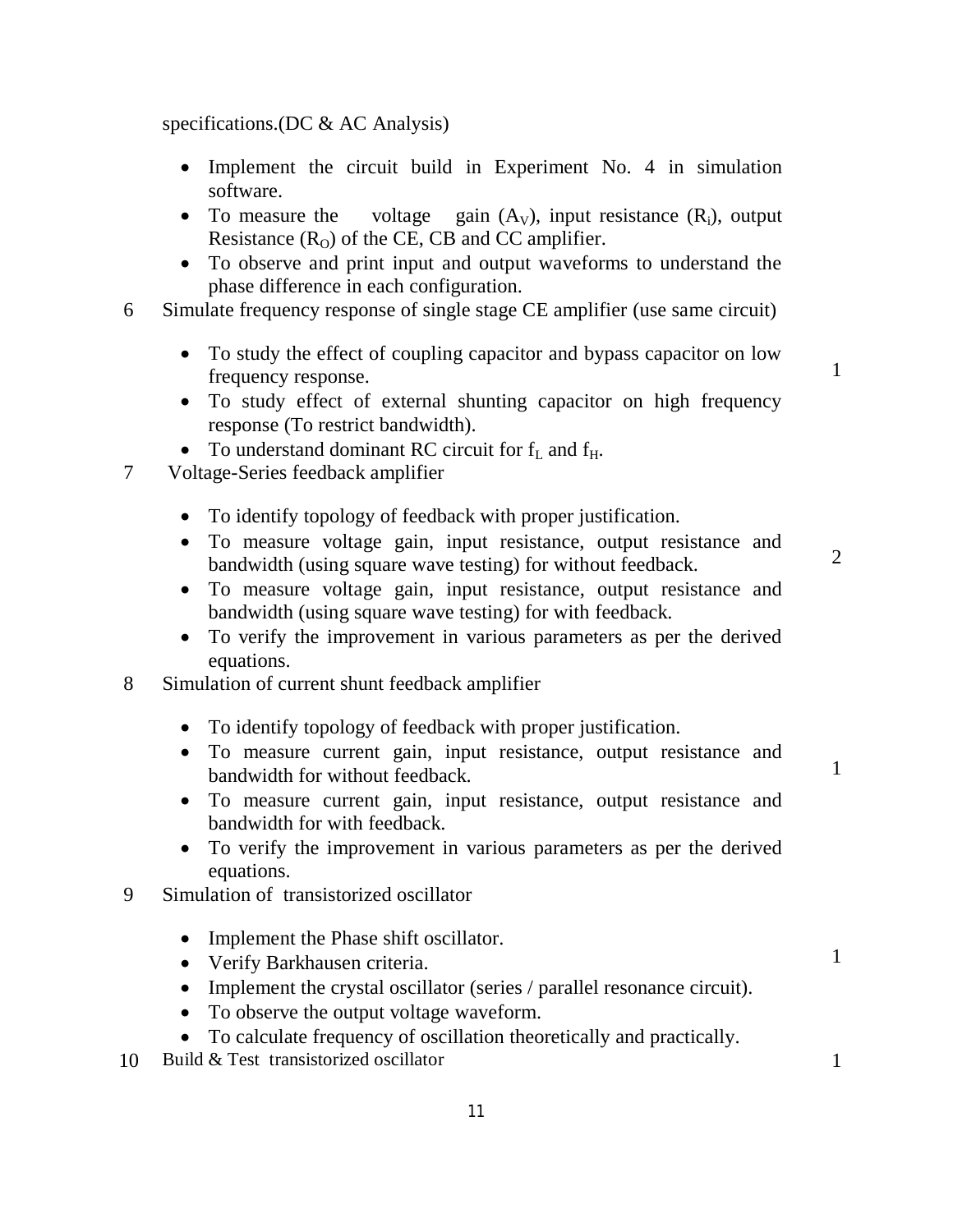- Implement the LC (Colpitts / Hartley) oscillator.
- Verify Barkhausen criteria.
- To observe the output voltage waveform.
- To calculate frequency of oscillation theoretically and practically.

1

1

- 11 Complementary Symmetry push pull amplifier
	- To verify DC condition
	- To understand class of operation.
	- To calculate the percentage conversion efficiency.
	- To calculate power dissipation of both transistor.
	- To observe and elimination of crossover distortion.
- 12 MOSFET as a switch (CD4007C)
	- NMOS switch with Ohmic load.
	- CMOS inverter.

Realization of NAND using PMOS and NMOS.

**Note:** Conduct Experiment 7 OR 8 and 9 OR 10.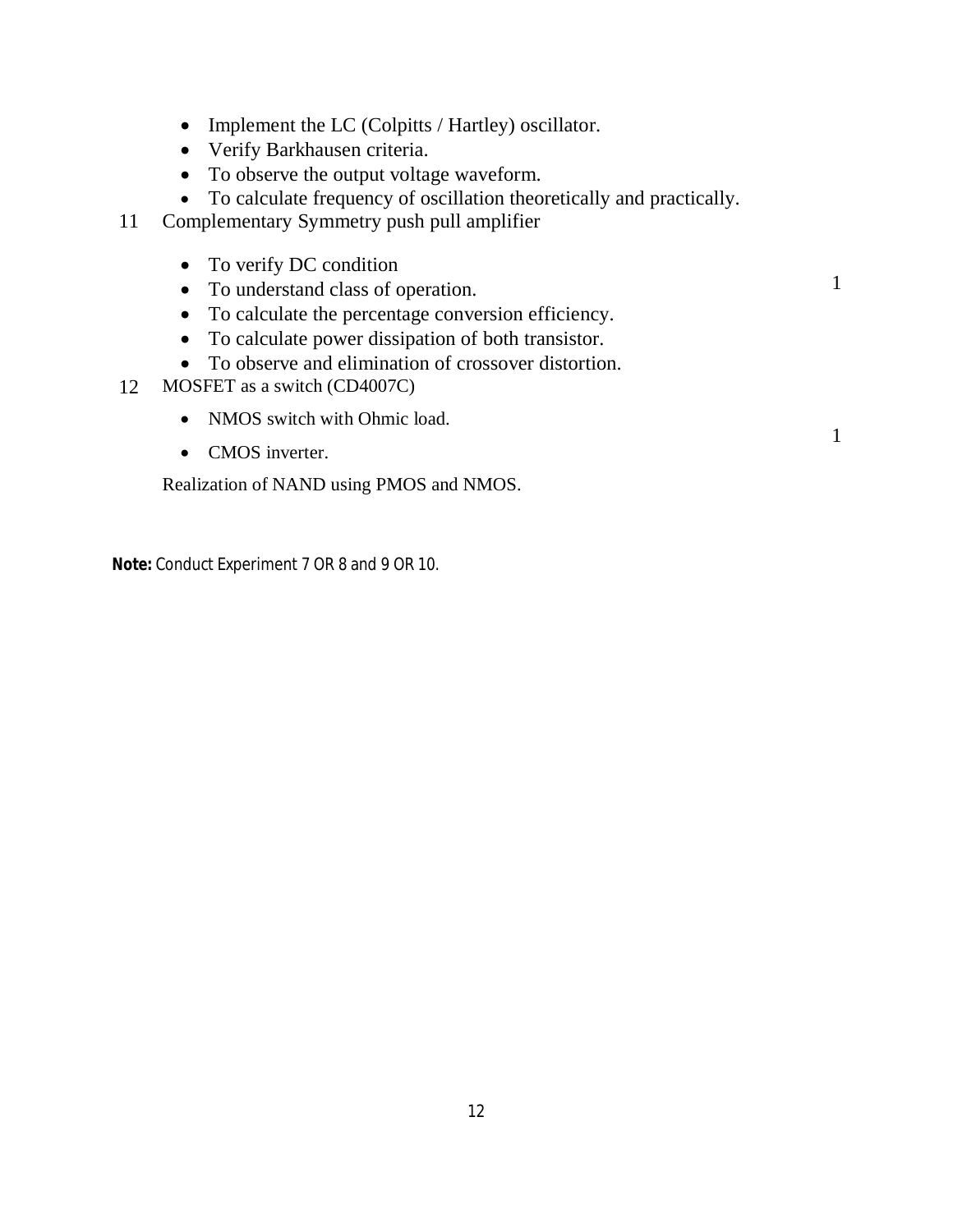# **204183 Network Theory**

**Teaching Scheme: Lectures:** 3 Hrs/ Week **Tutorial :** 1 Hr/Week

**Examination Scheme: Theory Online :** 50 Marks **Theory Paper :** 50 **Term work:** 25

### **Course Objectives and Outcomes:**

The objective of the course is to introduce the student to fundamentals of Network theory including its concepts, initial and final conditions of components, transient ant steady state response, network theorems, two-port network, network parameters, resonance and LC filters. With this the students will have the knowledge of how to evaluate and analyze any complex network.

Having successfully completed this course, the student will be able to:

- 1. Understand, Analyze the basic AC and DC circuits using KCL,KVL and network Theorems
- 2. Determine the voltages, currents, power and impedances at various nodes and loops using all the simplification techniques.
- 3. Understand and apply graph theory to solve network equations
- 4. Understand, and calculate the initial conditions of RL, RC circuits
- 5. Formulate, solve the differential equations for RL, RC, and RLC circuits and carry out the transient analysis.
- 6. Understand, identify and analyze the series, parallel resonance circuits, calculate the bandwidth, selectivity, Q-factor also.
- 7. Understand, analyze and design prototype LC filters and Resistive attenuators.
- 8. Characterize; model the network in terms of all network parameters and analyze.
- 8. Understand and formulate the network transfer function in s-domain and pole, zero concept.

### **Unit I : Basic Circuit Analysis and Simplification Techniques 8L**

Kirchoff's Current and Voltage Laws, Independent and dependent sources and their interconnection, and power calculations.

**Network Analysis:** Mesh, Super mesh, Node and Super Node analysis. Source transformation and source shifting.

**Network Theorems:** Superposition, Thevenin's, Norton's and Maximum Power Transfer Theorems,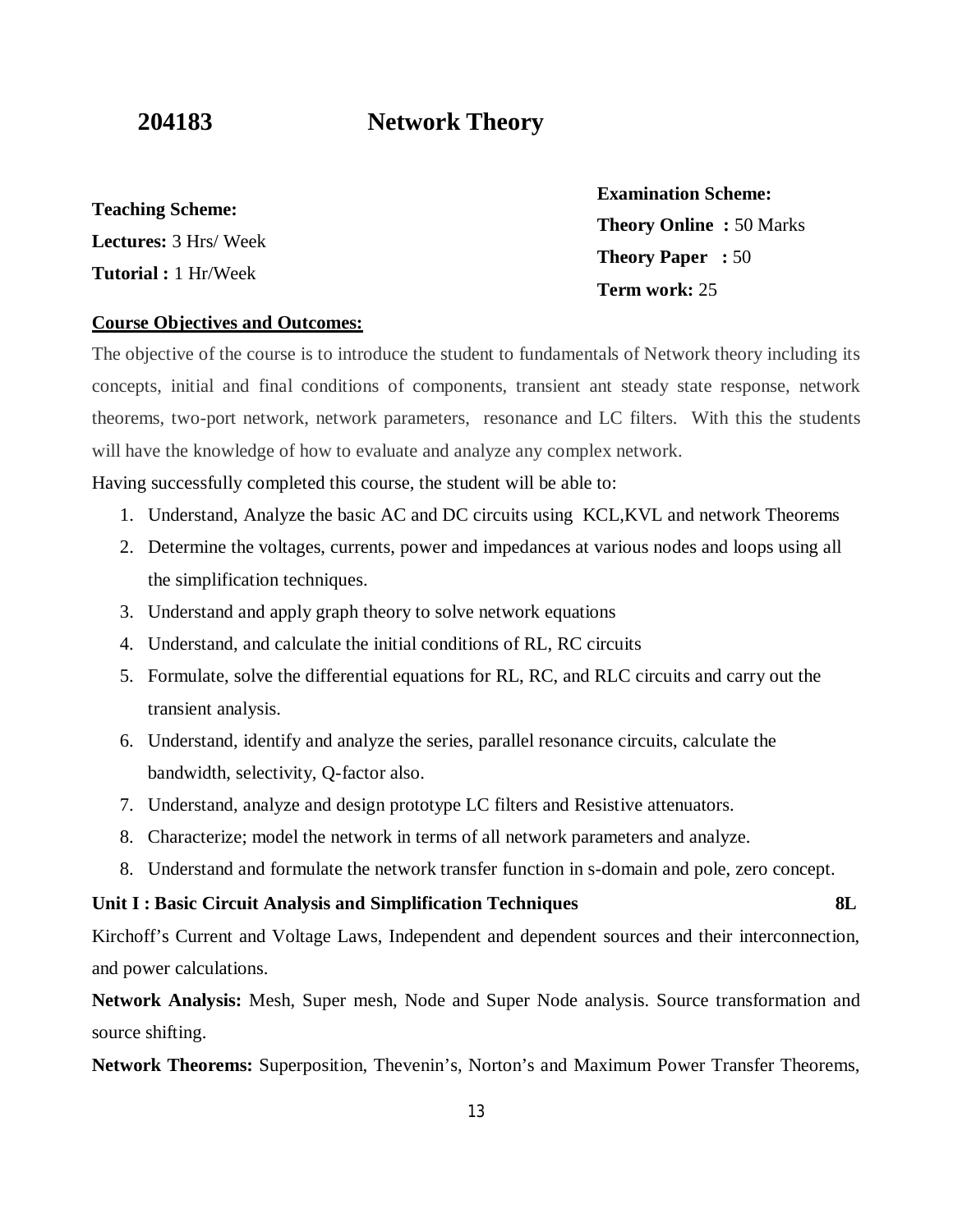Millers Theorem and its dual.(AC circuit analysis for all the topics of this unit)

### **Unit II : Graph Theory and Network Equations 5L**

Network graph, tree, co-tree, and loops. Incidence matrix, tie-set, cut-set matrix. Formulation of equilibrium equations in matrix form, solution of resistive networks and principle of duality

#### **Unit III : Transient Analysis of Basic RC, RL and RLC Circuits 6L**

Initial conditions, source free RL and RC circuits, properties of exponential response, Driven RL and RC circuits, Natural and Forced response of RL and RC circuits. Introduction to Source free and driven series RLC circuit. Over damped and Under damped series RLC circuit.

#### Unit IV : Frequency Selective Networks **6L**

Significance of Quality factor.

**Series Resonance:** Impedance, Phase angle variations with frequency, Voltage and current variation with frequency, Bandwidth, Selectivity. Effect of  $R<sub>g</sub>$  on BW & Selectivity. Magnification factor.

**Parallel resonance:** Resonant frequency and admittance variation with frequency, Bandwidth and selectivity. General case: Resistance present in both branches.

Comparison and applications of series and parallel resonant circuits.

#### **Unit V : Filters and Attenuators 6L**

**Classifications:** Symmetrical and Asymmetrical networks.

Properties of two port Network: Symmetrical Networks (T and  $\pi$  only). Z<sub>0</sub> and  $\gamma$  in terms of circuit components.

**Asymmetrical Networks:** Image Impedance and Iterative Impedance (L-Section only).

**Filters:** Filter fundamentals, Constant K-LPF, HPF, BPF and BSF, introduction to concept of mderived LPF and HPF, Terminating half sections, and composite filters. (Derivation and design of mderived filters is not expected).

**Attenuators:** Introduction to Neper and Decibel. Symmetrical T and  $\pi$  type attenuators.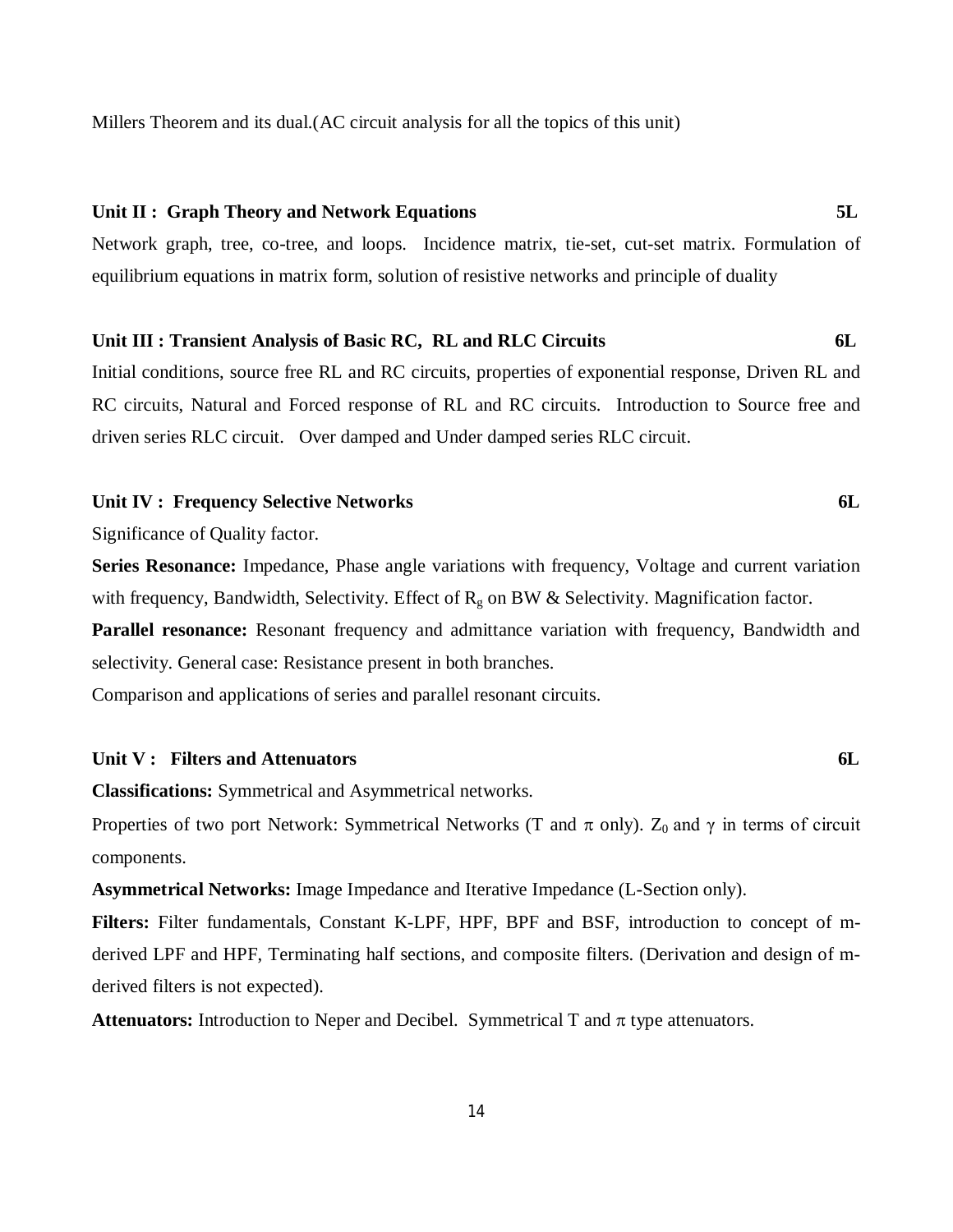#### **Unit VI : Two Port Network Parameters and Functions 6L**

Terminal characteristics of network: Z, Y, h, ABCD Parameters; Reciprocity and Symmetry conditions, Applications of the parameters. Application of Laplace Transforms to circuit analysis. Network functions for one port and two port networks, Pole-zeros of network functions and network stability.

### **Text Books :**

- 1. William H Hayt, Jack E Kimmerly and Steven M.Durbin, Engineering Circuit Analysis, Tata McGraw Hill
- 2. D Roy Choudhury, Networks and Systems, New Age International Publishers

#### **Reference Books :**

- 1. John D. Ryder, Network Lines and Fields by, PHI
- 2. M. E. Van Valkenburg, Network Analysis, PHI / Pearson Education, 3<sup>rd</sup> Edition. Reprint 2002
- 3. Franklin F. Kuo, Network analysis and Synthesis, , Wiley International Edition
- 4. B.Somanahan Nair and S.R.Deepa, " Network analysis and Synthesis " Elsevier ,2012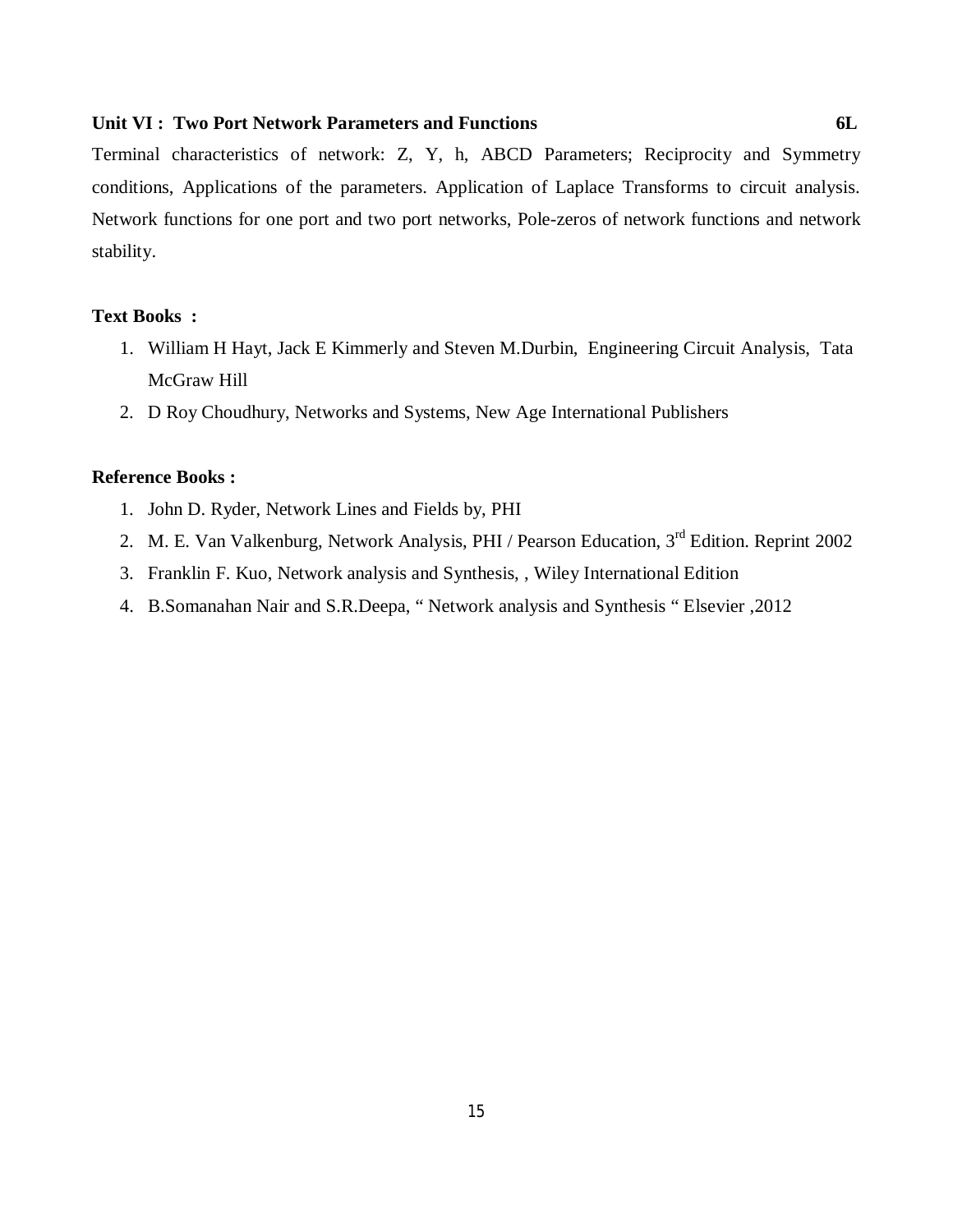# **Network Theory**

# **(Tutorial Assignments)**

Tutorials must be conducted batch wise. Batch size should not be more than 20 students. The main objective of this tutorial is to focus on the outcomes defined in the theory syllabus by solving the following assignment based on paper work.

1 Determine the following using KCL,KVL, node, loop analysis and circuit simplification techniques

- 1. Currents through various given branches
- 2. Voltages across the given branches
- 3. Power absorbed or delivered by a given component

(Various network involving resistors, inductors, capacitors, dependent and independent current and voltages sources may be given and students are expected to analyze the network and determine the above. Analysis of AC, and DC both is expected) 2 Determine the following using Network Theorems. One problem statement on each theorem.

- 1. Currents through various given branches
- 2. Voltages across the given branches
- 3. Power absorbed or delivered by a given component

(Various network involving resistors, inductors, capacitors, dependent and independent current and voltages sources may be given and students are expected to analyze the network and determine the above. Analysis of AC, and DC both is expected)

3 Carry out the following analysis of a given network.

- 1. Draw relevant network graph, tree, co-tree, and loops.
- 2. Formulate incidence matrix, tie-set, cut-set matrix whichever is applicable.
- 3. Formulate equilibrium equations in matrix form, and solve.

16

4. Find the duality.

(One problem on each technique is expected)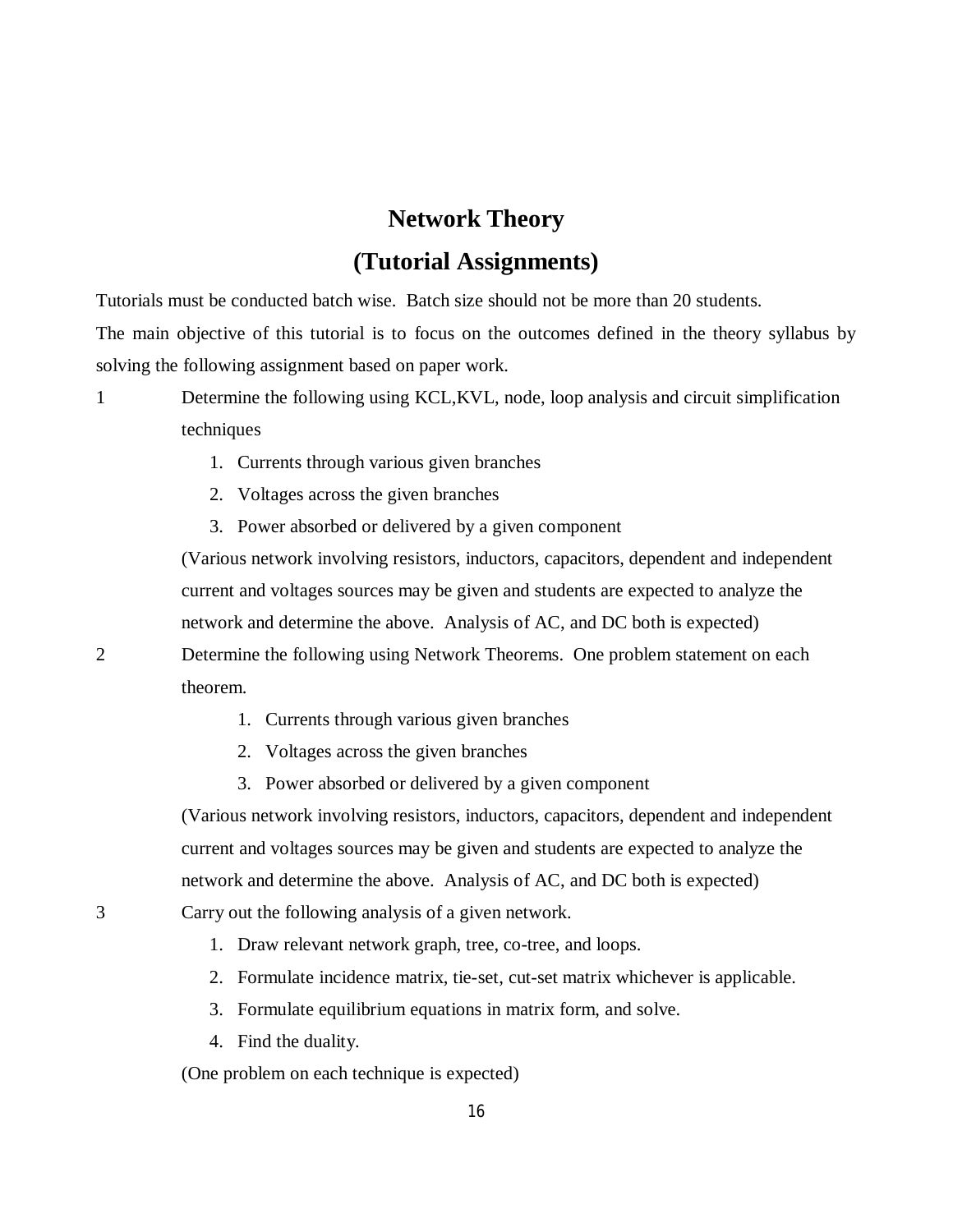| $\overline{4}$ | 1. Formulate differential equation for RL and RC circuits and solve for current and       |
|----------------|-------------------------------------------------------------------------------------------|
|                | voltages by determining initial conditions for driven and source free conditions.         |
|                | Carry out the transient analysis and determine the voltage, current expressions for<br>2. |
|                | a given network involving RL, RC, RLC                                                     |
|                | (One problem statement on each combination, source free and driven RL, RC,                |
|                | series RLC network)                                                                       |
| 5              | A. Analyze the series and parallel resonant circuits and derive the equations of Q-       |
|                | factor, resonance frequency, bandwidth, impedance, and selectivity.                       |
|                | B. Determine Q-factor, resonance frequency, bandwidth, impedance, and selectivity         |
|                | for a given problem. (One problem on series and parallel resonant circuit each)           |
| 6              | A. Analyze the LC low pass, high pass, band pass and band stop by deriving cut off        |
|                | frequency, impedance, and draw the frequency response in terms of impedance               |
|                | curves.                                                                                   |
|                | B. Design prototype constant $K - Low$ , High, Band pass, band stop filters for given     |
|                | specification. (One problem on each type of filter)                                       |
| $\overline{7}$ | Formulate the z, y, h, ABCD parameters and find the conditions for Reciprocity and        |
|                | Symmetry conditions.                                                                      |
|                |                                                                                           |
| 8              | Determine the z, y, h, ABCD parameters for a given network                                |
| 9              | Analyze the given network using Laplace Transform and find the network transfer           |
|                | function                                                                                  |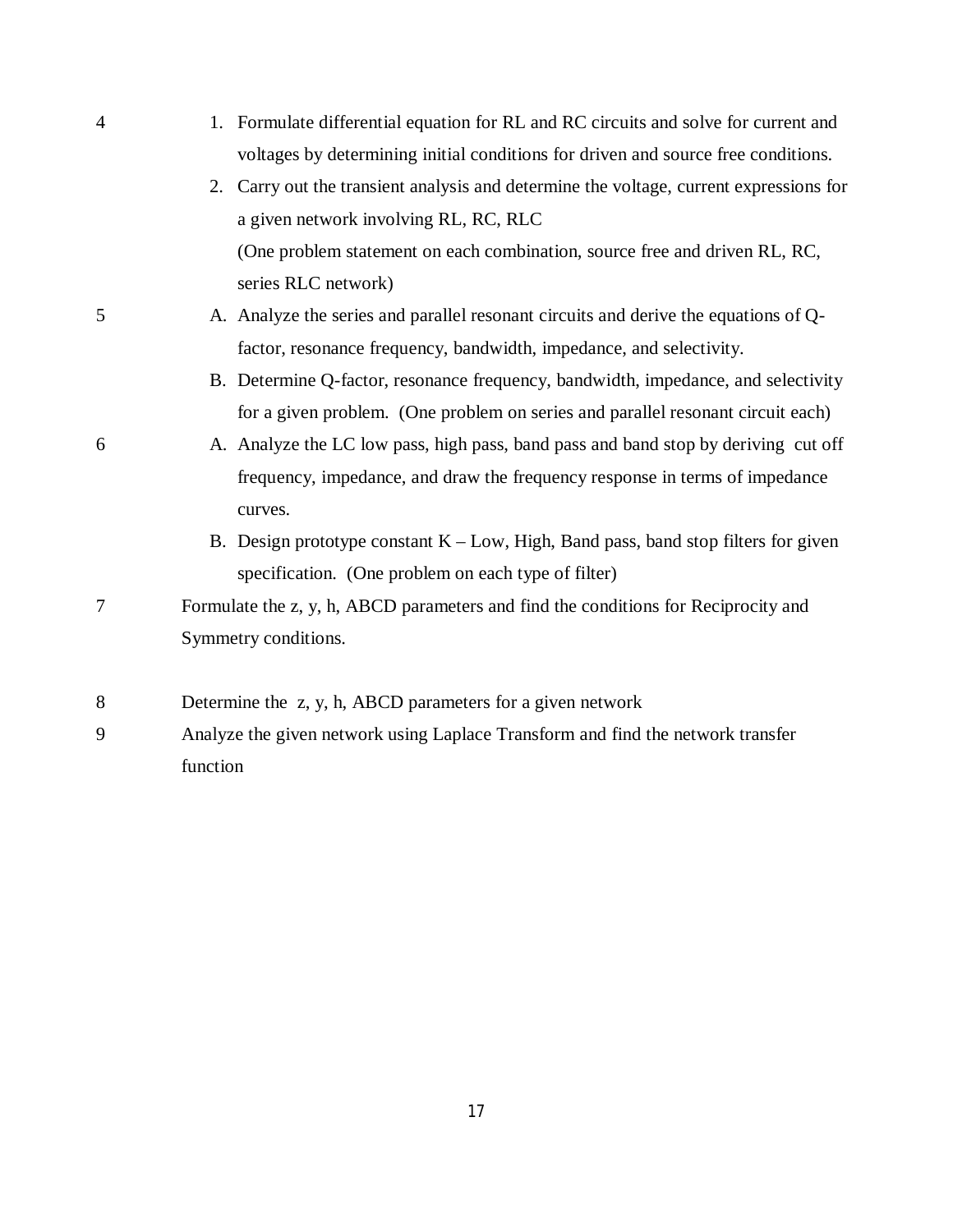# **204184 Data Structures & Algorithms**

### **Teaching Scheme:**

**Lectures:** 4 Hrs/ Week **Practical :** 2 Hrs/Week

**Examination Scheme:**

**Theory Online :** 50 Marks **Theory Paper :** 50 Marks **Oral:** 50 Marks

#### **Course Objectives & Outcomes:**

This course provides an introduction to the theory, practice and methods of data structures and algorithm design. Students will learn elementary data structures such as stacks, queues, linked lists, trees and graphs in C language, and the algorithms designed for manipulating these data structures. The objective of this course is to introduce students to both data structures and algorithm design.

Having successfully completed this course, the student will be able to:

- a. Choose the data structures that effectively model the information in a problem.
- b. Judge efficiency trade-offs among alternative data structure implementations or combinations.
- c. Apply algorithm analysis techniques to evaluate the performance of an algorithm and to compare data structures.
- d. Implement and know when to apply standard algorithms for searching and sorting.
- e. Design, implement, test, and debug programs using a variety of data structures including lists, stacks, queues, hash tables, binary tree structures, search trees, heaps, graphs.

### **Unit I: Introduction to Algorithm & Program Design 8L**

Basic Terminology; Elementary data organization, Data Structures, Data structure operations, Abstract Data Type.

Algorithm: Complexity, Time Space Tradeoff, Algorithmic Notations, Control Structures, Complexity of Algorithms, Sub-algorithms, Functions in C: Passing by value, recursive functions, Local & Global Variables, Arrays: Arrays in C and various operations. Searching Algorithms: Algorithms for Sequential Search, Indexed Sequential Search, Binary Search.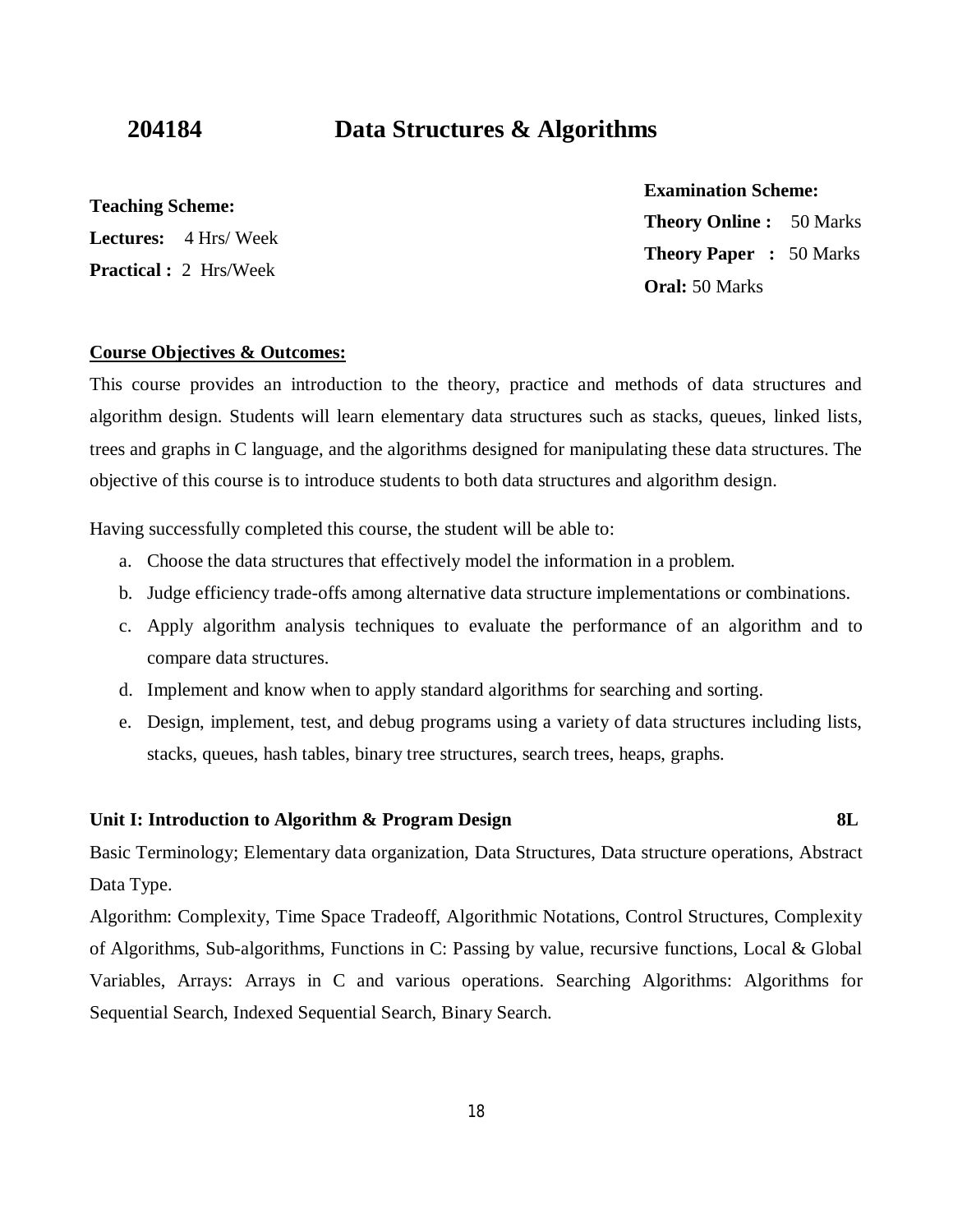#### Unit II: Arrays, records and Pointers 8L

Sorting Algorithms: Selection sort, Bubble sort, Insertion Sort.

Multidimensional Arrays, Representation of polynomials using arrays.

Strings: Basic Terminology, Strings as ADT, and string operations.

Pointers: Basic concepts, Pointer declaration & initialization, Pointer to a pointer, Functions & Pointers, Array of pointers, Arrays & Pointers: Dynamic memory management.

Records: Structures in C, Comparison with arrays as a data structure. Array of structures, Pointers and structures, Polynomial representation using array of structures, Unions, Bitwise operators.

#### **Unit III: Linked Lists 7L**

Singly Linked Lists: Concept, Linked List as ADT, Representation of Linked list in Memory, Traversing a linked list, Searching a linked list, Memory Allocation; Garbage collection, Insertion into Linked list, Deletion from a linked list, Header Linked List, Representation of polynomial, Circularly Linked list, Doubly Linked List.

### **Unit IV: Stacks, Queues, Recursion 7L**

Stacks: Concept, Array representation of stacks, Linked representation of stacks, Stack as ADT, Arithmetic expressions; Polish notation. Application of stacks: Recursion, Implementation of recursive procedures by stacks.

Queues: Concept, Array representation of queues, Linked representation of queues, Queue as ADT, Circular queues, Dequeues, Priority queues. Application of queues: Categorizing data, Simulation of queues.

### **Unit V: Trees 7L**

Binary Trees: Concept & Terminologies, Representation of Binary Tree in memory, Traversing a binary tree, Traversal algorithms using stacks, Header Nodes; Threads, Binary Search Trees (BST), Searching and inserting in BST, Deleting in a BST**,** Balanced Binary Trees. Application of Trees: Expression Tree, Game Trees.

**Unit VI: Graphs 7L**

**Graphs:** Graph theory terminology, Sequential representation of graphs; Adjacency matrix, Path matrix, Linked representation of a graph, Operations on graph, Traversing a graph, Topological sorting, Spanning trees; Minimum Spanning tree, Kruskal's Algorithm, Prim's Algorithm.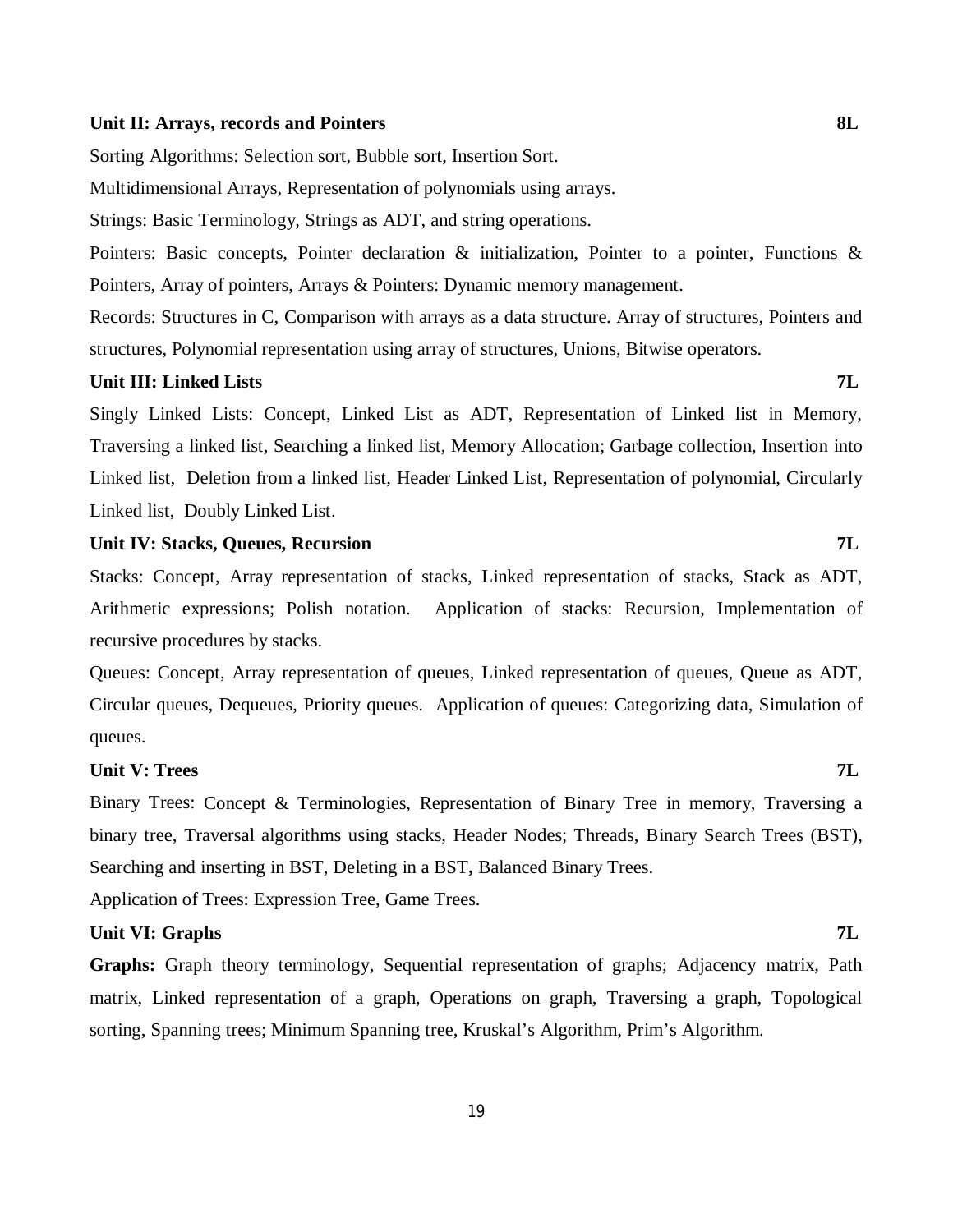#### **Text Books:**

- 1. Seymour Lipschutz, Data Structure with C, Schaum's Outlines, Tata McGrawHill
- 2. Yashavant Kanetkar, Data Structures Through C, BPB Publication, 2<sup>nd</sup> Edition

### **Reference books:**

- 1. E Balgurusamy Programming in ANSI C, Tata McGraw-Hill (Third Edition)
- 2. Yedidyah Langsam, Moshe J Augenstein, Aaron M Tenenbaum Data structures using C and C++ - PHI Publications ( 2nd Edition ).
- 3. Ellis Horowitz, Sartaj Sahni- Fundamentals of Data Structures Galgotia Books source.
- 4. Data Structures using C , ISRD Group, Mc Graw Hill

### **List of Practical:**

#### Write Programs in C to implement

- 1. Searching methods-Linear & Binary
- 2. Sorting Methods-Bubble, Selection & Insertion.
- 3. Data base Management using array of structure with operations Create, display, Modify, Append, Search and sort.
- 4. Polynomial addition using array of structure.
- 5. Singly linked list with operations Create, Insert, Delete, Search.
- 6. Stack using arrays & Linked Lists.
- 7. Queue using array & Linked Lists.
- 8. Evaluation of postfix expression (input will be postfix expression)
- 9. Binary search tree: Create, search, recursive traversals.
- 10. Graph using adjacency Matrix with BFS & DFS traversals.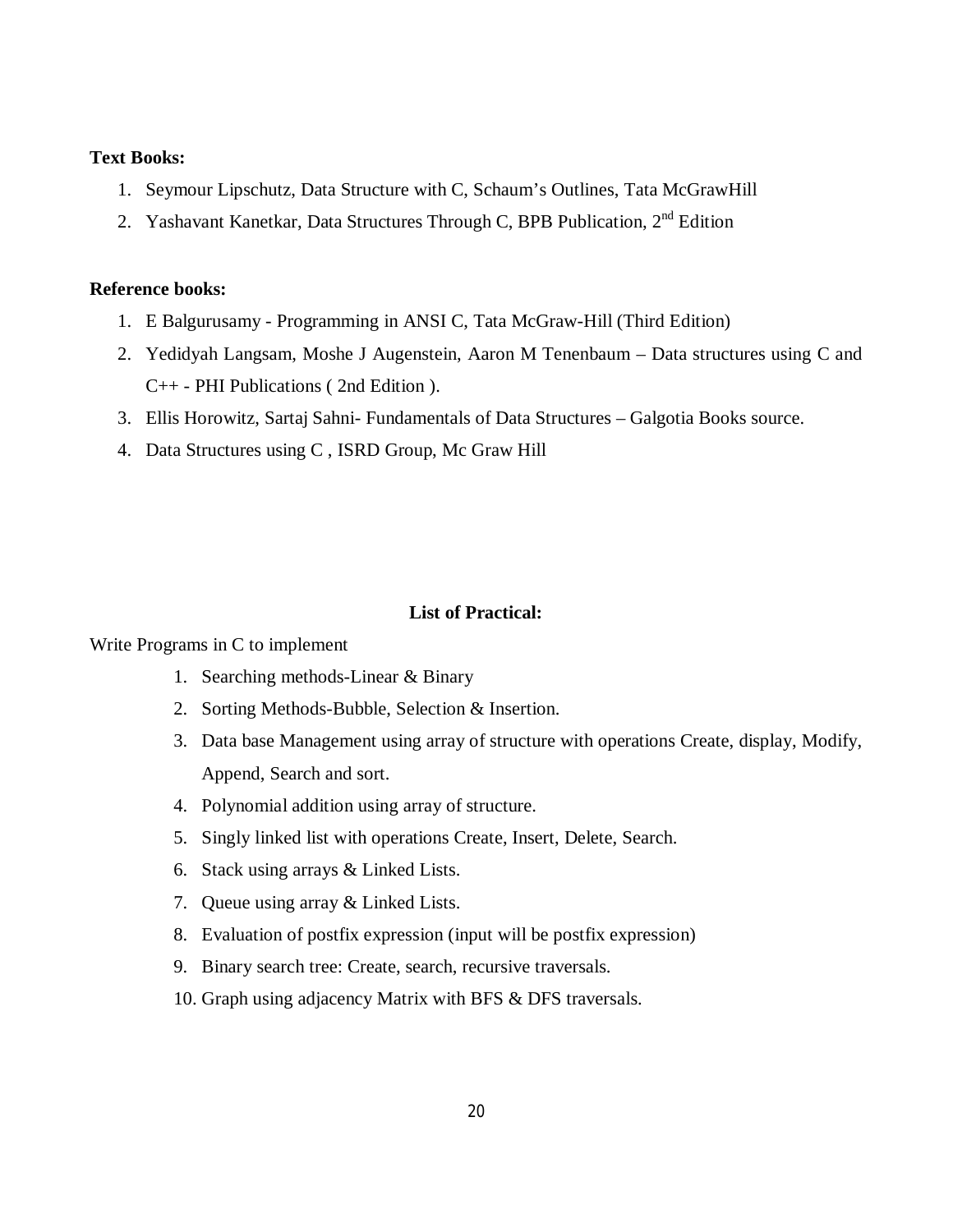# **204185 Digital Electronics**

# **Teaching Scheme:**

**Lectures:** 4 Hrs/ Week **Practical :** 2 Hrs/week **Examination Scheme: Theory Online :** 50 Marks **Theory Paper :** 50Marks **Practical:** 50 Marks

### **Course Objectives and Outcomes:**

The concept and theory of digital Electronics are needed in almost all electronics and telecommunication engineering fields and in many other engineering and scientific disciplines as well. The main objective of this course is to lay the foundation for further studies in areas such as communication, VLSI, computer, microprocessor etc. One of the most important reasons for the unprecedented growth of digital electronics is the advent of integrated circuit. This course will explore the basic concepts of digital electronics.

Having successfully completed this course, the student will be able to:

- 1. Understand the basic logic gates and various variable reduction techniques of digital logic circuit in detail.
- 2. Understand, identify and design combinational and sequential circuits
- 3. Design and implement hardware circuit to test performance and application for what it is being designed.
- 4. Simulate and verify using computer simulation software to obtain desired result.
- 5. Understand and verify simulated circuit model with hardware implementation.

### **Unit I: Digital Logic Families 8L**  81

Classification of logic families, Characteristics of digital ICs-Speed of operation, power dissipation, figure of merit, fan in, fan out, current and voltage parameters, noise immunity, operating temperatures and power supply requirements.TTL logic. Operation of TTL NAND gate, active pull up, wired AND, open collector output, unconnected inputs. Tri-State logic. CMOS logic – CMOS inverter, NAND, NOR gates, unconnected inputs, wired logic , open drain output. Interfacing CMOS and TTL. Comparison table of Characteristics of TTL, CMOS, ECL, RTL, I2L, DCTL.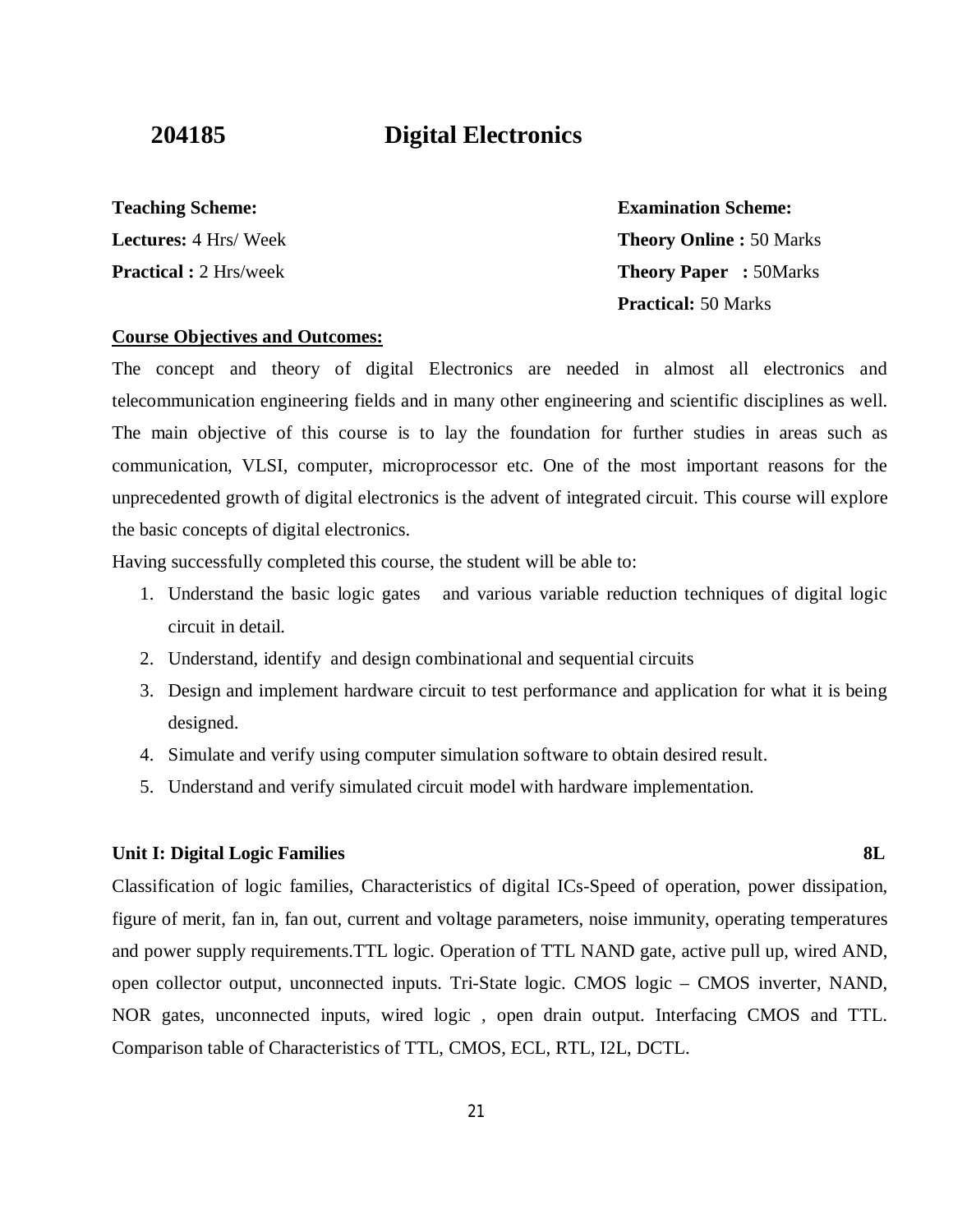#### **Unit II : Combinational Logic Design 8L**

Standard representations for logic functions, k map representation of logic functions (SOP m POS forms), minimization of logical functions for min-terms and max-terms (upto 4 variables), don't care conditions, Design Examples: Arithmetic Circuits, BCD - to - 7 segment decoder, Code converters. Adders and their use as subtractions, look ahead carry, ALU, Digital Comparator, Parity generators/checkers, Multiplexers and their use in combinational logic designs, multiplexer trees, Demultiplexers and their use in combinational logic designs, Decoders, demultiplexer trees. Introduction to Quine McCluskey method.

#### **Unit III : Sequential Logic Design 8L**

1 Bit Memory Cell, Clocked SR, JK, MS J-K flip flop, D and T flip-flops. Use of preset and clear terminals, Excitation Table for flip flops. Conversion of flip flops. Application of Flip flops: Registers, Shift registers, Counters (ring counters, twisted ring counters), Sequence Generators, ripple counters, up/down counters, synchronous counters, lock out, Clock Skew, Clock jitter. Effect on synchronous designs.

#### **Unit IV : State Machines 8L**

Basic design steps- State diagram, State table, State reduction, State assignment, Mealy and Moore machines representation, Implementation, finite state machine implementation, Sequence detector.

# **Unit V : Programmable Logic Devices and Semiconductor Memories- 6L** Programmable logic devices: Detail architecture, Study of PROM, PAL, PLA, Designing combinational circuits using PLDs. General Architecture of FPGA and CPLD Semiconductor memories: memory organization and operation, expanding memory size, Classification and characteristics of memories, RAM, ROM, EPROM, EEPROM, NVRAM, SRAM,DRAM,

### Unit VI : Introduction to HDLs **7L 7L**

Library, Entity, Architecture, Modeling styles, Data objects, Concurrent and sequential statements, Design examples, using VHDL for basic combinational and sequential circuits, Attributes (required for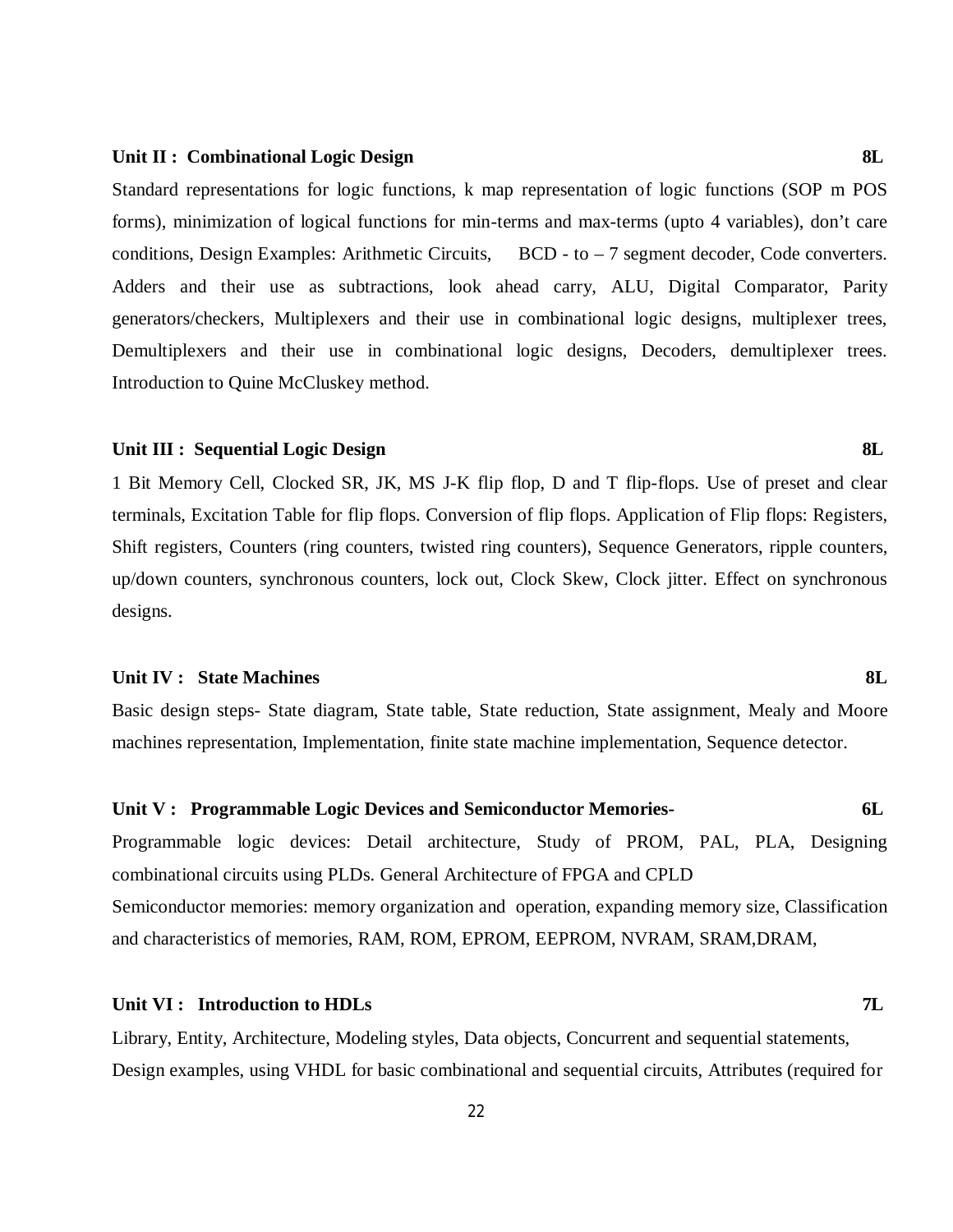practical) (Test benches and FSM excluded).

### **Text Books :**

- 1. R.P. Jain, "Modern digital electronics", 3rd edition,  $12^{th}$ reprint TMH Publication, 2007.
- 2. Stephen Brown, "Fundamentals of digital logic design with VHDL"  $1<sup>st</sup>$ edition, TMH Publication 2002

#### **Reference Books :**

- 1. A. Anand Kumar, "Fundamentals of digital circuits" 1<sup>st</sup>edition, PHI publication, 2001
- 2. Wakerly Pearon, "Digital Design: Principles and Practices", 3<sup>rd</sup>edition, 4<sup>th</sup>reprint, Pearon Education, 2004
- 3. J. Bhaskar, "VHDL Primer" 3rd Edition.PHI Publication.
- 4. Mark Bach, "Complete Digital Design", Tata MCGraw Hill, 2005.
- 5. Volnei Pedroni, " Digital: Electronics and Design with VHDL", Elsevier

# **List of Experiments**

All the following Practicals are mandatory.

- 1 Verify four voltage and current parameters for TTL and CMOS (IC 74LSXX, 74HCXX), (Refer Data-Sheet).
- 2 Study of IC-74LS153 as a Multiplexer. (Refer Data-Sheet).
	- Design and Implement 8:1 MUX using IC-74LS153 & Verify its Truth Table.
	- Design & Implement the given 4 variable function using IC74LS153. Verify its Truth-Table.
- 3 Study of IC-74LS138 as a Demultiplexer/ Decoder (Refer Data-Sheet).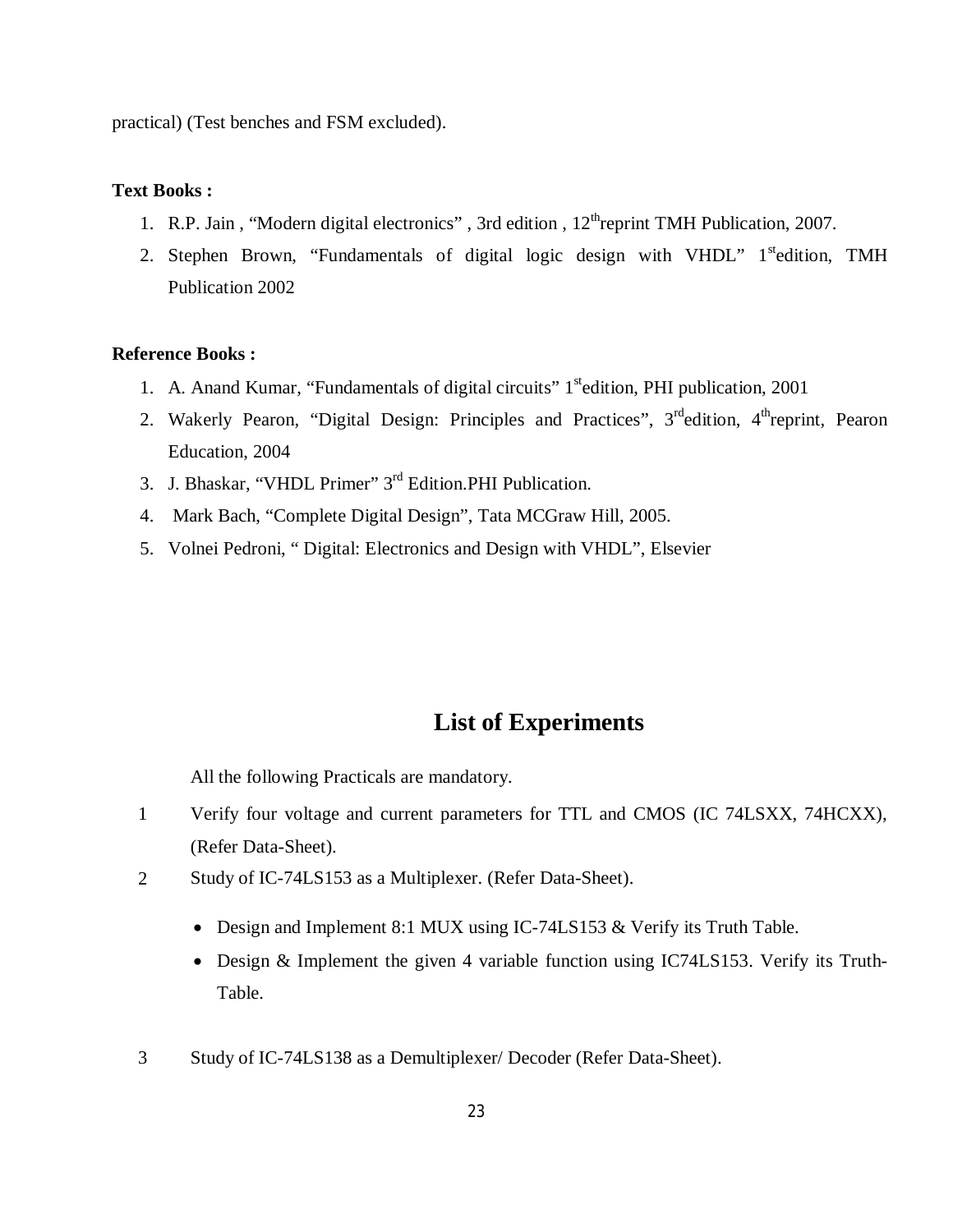- Design and Implement full adder and subtractor function using IC-74LS138.
- Design & Implement 3-bit code converter using IC-74LS138.(Gray to Binary/Binary to Gray)
- 4 Study of IC-74LS83 as a BCD adder,(Refer Data-Sheet).
	- Design and Implement 1 digit BCD adder using IC-74LS83
	- Design and Implement 4-bit Binary subtractor using IC-74LS83.
- 5 Study of IC-74LS85 as a magnitude comparator,(Refer Data-Sheet)
	- Design and Implement 4-bit Comparator.
	- Design and Implement 8-bit Comparator

### 6

Study of Counter ICs (74LS90/74LS93). (Refer Data-Sheet)

- Design and Implement MOD-N and MOD-NN using IC-74LS90 and draw Timing Diagram.
- Design and Implement MOD-N and MOD-NN using IC-74LS93 and draw Timing Diagram.

#### 7

Study of synchronous counter

• Design & Implement 4-bit Up/down Counter and MOD-N Up/down Counter using IC-74HC191/IC74HC193. Draw Timing Diagram

#### 8

Study of Shift Register (74HC194/74LS95), (Refer data-Sheet)

- Design and Implement Pulse train generator using IC-74HC194/IC74LS95 (Use right shift/left shift).
- Design and Implement 4-bit Ring Counter/ Twisted ring Counter using shift registers IC 74HC194/IC74LS95.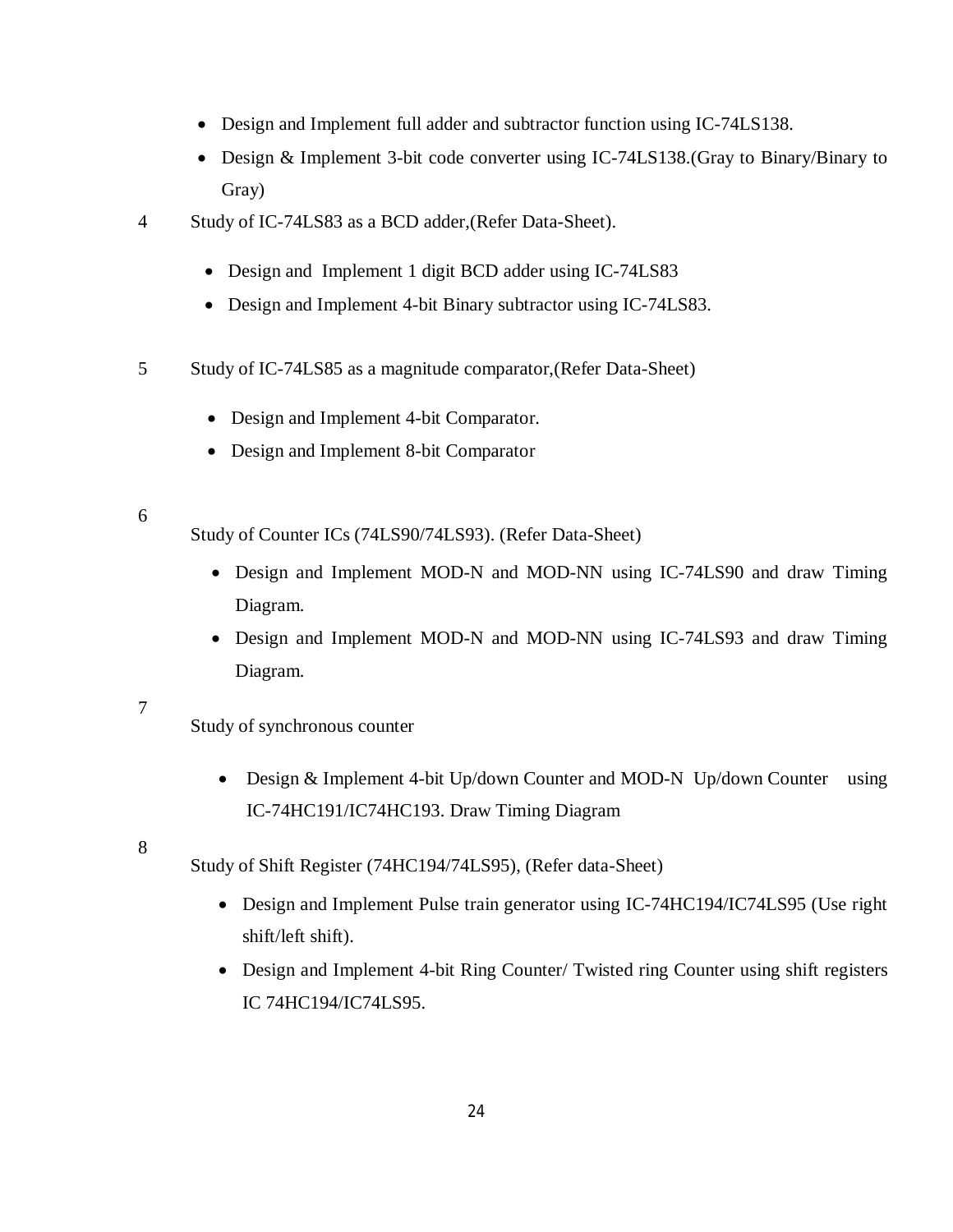- 9 Write, simulate and verify, VHDL Code for four bit logical and arithmetic operations for ALU.
	- Behavioral modeling
	- Dataflow modeling

10

D FF and JK FF (With Synchronous and asynchronous reset input)

(Use Behavioral modeling)

- Write, simulate and verify, VHDL Code for D flip flop using Synchronous /asynchronous reset input
- Write, simulate and verify, VHDL Code for JK flip flop using asynchronous set /reset Input
- 11 Four bit ripple counter**.** (Use data flow/Structural modeling)
	- Write, simulate and verify, VHDL code for four bit ripple up counter
	- Write, simulate and verify VHDL code for four bit ripple up/down Counter using mode control.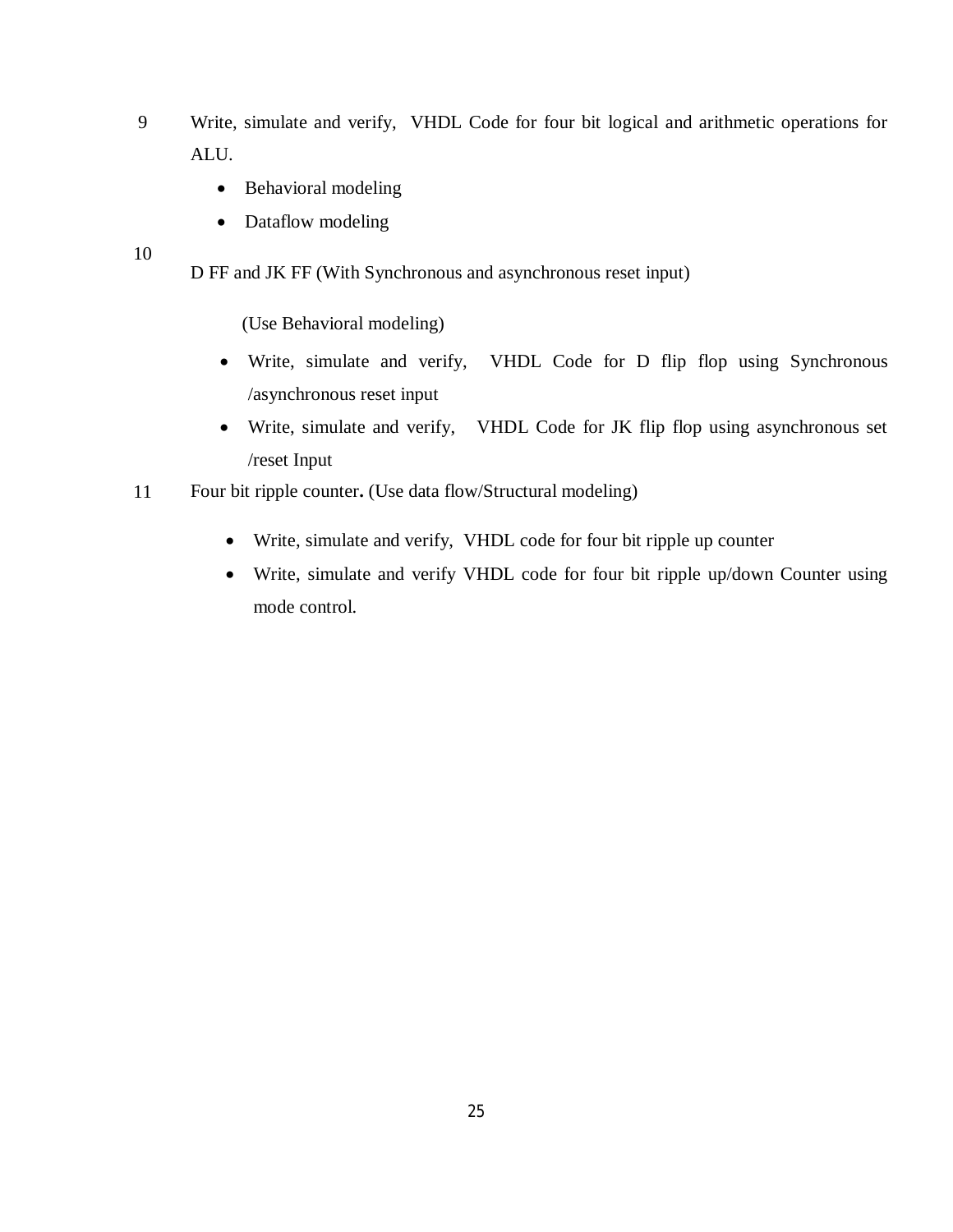# **204186 Electronic Measuring Instruments and Tools**

**Teaching Scheme:**

**Lectures:** 1 Hr/ Week

**Practical:** 2 Hrs/Week

**Examination Scheme: Term work :** 50 Marks

### **Course Objectives and Outcomes:**

Many advanced electronic measuring instruments are being innovated and introduced in the market. It is essential for an electronics engineer to know the functions, specifications and make the measurements on many of the instruments. The main objective of this course is to introduce and expose the students to various measuring instrument, their block diagram, specifications and applications.

Having successfully completed this course, the student will be able to:

- 1. Understand fundamental of measurements of various electrical parameters.
- 2. Aware and identify the control panels of measuring and generating instruments.
- 3. Understand and describe specifications, features and capabilities of electronic instruments.
- 4. Select appropriate instrument for the measurement of electrical parameter professionally.
- 5. Finalize the specifications of instrument and select an appropriate instrument for given measurement.
- 6. Make the required measurement using various instruments.

Following list of experiments is broad based on block diagram, specifications, features, various measurement capabilities and applications of various essential instruments that are being used in E  $\&$ T/C engineering professionally. It is expected that teaching faculty will explore these instruments in detail in respective laboratory sessions. Prominent specifications of the instrument should be listed and attached in file/journal.

#### **List of Practicals** (Any Ten)

- 1. Carry out Statistical Analysis of Digital Voltmeter
	- Calculate mean, standard deviation, average deviation, and variance.
	- Calculate probable error.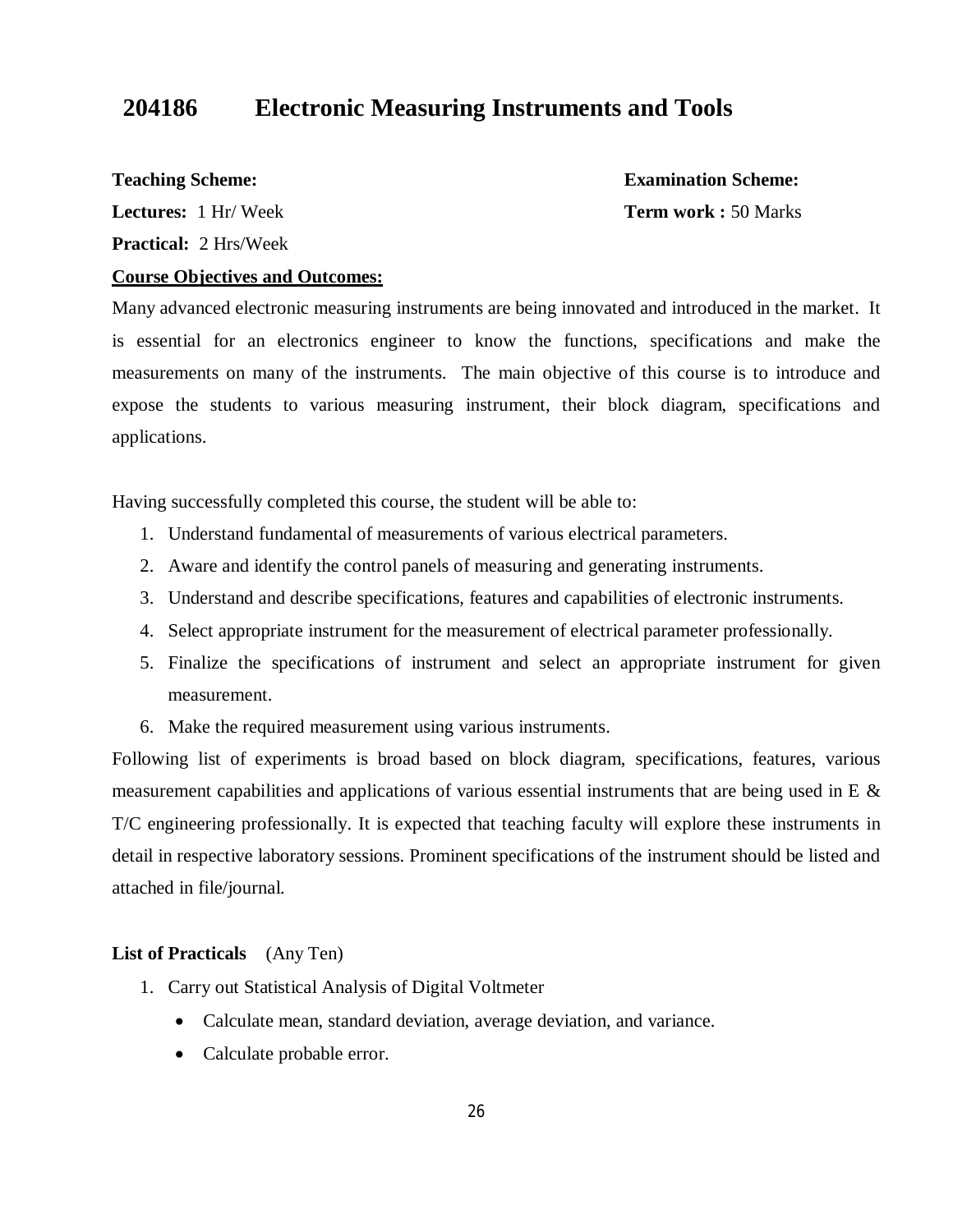- Plot Gaussian curve.
- 2. Perform following using Multimeter
	- Measurement of dc voltage, dc current, ac (rms) voltage, ac (rms) current, resistance and capacitance. Understand the effect of decimal point on resolution. Comment on bandwidth.
	- To test continuity, PN junction and transistor.
- 3. Perform following using CRO
	- Observe alternate, chop modes.
	- Measure unknown frequency and phase using XY mode.
	- Perform locking of input signal using auto, normal, external, rising and falling edge trigger modes.
	- Verify calibration, level, astigmatism, ac, dc, ground, attenuator probe operations.
- 4. Perform following using DSO

Perform Roll, Average, Peak detection operations on signal

- Capture transients
- Perform FFT analysis of sine and square signals
- Perform various math operations like addition, subtraction and multiplication of two waves.
- 5. Study of True RMS meter

Measure RMS, peak, average voltages for half controlled rectifier or Full controlled rectifier by varying firing angle.

- 6. Study of programmable LCR meter
	- Measure L, C  $&R$
	- Measure Q and Dissipation factor.
- 7. Study of Spectrum Analyzer
	- Perform harmonic analysis and Total Harmonic Distortion (THD) measurement for sine and square waves.
	- Verify frequency response of filters & high frequency (HF) amplifier.
	- Analyze Spectrum of AM & FM and to measure percent modulation and bandwidth.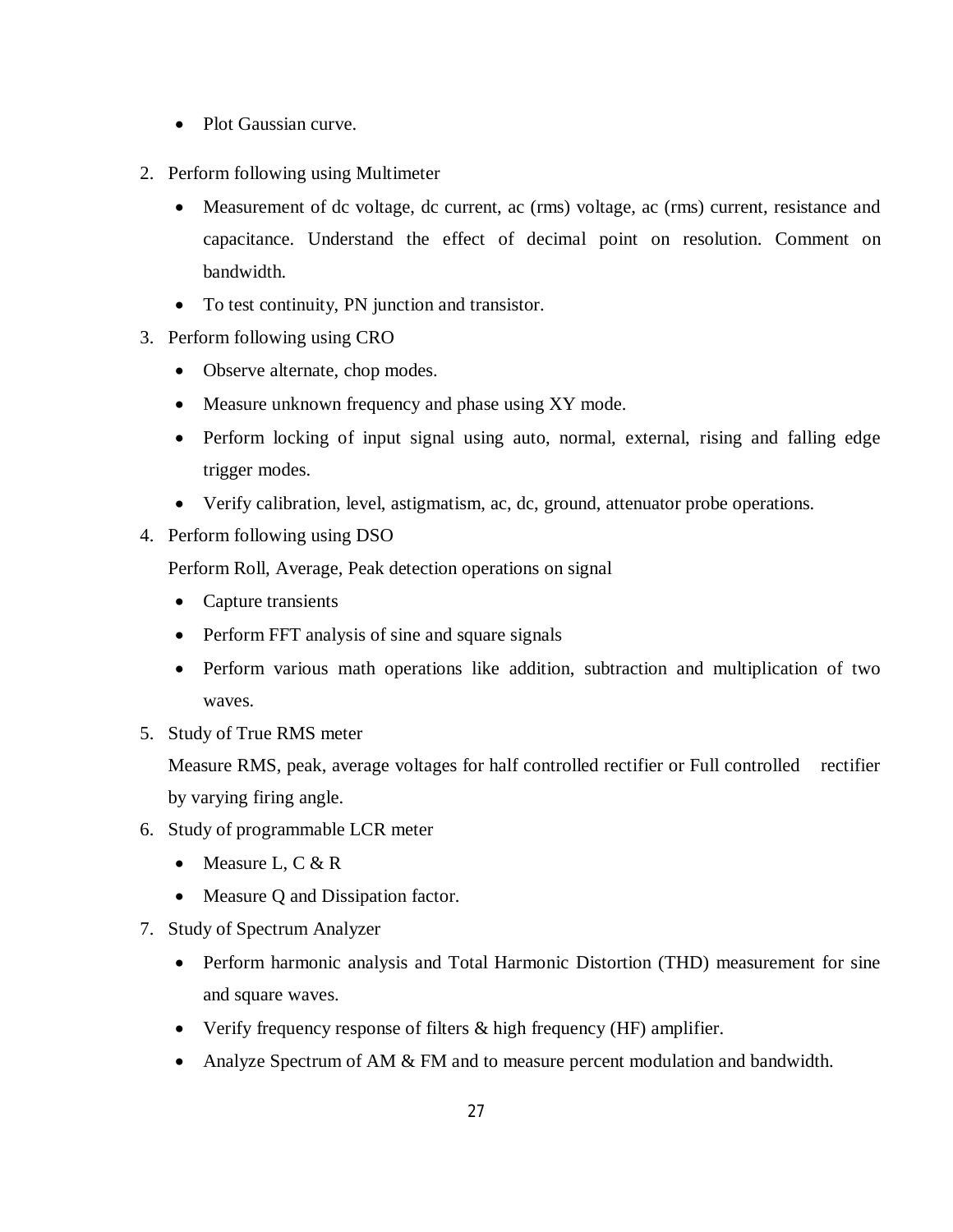- 8. Study of Frequency Counter
	- Carry out measurements through different modes of measurement.
	- Measure frequency, time, ratio, events & pulse width.
- 9. Calibration of Digital Voltmeter (DVM)

Calibrate DVM for dc voltage, ac voltage and dc current.

10. Study function generator/Arbitrary waveform generator

- Generate signal of required amplitude, frequency, duty cycle, offset etc.
- Generate special signals such as noise, ECG, sweep, burst, AM, FM, PM etc.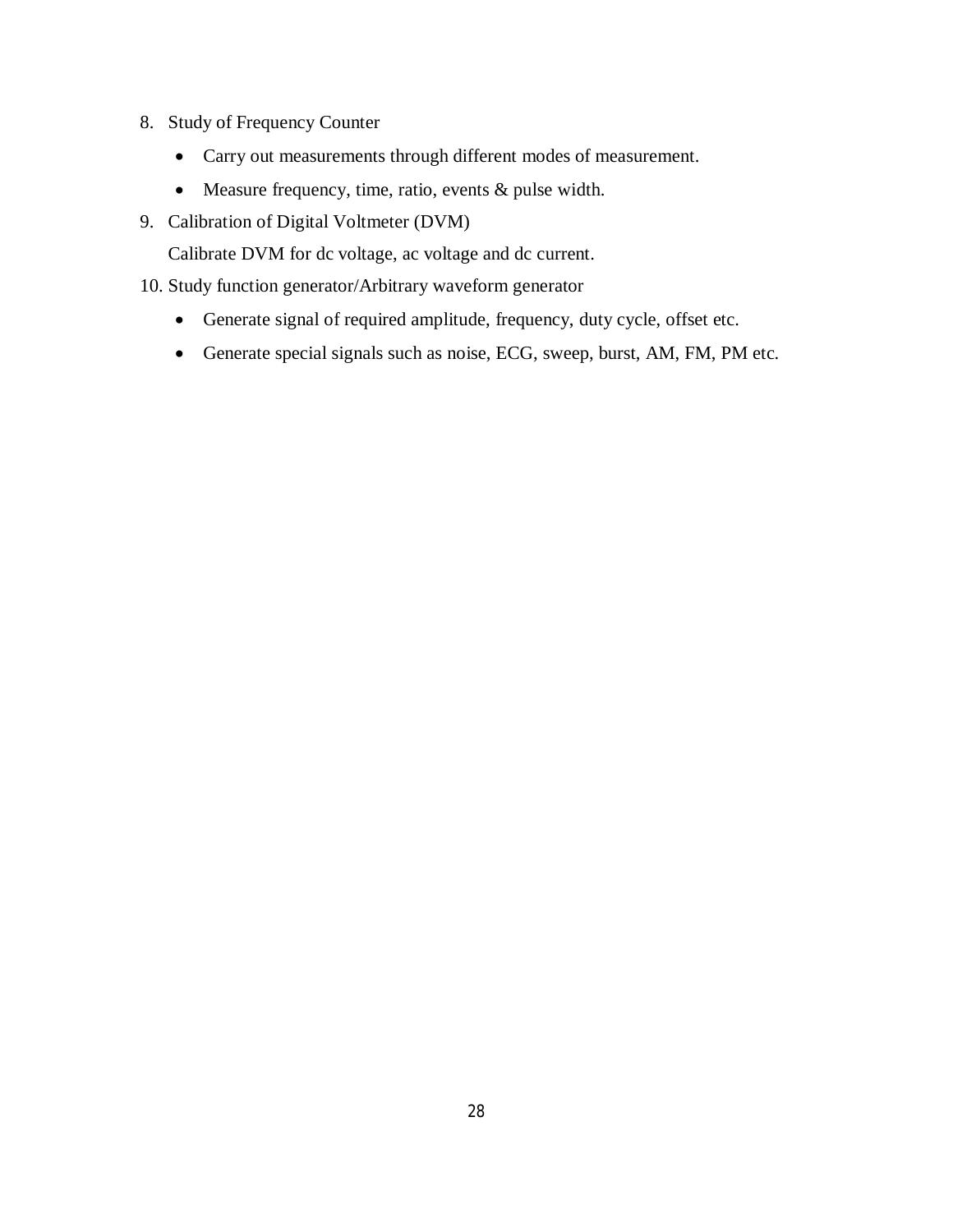#### **UNIVERSITY OF PUNE** For Electronics / E&TC Engineering (Sem II) 207005 ENGINEERING MATHEMATICS - III (2012 Course)

**Teaching Scheme:** Lectures - 4 Hrs./Week Tutorials  $-1$  Hr./Week

**Examination Scheme:** Paper  $-50$  Marks (2 Hrs.) Online - 50 Marks Term work: 25 Marks

#### **Section I**

Unit I: Linear Differential Equations (LDE) and Applications LDE of n<sup>th</sup> order with constant coefficients, Method of variation of parameters, Cauchy's & Legendre's DE, Simultaneous & Symmetric simultaneous DE. Modeling of Electrical circuits.

#### **Unit II: Transforms**

Fourier Transform (FT): Complex exponential form of Fourier series, Fourier integral theorem, Sine & Cosine integrals, Fourier Transform, Fourier Sine and Cosine Transform and their Inverses. Z - Transform (ZT): Introduction, Definition, Standard properties, ZT of standard sequences and their Inverses. Solution of difference equations.

#### **Unit III:** Numerical Methods

Interpolation: Finite Differences, Newton's and Lagrange's Interpolation formulae, Numerical Differentiation. Numerical Integration: Trapezoidal and Simpson's rules, Bound of truncation error, Solution of Ordinary differential equations: Euler's, Modified Euler's, Runge-Kutta 4<sup>th</sup> order methods.

#### **Section II**

Unit IV: Vector Differential Calculus

Physical interpretation of Vector differentiation, Vector differential operator, Gradient, Divergence and Curl, Directional derivative, Solenoidal, Irrotational and Conservative fields, Scalar potential, Vector identities.

Unit V: Vector Integral Calculus and Applications

Line, Surface and Volume integrals, Work-done, Green's Lemma, Gauss's Divergence theorem, Stoke's theorem. Applications to problems in Electro-magnetic fields.

#### Unit VI: Complex Variables

Functions of Complex variables, Analytic functions, Cauchy-Riemann equations, Conformal mapping, Bilinear transformation, Cauchy's integral theorem, Cauchy's Integral formula, Laurent's series, Residue theorem.

#### **Text Books:**

- 1. Advanced Engineering Mathematics, 9e, by Erwin Kreyszig (Wiley India).
- 2. Advanced Engineering Mathematics, 7e, by Peter V. O'Neil (Cengage Learning).

#### **Reference Books:**

- 1. Advanced Engineering Mathematics, 2e, by M. D. Greenberg (Pearson Education).
- 2. Advanced Engineering Mathematics, Wylie C.R. & Barrett L.C. (McGraw-Hill, Inc.)
- 3. Higher Engineering Mathematics by B. S. Grewal (Khanna Publication, Delhi).
- 4. Applied Mathematics (Volumes I and II) by P. N. Wartikar & J. N. Wartikar (Pune Vidyarthi Griha Prakashan, Pune).
- 5. Higher Engineering Mathematics by B.V. Ramana (Tata McGraw-Hill).
- Advanced Engineering Mathematics with MATLAB, 2e, by Thomas L. Harman, James Dabney and Norman 6. Richert (Brooks/Cole, Thomson Learning).

#### **Tutorial and Term Work:**

- Tutorial for the subject shall be engaged in minimum of four batches (batch size of 20 students maximum) per i) division.
- Term work shall consist of six assignments (one per each unit) based on performance and continuous internal  $\mathbf{ii}$ assessment.

# Mujumdan

 $90 - 60$ 

(09 Hours)

#### (09 Hours)

(09 Hours)

(09 Hours)

(09 Hours)

(09 Hours)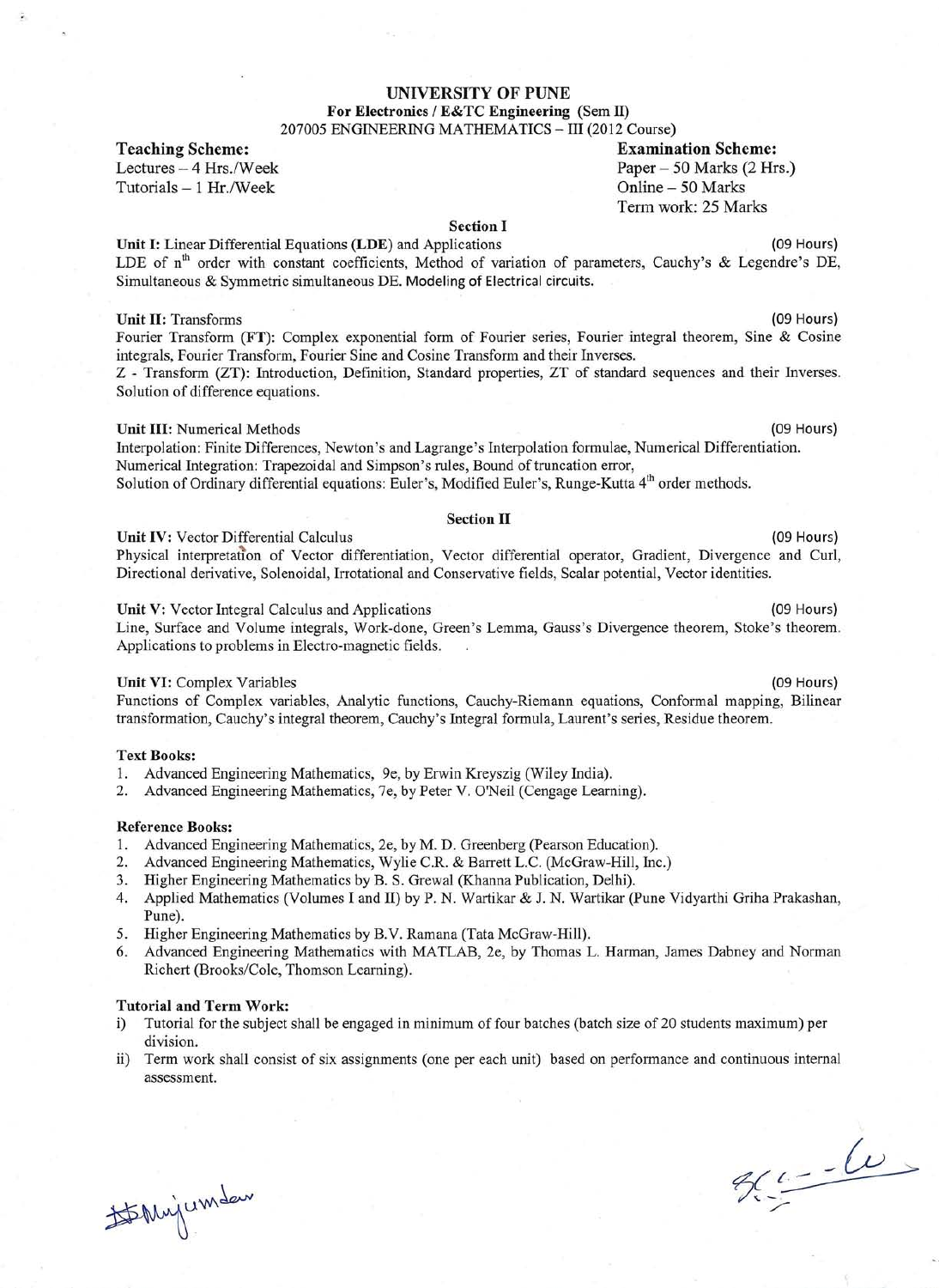**204187 Integrated Circuits**

**Teaching Scheme:** 

**Lectures:** 3 Hrs/ Week **Practical :** 2 Hrs/Week

### **Examination Scheme:**

**Theory Online :** 50 Marks **Theory Paper :** 50 Marks **Practical:** 50 Marks

#### **Course Objectives and Outcomes:**

Operational amplifier is one of the most important building blocks of any electronic system. It has been in use for many years, and it is used in wide range of application such as linear, non linear, mathematical interfacing, communication and control system. The main objective of this course is to introduce the characteristics, analysis, working principle and applications of Operational Amplifiers.

Having successfully completed this course, the student will be able to:

- 1. Understand the characteristics of IC and Op-Amp and identify the internal structure.
- 2. Understand and identify various manufacturing techniques.
- 3. Derive and determine various performances based parameters and their significance for Op-Amp.
- 4. Comply and verify parameters after exciting IC by any stated method.
- 5. Analyze and identify the closed loop stability considerations and I/O limitations.
- 6. Analyze and identify linear and nonlinear applications of Op-Amp.
- 7. Understand and verify results (levels of  $\nabla \& D$ ) with hardware implementation.
- 8. Implement hardwired circuit to test performance and application for what it is being designed.
- 9. Understand and apply the functionalities of PLL to Frequency synthesizer, multiplier, FM, and AM demodulators

### **Unit I : OP-AMP Basics** 6L

Block diagram of OP-AMP, Explanations of each block, Differential Amplifier configurations, Differential amplifier analysis for dual-input balanced-output configurations using 'r' parameters, Need and types of level shifter, ideal parameters and practical parameters of OP-AMP and their comparison, current mirror circuits.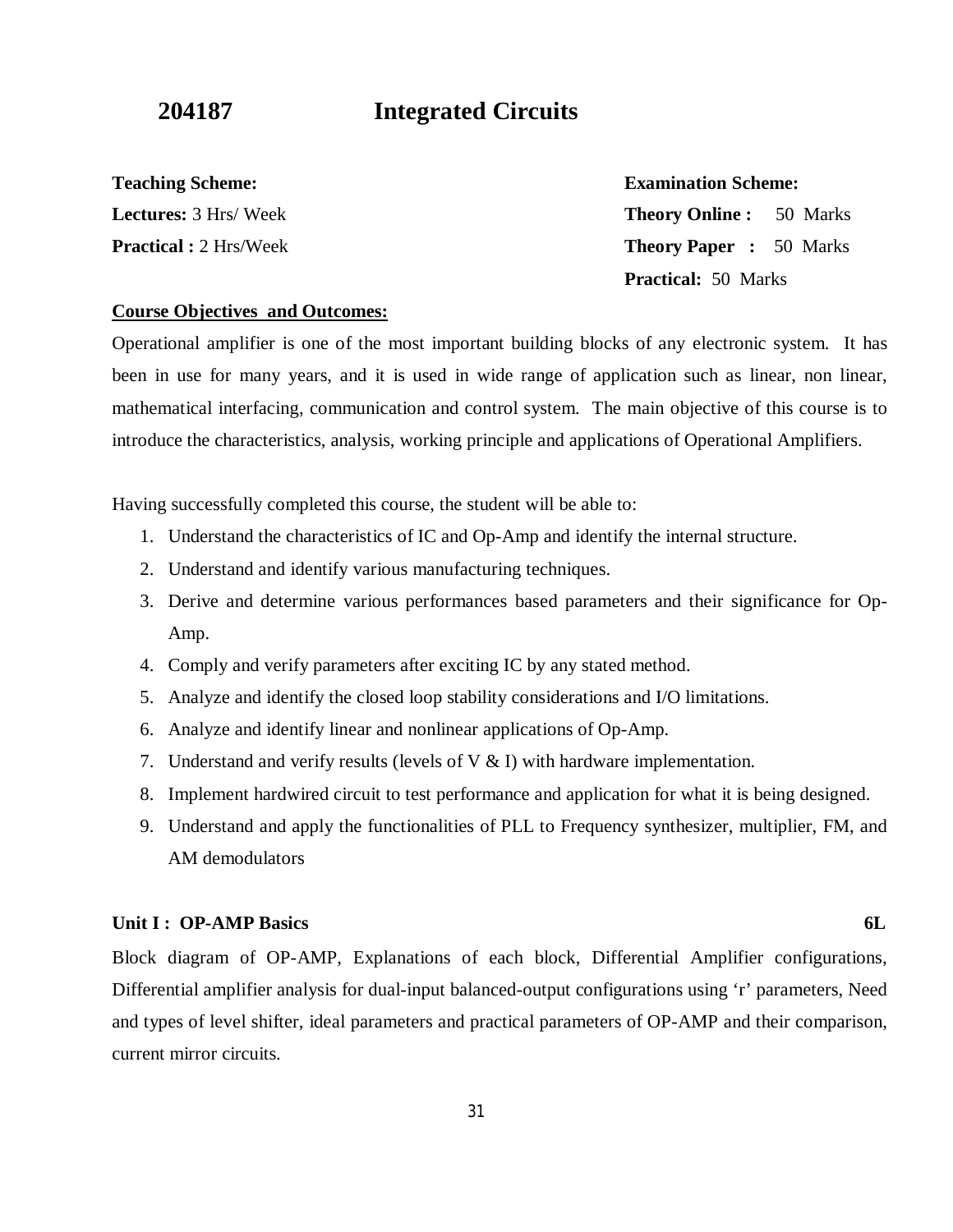#### Unit II : OP-AMP IC Technology 6L

Different manufacturing technology, features of each technology, types, symbol and ideal equivalent circuit of OP-AMP, frequency response, transient response, stability of OP-AMP, frequency compensation, Effect of temperature on parameters, Noise, Noise model of OP-AMP.

#### **Unit III** : Linear Applications of OP-AMP 6L

Inverting and Non-inverting amplifier, voltage follower, voltage scaling, difference amplifier, Ideal integrator, errors in ideal integrator, practical integrator, frequency response of practical integrator, applications of integrator, Ideal differentiator, errors in ideal differentiator, practical differentiator, frequency response of practical differentiator, applications of differentiator, Requirements of Instrumentation amplifier, 3 OP-AMP Instrumentation amplifier, Instrumentation amplifier applications.

#### Unit IV : Non-linear Applications of OP-AMP 6L

Comparator, characteristics of comparator, applications of comparator, Schmitt trigger (symmetrical/asymmetrical), Square wave generator, triangular wave generator, Problems in basic rectifier, Need of precision rectifier, Half wave , Full wave precision rectifiers, peak detectors, sample and hold circuits.

#### Unit V : Converters using OP-AMP 6L

V-F and F-V converter, I-V and V-I converter, Current amplifier, DAC, types of DAC, characteristics, specifications, advantages and disadvantages of each type of DAC, ADC, types of ADC, characteristics, specifications, advantages and disadvantages of each type of ADC.

### Unit VI : Special Purpose ICs 6L

PLL types block diagram of PLL, function and types of each block, characteristics/parameters of PLL, and different applications of PLL.

**Voltage Regulator:** Block diagram of adjustable three terminal positive and negative regulators (317,337). Typical connection diagram, current boosting. Low drop out voltage regulators.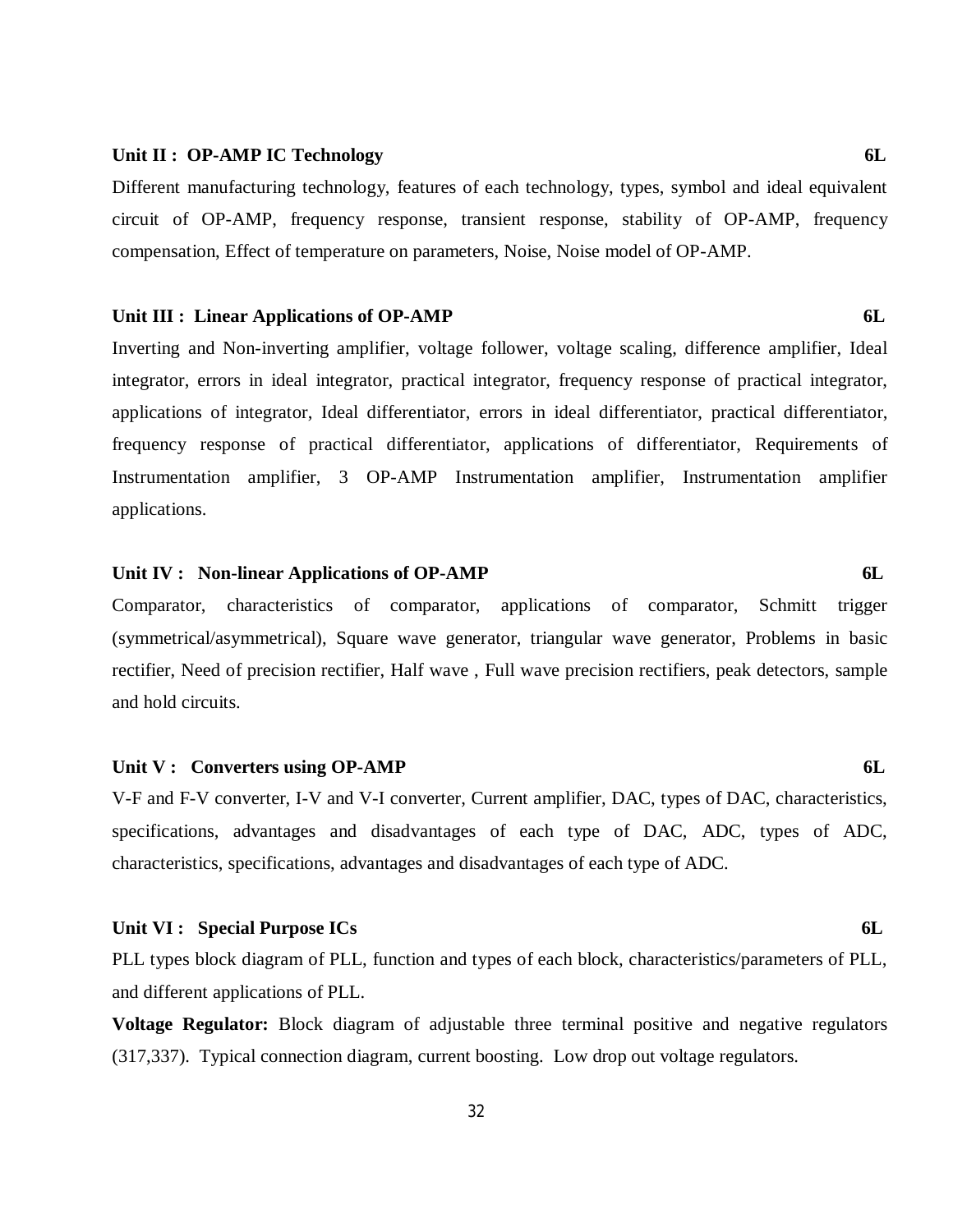### **Text Books :**

- 1. Ramakant A. Gaikwad, "Op Amps and Linear Integrated Circuits", Pearson Education
- 2. Salivahanan and Kanchanabhaskaran, "Linear Integrated Circuits", TMH

#### **Reference Books :**

- 1. George Clayton and Steve Winder, "Operational Amplifiers", Newnes
- 2. Sergio Franco, "Design with Operational Amplifiers and Analog Integrated Circuits", TMH
- 3. Bali,"Linear Integrated Circuits", Mc Graw Hill
- 4. Gray, Hurst, Lewise, Meyer, "Analysis & Design of Analog Integrated Circuits, Wiley Publications.

# **List of Experiments:**

- 1 Measure op-amp parameters and compare with the specifications.
	- Measure input bias current, input offset current and input offset voltage.
	- Measure slew rate (LM/UA741C and LF356)
	- Measure CMRR
	- Compare the result with datasheet of corresponding Op Amp.
- 2 Design, build and test integrator (LF356).
	- Design Integrator for given  $f_a$ .
	- Verify practical and theoretical frequencies  $f_a$  and  $f_b$ .
	- Observe output waveform at  $f_a$  and  $f_b$  for Sine and Square wave input.
	- Plot frequency response for integrator.
- 3 Design, build and test differentiator (LF356).
	- Design differentiator for given  $f_a$ .
	- Verify practical and theoretical frequencies  $f_a$  and  $f_b$ .
	- Observe output waveform at  $f_a$  and  $f_b$  for Sine and Square wave input.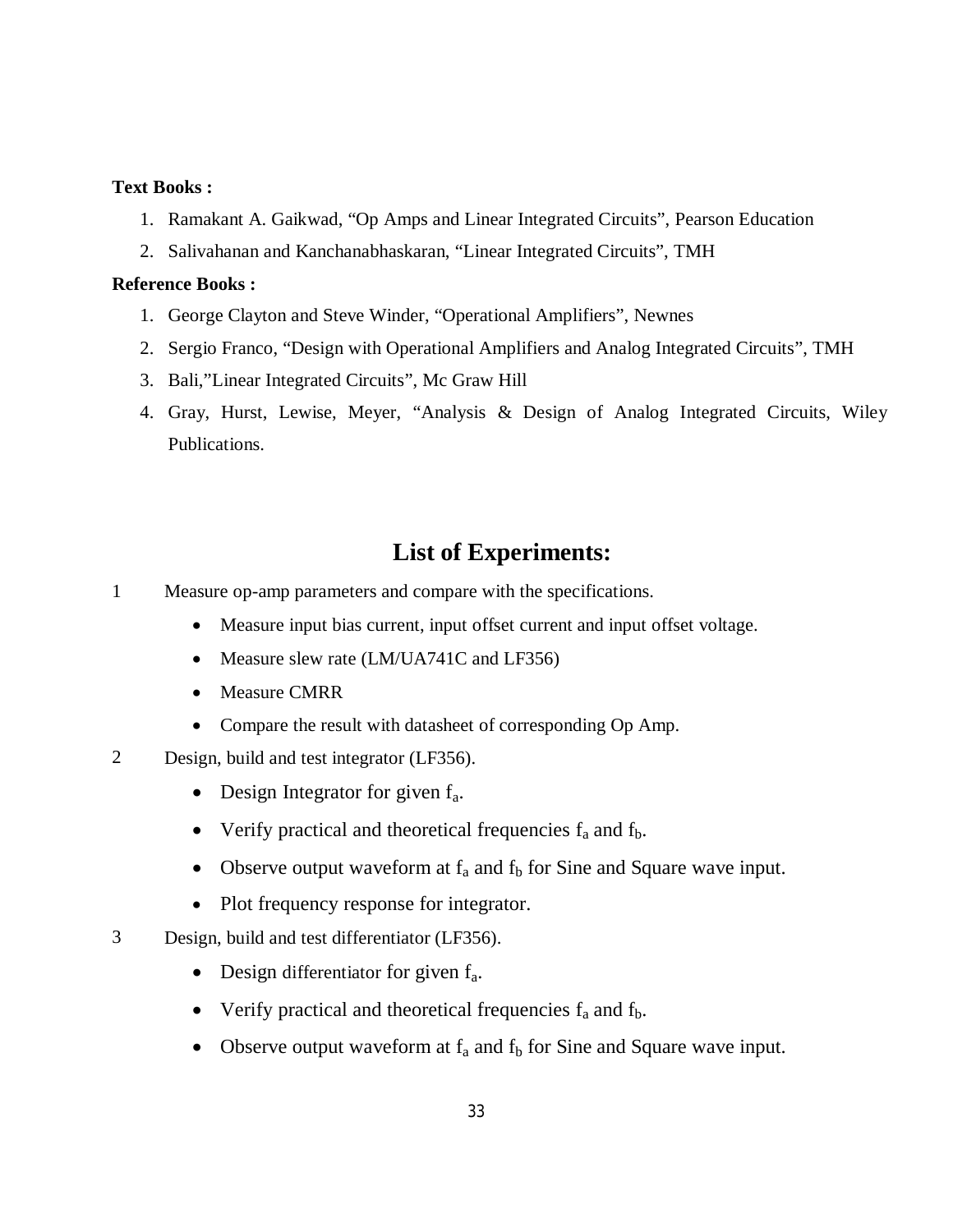- Plot frequency response for differentiator.
- 4 Design, build and test three Op-amp instrumentation amplifier for typical application (Ex: temperature measurement)
	- Implement Wheatstone bridge and balance for null condition.
	- Calibrate bridge for 0°C and room temperature.
	- Set gain of IA amplifier to calibrate circuit for variation in temperature.

Note: Any similar application using IA.

- 5 Design, build and test precision half & full wave rectifier.
	- To understand the concept of super diode.
	- To implement inverting and non-inverting half wave rectifier.
	- To implement inverting and non-inverting full wave rectifier.
	- Plot input and output waveforms.
- 6 Design, build and test Comparator and Schmitt trigger.
	- Design of Schmitt trigger circuit for given specifications.
	- Implementations of Schmitt trigger using Op-Amp (LF356).
	- Without external reference voltage.
	- With external reference voltage source.
	- With clamped output.( using Zener diodes; without external reference voltage)
	- Verification of effect of  $V_{ref}$  on output waveforms and hysteresis.
	- Observe voltage waveforms and hysteresis.

Calculate UTP, LTP and hysteresis theoretically and practically.

- 7 Design, build and test Sample and hold circuit
	- Design sample and hold circuit for given specifications.
	- Implementation S & H using Op-amp(Any one 741,356 or LF 398)
	- Plot original signal, S&H signal, and Capacitor droop.
	- Observe the effect of increase in input frequency on sampled output.
- 8 Design, build and test PLL and any one application.
	- Study PLL IC 565.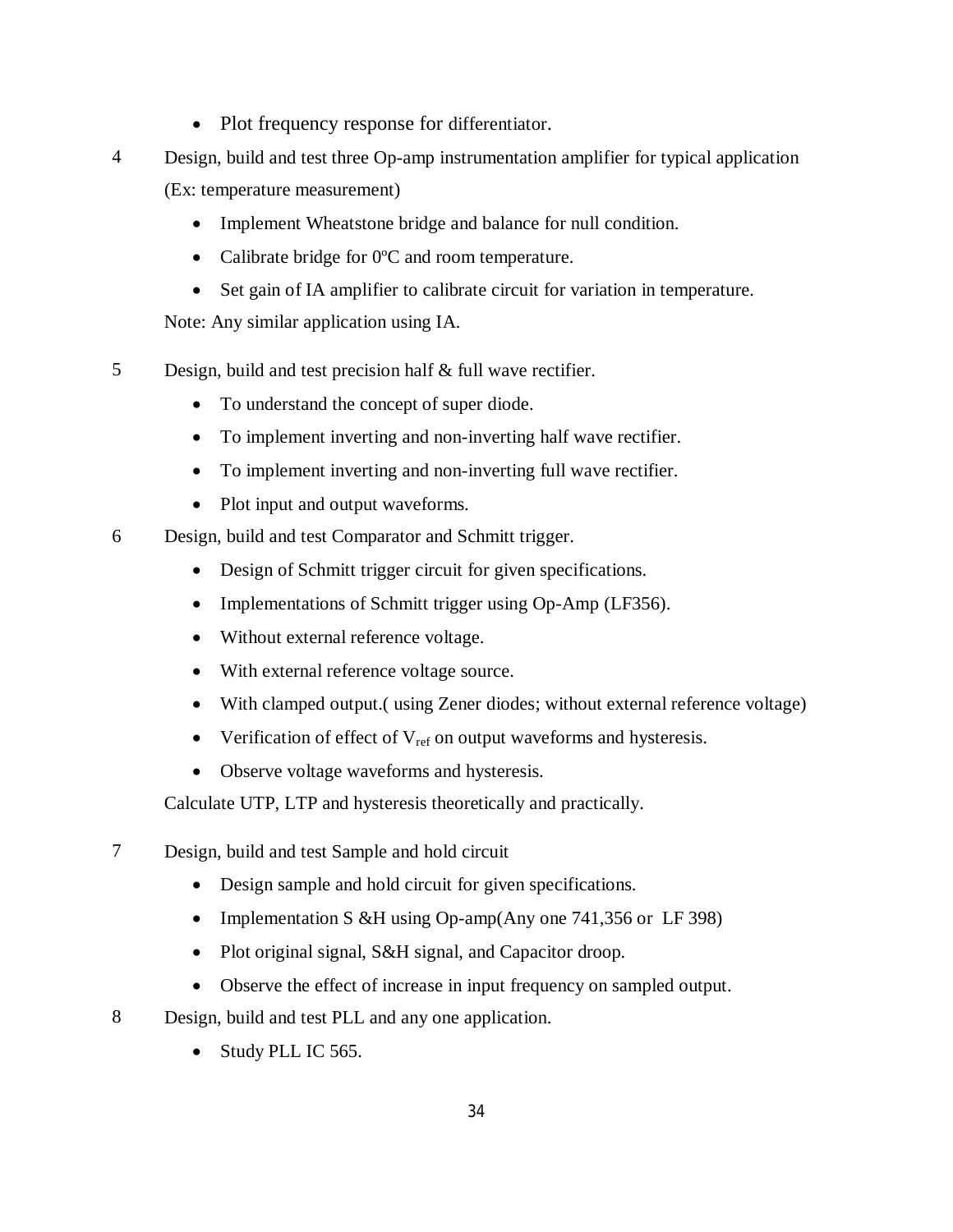- Find the free running frequency.
- Find lock range and capture range.
- 9 2 bit DAC and 2 bit ADC.
	- A) Design and implement 2bit R-2R ladder DAC.
		- Measure and verify output voltage practically and theoretically.
		- Calculate resolution, step size and few more specification.
	- B) Design and implement 2bit flash type ADC.
		- Verify operation of comparators and priority encoder individually.
		- Calculate no.of comparator, resolution, full scale voltage range etc.
- 10 Design, build and test square & triangular wave generator.
	- Design of Square wave generator for given specifications.
	- Implementation of circuit using Op-Amp for different duty cycles (LF356).
	- Verification of effect of slew rate on output waveforms.
	- Observe voltage waveforms of output and timing capacitor.
	- Calculate frequency of output waveform theoretically and practically.

### **Optional Experiments**

Verify and understand **practically** virtual ground and virtual short concept in inverting

1 and non inverting configuration.

- 2 Design and implement Wien bridge oscillator using Op-Amp.
- 3 Plot DC transfer characteristics of emitter coupled differential amplifier.
- 4 Study effect of emitter resistance and constant current source on figure of merit (CMRR)
- of emitter coupled differential amplifier.
- 5 Design and implement V-I converter.
- 6 Any experiment based on application of Op-Amp

Note:

- First 10 experiments are compulsory.
- Any additional experiment from optional list.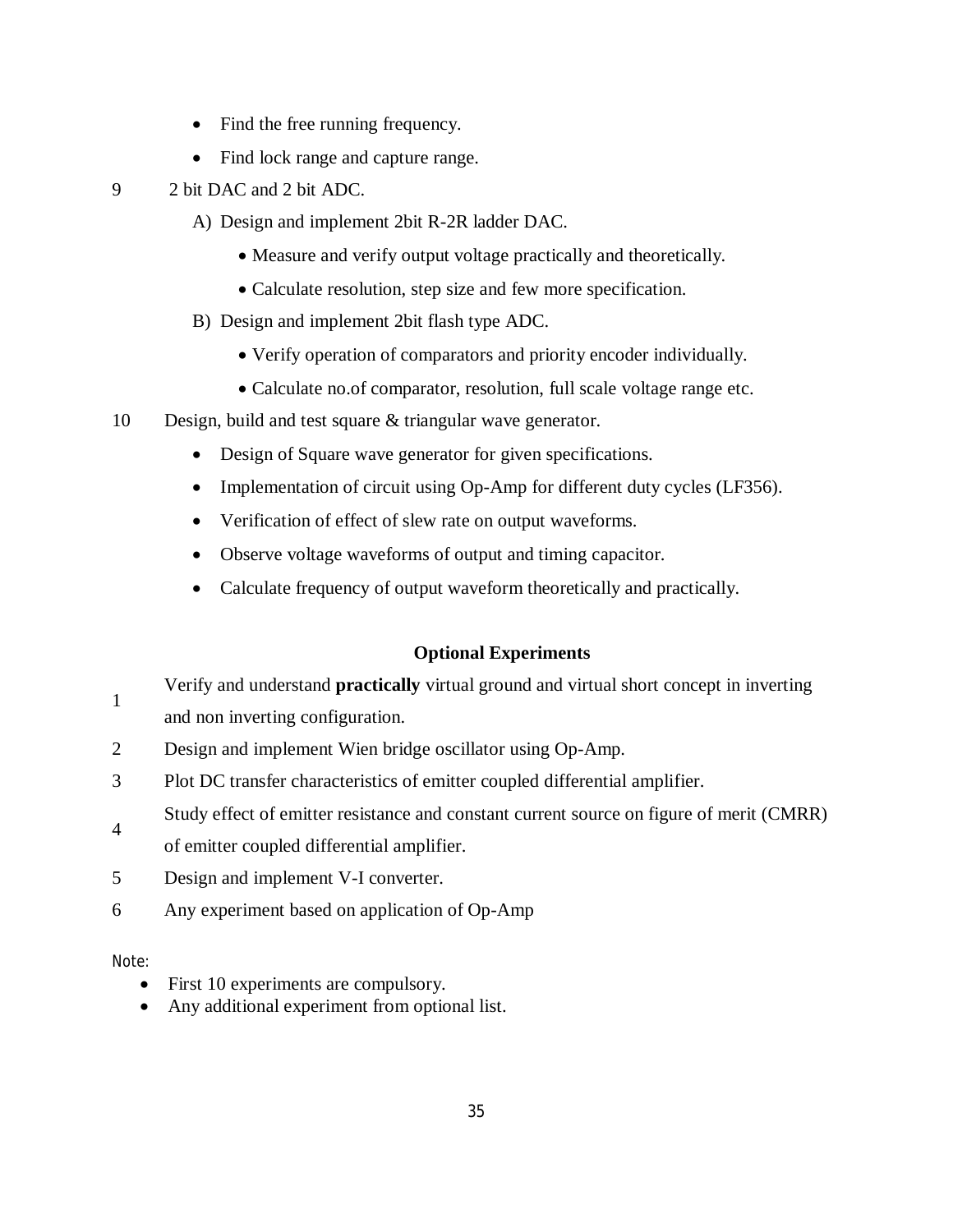# **204188 Control Systems**

**Teaching Scheme: Lectures:** 3 Hrs/ Week **Tutorial :** 1 Hr/Week

**Examination Scheme: Theory Online :** 50 Marks **Theory Paper :** 50 Marks **Term work:** 25 Marks

### **Course Objectives and Outcomes:**

The concept and theory of control systems are needed in almost all electronics and telecommunication engineering fields and in many other engineering and scientific disciplines as well. The main objective of this course is to introduce and give an exposure to the students the fundamentals of control systems, various components in the control system, time domain, frequency domain analysis and also the system stability analysis. This course would also provide the basis for control system analysis using state space analysis and finally the digital control systems and their applications.

Having successfully completed this course, the student will be able to:

- 1. Model a physical system and express its internal dynamics and input-output relationships by means of block diagrams, mathematical model and transfer functions.
- 2. Understand and explain the relationships between the parameters of a control system and its stability, accuracy, transient behavior.
- 3. Identify the parameters that the system is sensitive to. Determine the stability of a system and parameter ranges for a desired degree of stability.
- 4. Plot the Bode, Nyquist, Root Locus diagrams for a given control system and identify the parameters and carry out the stability analysis.
- 5. Determine the frequency response of a control system and use it to evaluate or adjust the relative stability,
- 6. Design a P, PD, PI, or PID controller based on the transient and steady state response criteria.
- 7. Model and analyze the control systems using state space analysis.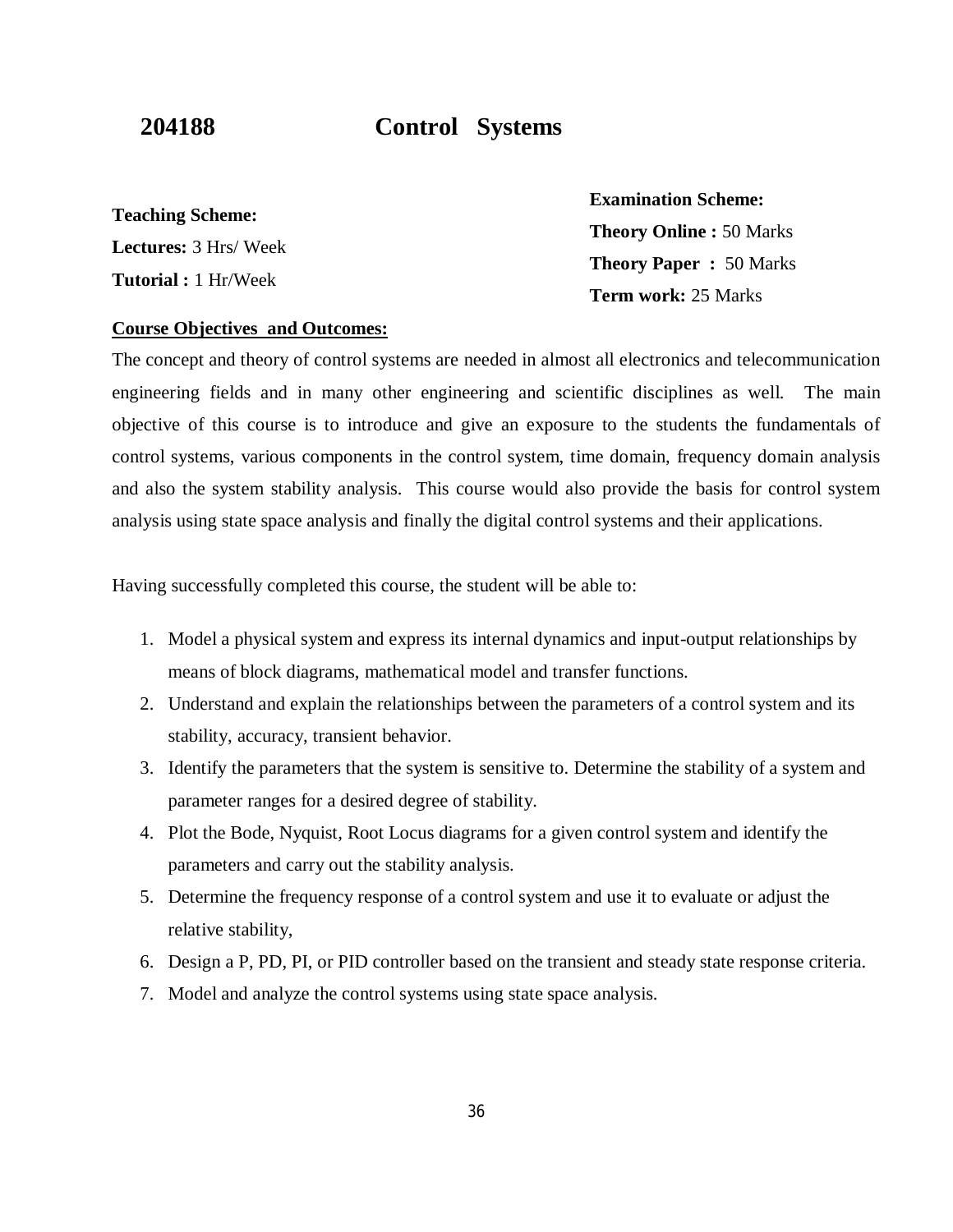#### Unit I : Basics of Control Systems 6L

Introduction , Types of Control Systems : Open loop & Closed loop , Feed back Control System, Effect of Feed Back , Modeling of Simple Electrical & Mechanical Systems Using Differential Equations, Concept of Transfer Function , Characteristics Equation, Poles and Zeros , Block Diagram Algebra ,Control system Components : A.C. & D.C. Servomotors , Stepper Motor

#### **Unit II : Time Domain Analysis 6L**

Type and Order of the Control Systems , Types of Standard Inputs , Response of First Order System to Step, Ramp and Parabolic Inputs , Response of Second Order System to Step Input , Time Domain Specifications of Second Order Systems, Steady State Error and Error Coefficients,

Effects of addition of Poles and Zeros

#### Unit III : Stability 6L

Concept of Stability, Absolute , Relative, Marginal and Unstable Stability analysis in S Plane, Dominant Poles and Zeros , Routh-Hurwitz Criterion , Concept of Root Locus

#### **Unit IV : Frequency Domain Analysis 6L**

Need of Frequency Domain Analysis , Correlation between Time & Frequency Domain , Frequency Domain Specifications , Bandwidth , Bode Plot , Construction of Bode Plot , Gain and Phase Margin , Determination of Relative Stability , Nyquist Stability Criterion, Relative Stability Using Nyquist **Criterion** 

#### **Unit V : State Space Analysis 6L**

Advantages of State Space Analysis over Classical Control , Concept of State , State Variables and State Model , State Space Representation using State Model, State Transition Matrix and its properties, Solution of State Equations for LTI System , Concept of Controllability and Observability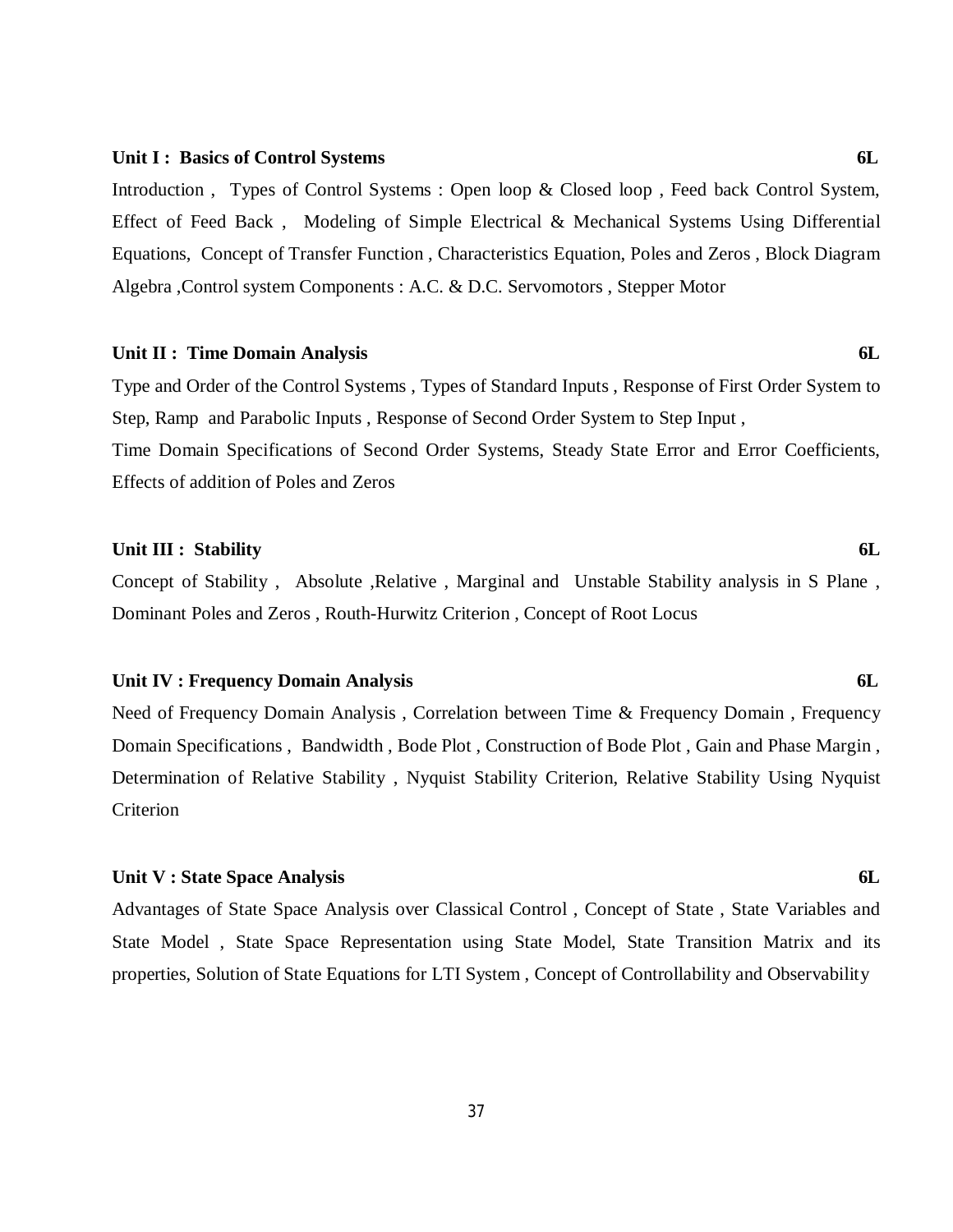#### **Unit VI : Digital Control Systems 6L**

Introduction, Advantages over analog control system, Sampled Data Control System, Transfer Function of Digital Control System, Step Response (First & Second Order Systems only), Introduction to Digital PID Controller, Introduction to PLC: Block schematic, PLC addressing, any one application of PLC using Ladder diagram. Concept of Offset ,P, PI , PD and PID Characteristics

### **Text Books :**

- 1. Katsuhiko Ogata, Modern Control Engineering, Fifth Edition, PHI Learning Private Limited, New Delhi, 2010
- 2. I.J. Nagrath , M.Gopal, Control Systems Engineering, Fifth Edition, New Age International Publishers, New Delhi, 2007

### **Reference Books :**

- 1. Curtis D Johnson, Process Control Instrumentation Technology, Eighth Edition, PHI Private Limited, New Delhi, 2011
- 2. Richard C. Drof , Robert N. Bishop, Modern Control Systems, Addison Wesley Publishing Company, 2001
- 3. B.C.Kuo, Digital Control Systems, Second Edition, Oxford University Press, New York, 1992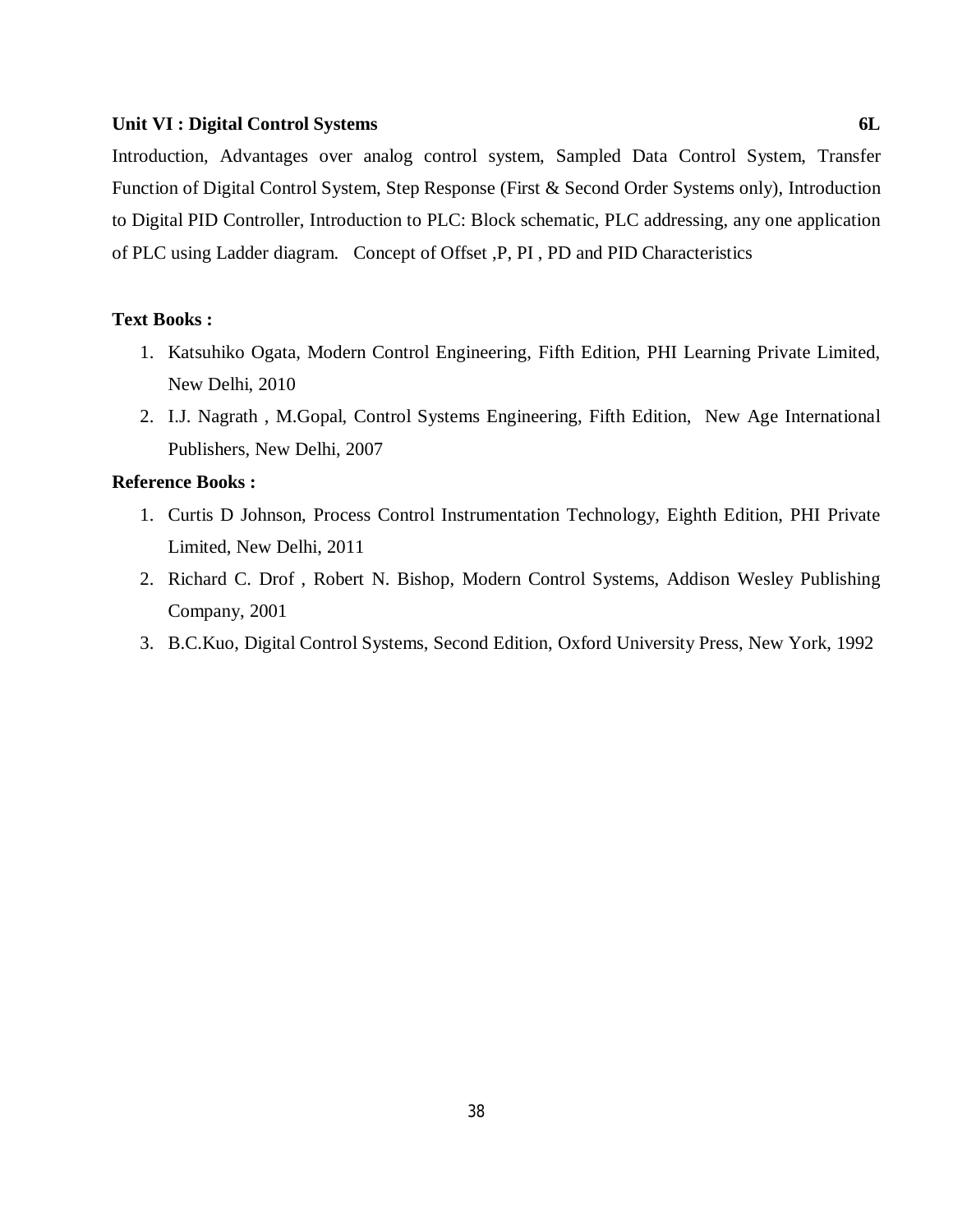# **Control Systems**

# **(Tutorial Assignments)**

Tutorials must be conducted batch wise. Batch size should not be more than 20 students.

The main objective of this tutorial is to focus on the outcomes defined in the theory syllabus by solving the following assignment based on paper work. Paper work is compulsory for all assignments; however it is desirable, few assignments may also be implemented using appropriate software.

Assignment to be given on the following topics.

- 1. Find overall transfer function of the system using block diagram algebra.
- 2. Find determine the stability of a system using Routh Hurwitz Criterion, marginal value of K and frequency of sustained oscillations.
- 3. Construct the root locus and comment on the stability.
- 4. Find the time domain specifications of the given system.
- 5. Find the steady state error and error coefficients of the type 0, 1 and 2 systems for step, ramp and parabolic inputs.
- 6. Find frequency domain specifications of the system.
- 7. Draw Bode Plot, find PM and GM and Comment on the stability. Also, find transfer function of the system from given Bode plot.
- 8. Find stability of the system using Nyquist Criteria.
- 9. Write State space model of the system and solution.
- 10. Find State Transition Matrix for given system and verify the properties of the same.
- 11. Find the Transfer Function of a Digital System.
- 12. Find the response of first and second order Digital Systems for Step Input.
- 13. Study the Digital PID Controller with reference to response time, steady state error and offset.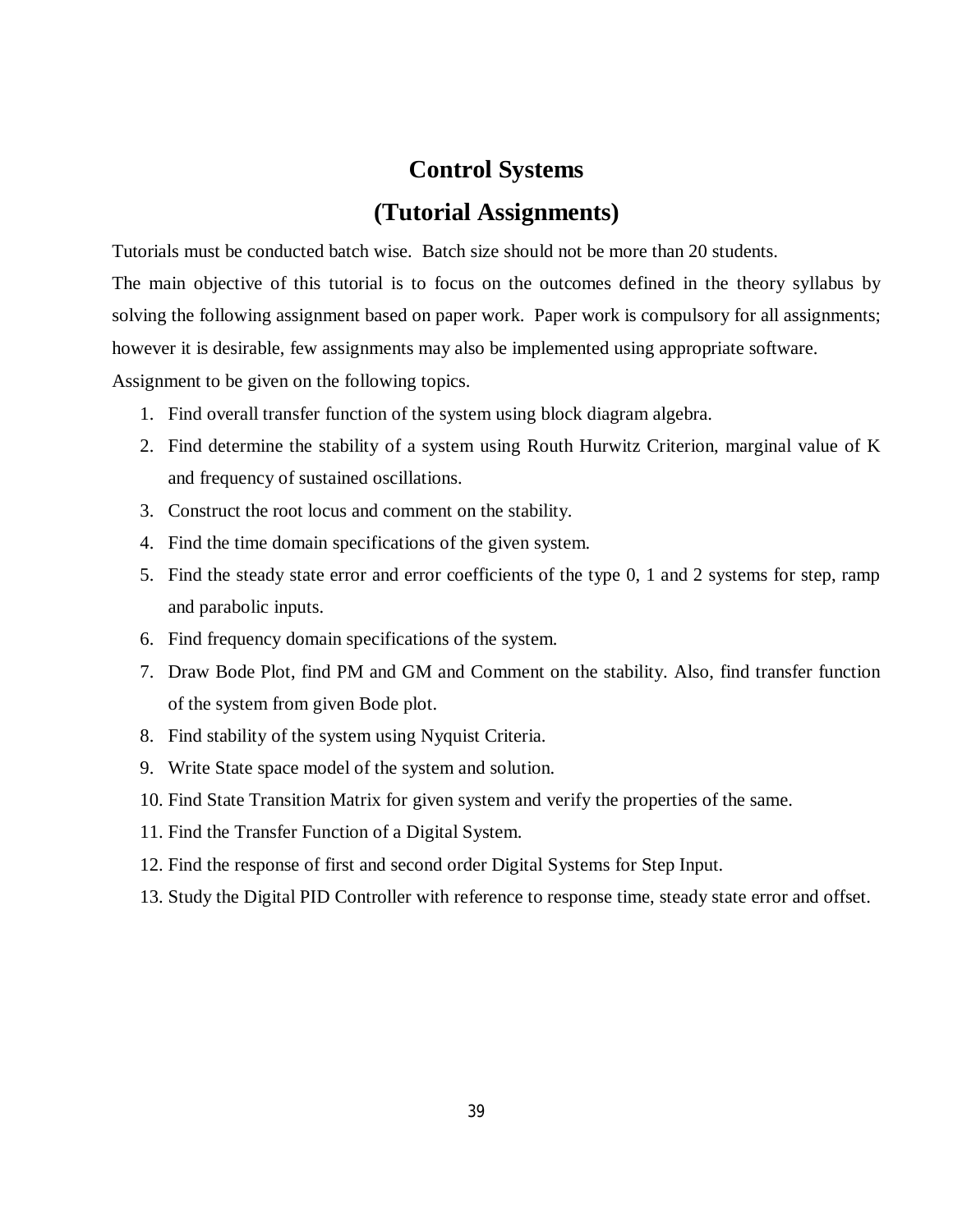# **204189 Analog Communication**

**Teaching Scheme: Lectures:** 4 Hrs/ Week **Practical:** 2 Hrs/ Week **Examination Scheme: Theory Online :** 50 Marks **Theory Paper :** 50 Marks **Practical:** 50 Marks

#### **Course objectives and Outcomes:**

The basic objective of this is course is to introduce the students to analog communication, AM, FM modulation techniques, their analysis, bandwidth calculations, receivers. It also focuses on the performance analysis of analog communications systems under the presence of noise and finally introduces the pulse and digital modulation techniques.

Having successfully completed this course, the student will be able to:

- 3. Understand and identify the fundamental concepts and various components of analog communication systems.
- 4. Understand, analyze and explain various analog modulation schemes.
- 5. Understand the performance of analog communications systems under the presence of noise.
- 6. Understand and apply concepts and techniques from Fourier analysis and circuit analysis to communication systems.
- 7. Develop the ability to compare and contrast the strengths and weaknesses of various communication systems
- 8. Analyze Basic communications systems and their performance under the presence of noise
- 9. Describe various pulse and digital modulation techniques.

#### Unit I : Amplitude (Linear) Modulation 8L

Base band & Carrier communication, Generation of AM (DSBFC) and its spectrum, Power relations applied to sinusoidal signals, DSBSC – multiplier modulator, Non linear generation, switching modulator, Ring modulator & its spectrum, Modulation Index. SSBSC, ISB & VSB, their generation methods & Comparison, AM Broadcast technical standards (Only Analytical treatment)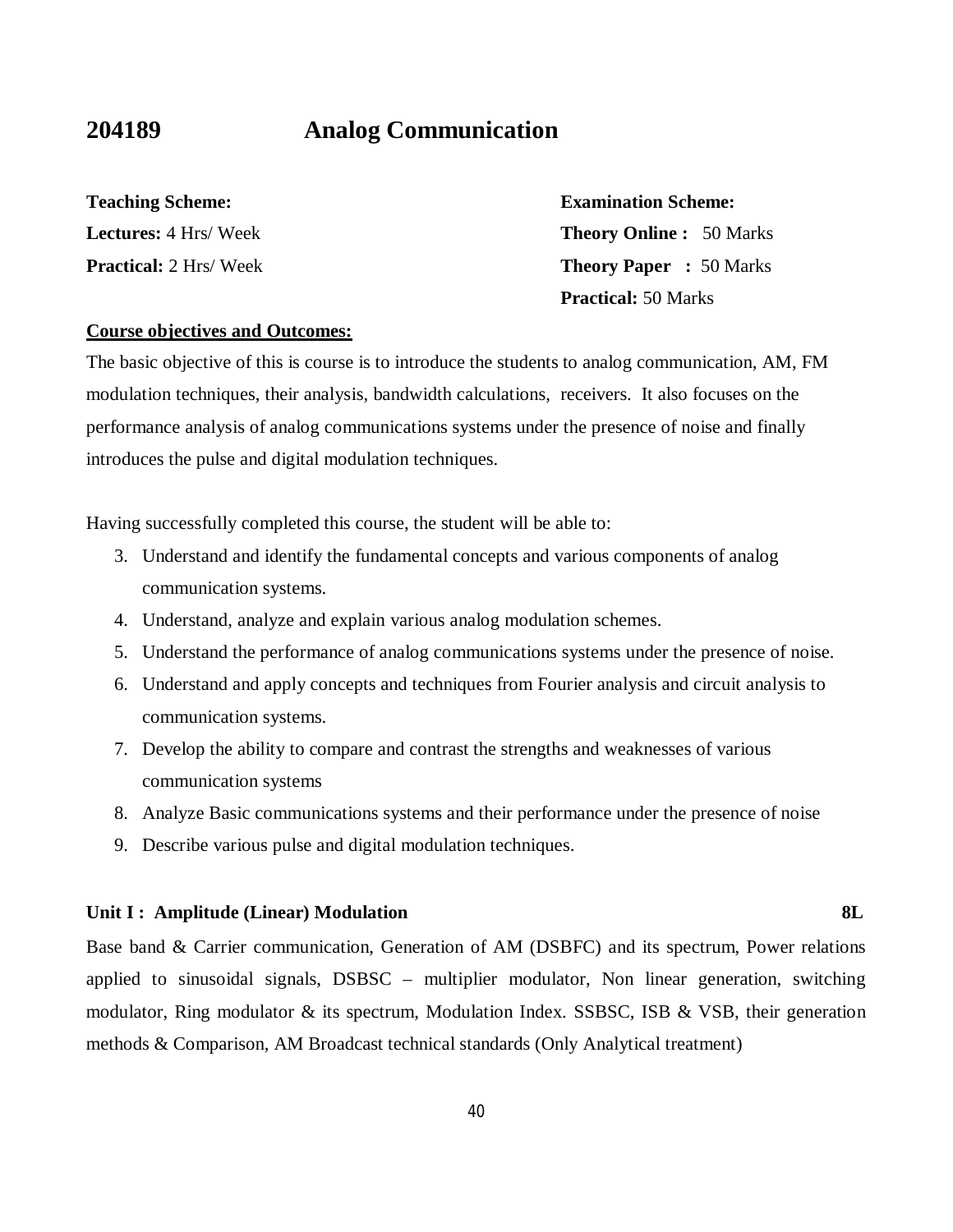#### Unit II : Angle(Exponential) Modulation **8L**

Instantaneous frequency, Concept of Angle modulation, frequency spectrum, Narrow band & wide band FM, Modulation index, Bandwidth, Phase Modulation, Bessel's Function and its mathematical analysis, Generation of FM (Direct & Indirect Method), Comparison of FM and PM.

#### **Unit III : AM and FM Receivers 8L**

Block diagram of AM and FM Receivers, Super heterodyne Receiver, Performance Characteristics: Sensitivity, Selectivity, Fidelity, Image Frequency Rejection and IFRR. Tracking, Mixers. AM Detection: Rectifier detection, Envelope detection; Demodulation of DSBSC: Synchronous detection; Demodulation of SSBSC: Envelope detection; FM Detection using PLL.

#### **Unit IV :** Noise 6L

Sources of Noise, Types of Noise, White Noise, Thermal noise, shot noise, partition noise, Low frequency or flicker noise, burst noise, avalanche noise, Signal to Noise Ratio, SNR of tandem connection, Noise Figure, Noise Temperature, Friss formula for Noise Figure, Noise Bandwidth.

#### Unit V : Behavior of Analog Systems in Presence of Noise 6L

Base band systems, Amplitude modulated systems- DSBSC, SSBSC & AM, Angle modulated systemsphase modulation, frequency modulation, Threshold in angle modulation, Pre emphasis & De emphasis in FM, Comparison of performance of AM & FM systems.

#### **Unit VI : Pulse Analog modulation 6L**

Band limited & time limited signals, Narrowband signals and systems, Sampling theorem in time domain, Nyquist criteria, Types of sampling- ideal, natural, flat top, Aliasing & Aperture effect. PAM PWM & PPM. Pulse Code Modulation – Generation & reconstruction

#### **Text Books :**

- 1. B. P. Lathi, "Modern Digital and Analog. Communication Systems", 3<sup>rd</sup> Edition, Oxford University Press
- 2. Dennis Roddy & Coolen, "Electronic Communication",  $4<sup>th</sup>$  Edition, Prentice Hall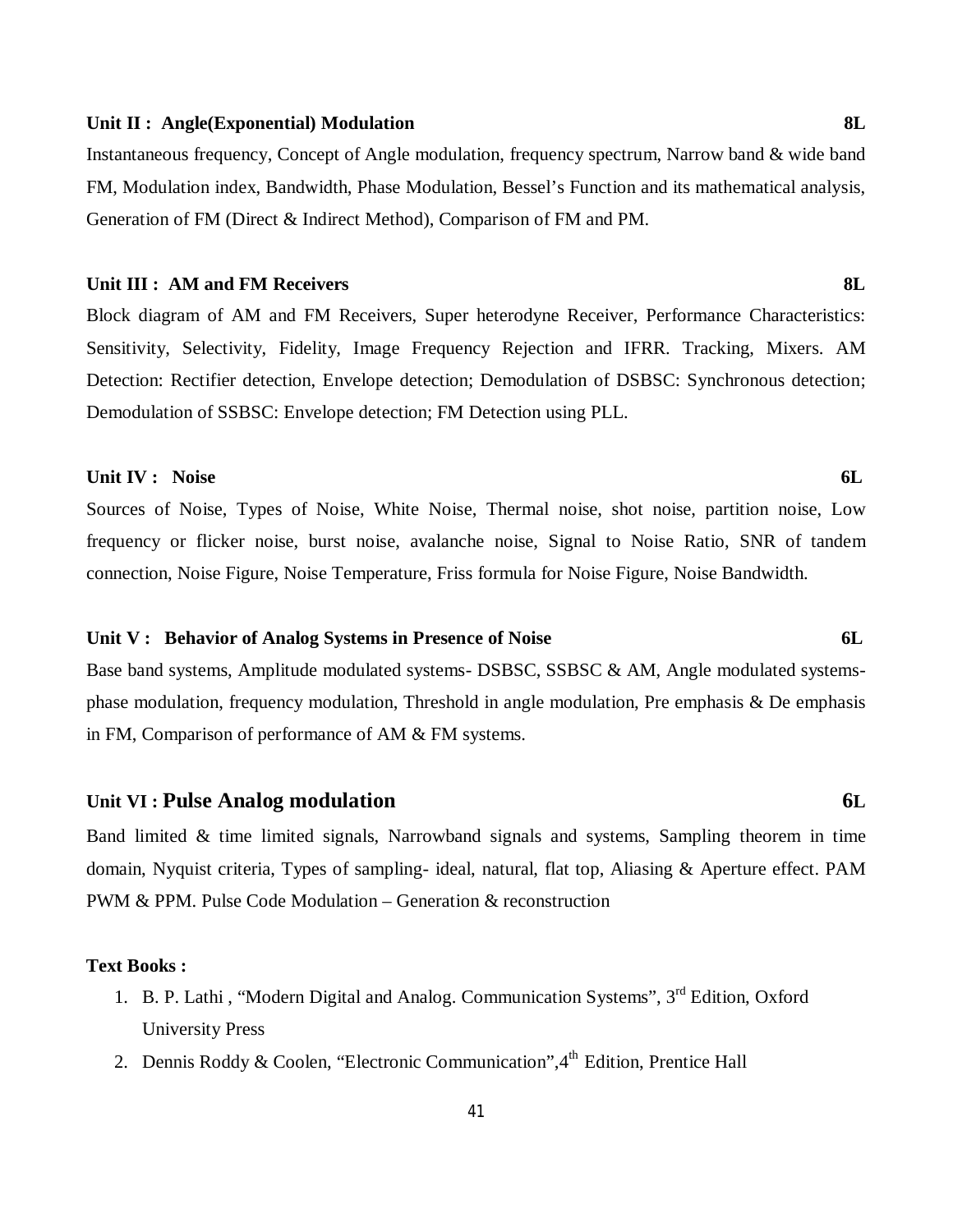### **Reference Books :**

- 1. Simon Haykin, "Communication Systems",  $4<sup>th</sup>$  Edition, John Wiley & Sons
- 2. Taub & Schilling, "Principles of Communication Systems", Tata McGraw-Hill
- 3. George Kennedy, "Electronic Communication Systems" 5<sup>th</sup> Edition, McGraw-Hill
- 4. Frenzel, "Principles of Electronic Communication Systems"3<sup>rd</sup> Edition, Tata McGraw-Hill

# **Analog Communication (Practical)**

- 1. Study of Class C Single Tuned amplifier to demonstrate AM Generation
- 2. A) AM Generation (DSB-FC): Calculation of modulation index by graphical method, Power of AM Wave for different modulating signal.
	- B) Envelope Detector Practical diode detector, Observe effect of change in RC time constant which leads to diagonal and negative clipping
- 3. Generation of DSB-SC with the help of Balanced Modulator IC1496/1596 & its detection
- 4. SSB modulator using Filter method, phase shift method & its detection
- 5. AM transmitter: Measure Total power of transmitter with the help of Spectrum Analyzer or Wattmeter, Observe variation in total power by varying modulating signal level
- 6. A) Frequency modulator using varactor diode and NE 566 VCO, calculation of modulation index
	- B) FM demodulator using such as IC 565 ( PLL based)
- 7. Study of FM Transmitter; observe output waveform using Spectrum Analyzer and see the effect of Eigen values on carrier power.
- 8. Measurement of Performance Characteristics of Receiver: Sensitivity, Selectivity, Fidelity.
- 9. Verification of Sampling Theorem, PAM Techniques, (Flat top & Natural sampling), Effect of variable sampling rate, filter cutoff, reconstruction of original signal using Interpolation Filter. Aliasing Effect in frequency domain.

### **Following assignments may be performed using suitable software (Any Two)**

- 1. Generate AM waveform for given modulation index, signal frequency and carrier frequency.
- 2. Generate FM waveform for given signal amplitude and carrier frequency.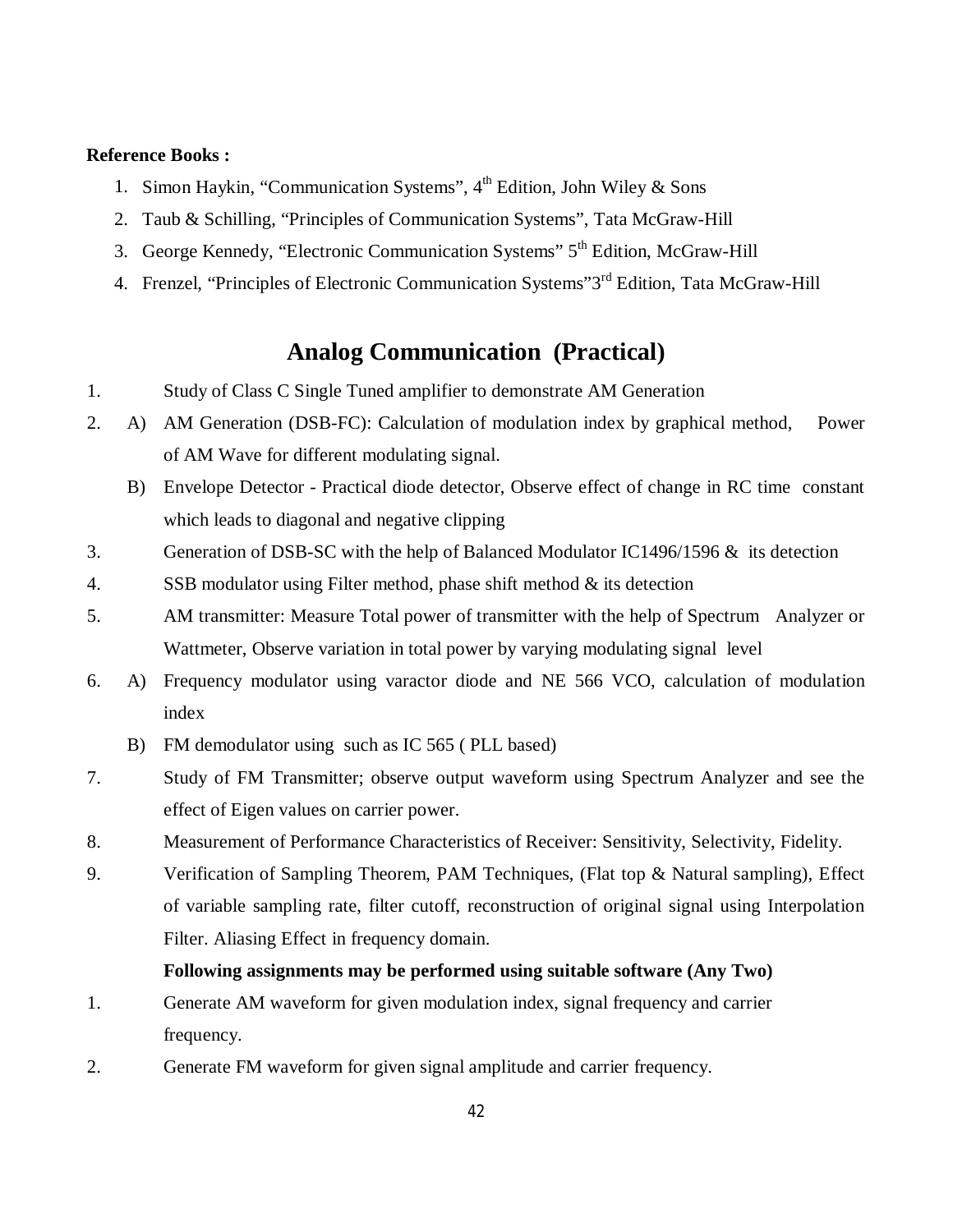- 3. Prove sampling Theorem. Reconstruct the analog signal from its samples. Observe aliasing effect by varying sampling frequency.
	- **Note:** 1.Transmitter and Receiver experiments are mandatory and to be carried out at **Radio Frequency (**Preferably above 500 KHz).
		- 2. A visit to Broadcasting Station is desirable.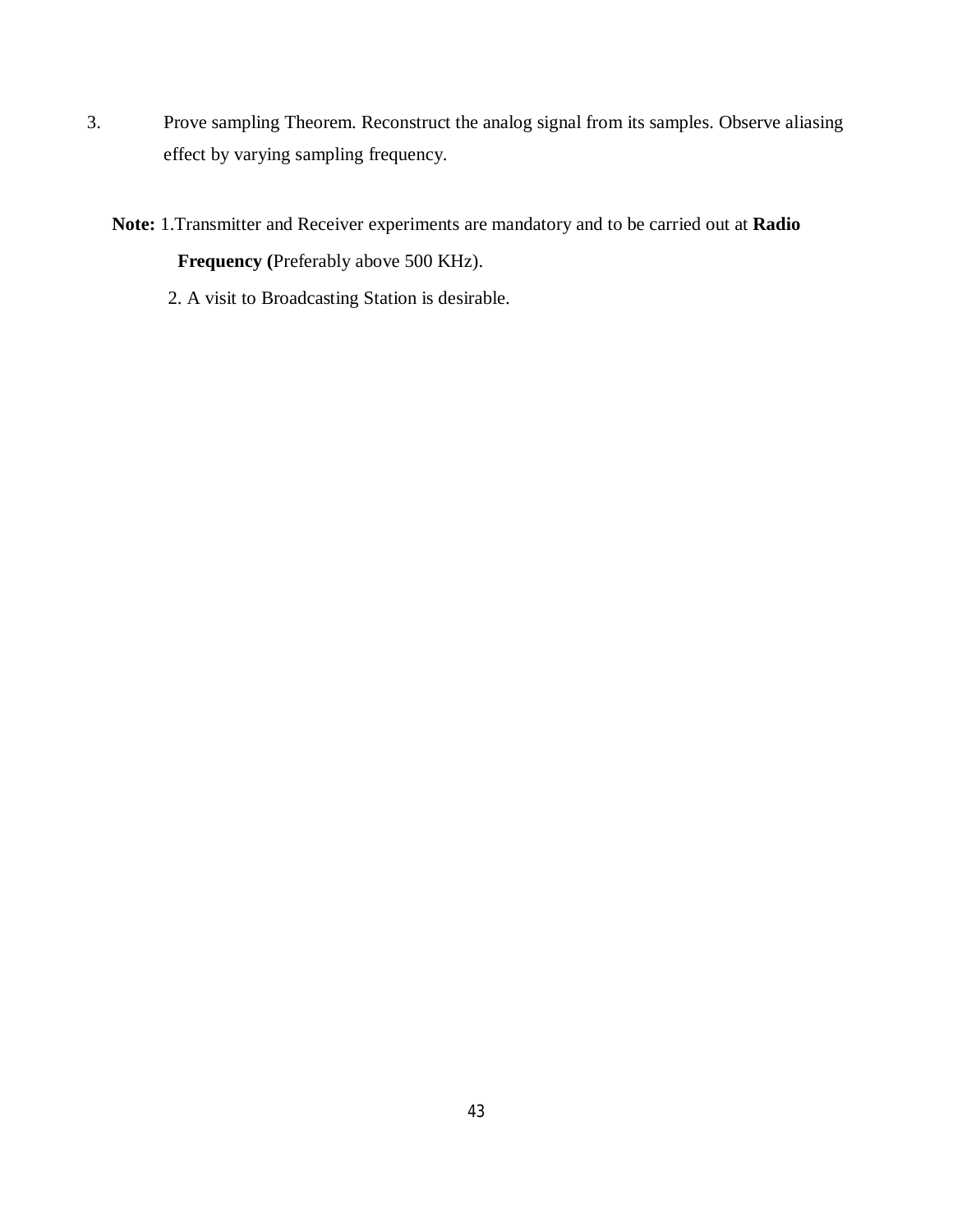# **204190 Computer Organization**

**Teaching Scheme: Lectures:** 3 Hrs/ Week **Examination Scheme: Theory Online :** 50 Marks **Theory Paper :** 50 Marks

#### **Course Objectives and Outcomes:**

Computer has become an integral part across all the branches of engineering. It is essential for an electronics and telecommunication engineering student to know the fundamental concepts of computer organization and its architecture. In spite of the variety and pace of change in the computer field, certain fundamental concepts apply consistently throughout. The objective of this course is to provide a thorough discussion of the fundamentals of computer organization and architecture and to relate these contemporary computer organization, architecture and design issues.

Having successfully completed this course, the student will be able to:

- 1. Understand and describe the basic structure of a computer, machine instruction and their execution.
- 2. Understand and analyze performance issues in computer system.
- 3. Understand, apply and carry out binary arithmetic operations such as high speed addition, multiplier including the algorithms
- 4. Understand, and explain the instruction execution, internal functions of processor and control unit design.
- 5. Understand and describe the various way of communication with I/O devices and standard I/O interfaces.
- 6. Understand and describe the memory organization and hierarchical memory system.
- 7. Understand and explain the various aspects of 8086 (16 bit microprocessor) processor as a case study.

#### **Unit I : Basic Structure of Computer 6L**

Computer types, Functional units - input unit; output unit; ALU; control unit; memory unit, Basic operational concepts, Bus structure, Software, Performance – processor clock; basic performance equation; pipelining and superscalar; operation; clock rate; instruction set: CISC & RISC;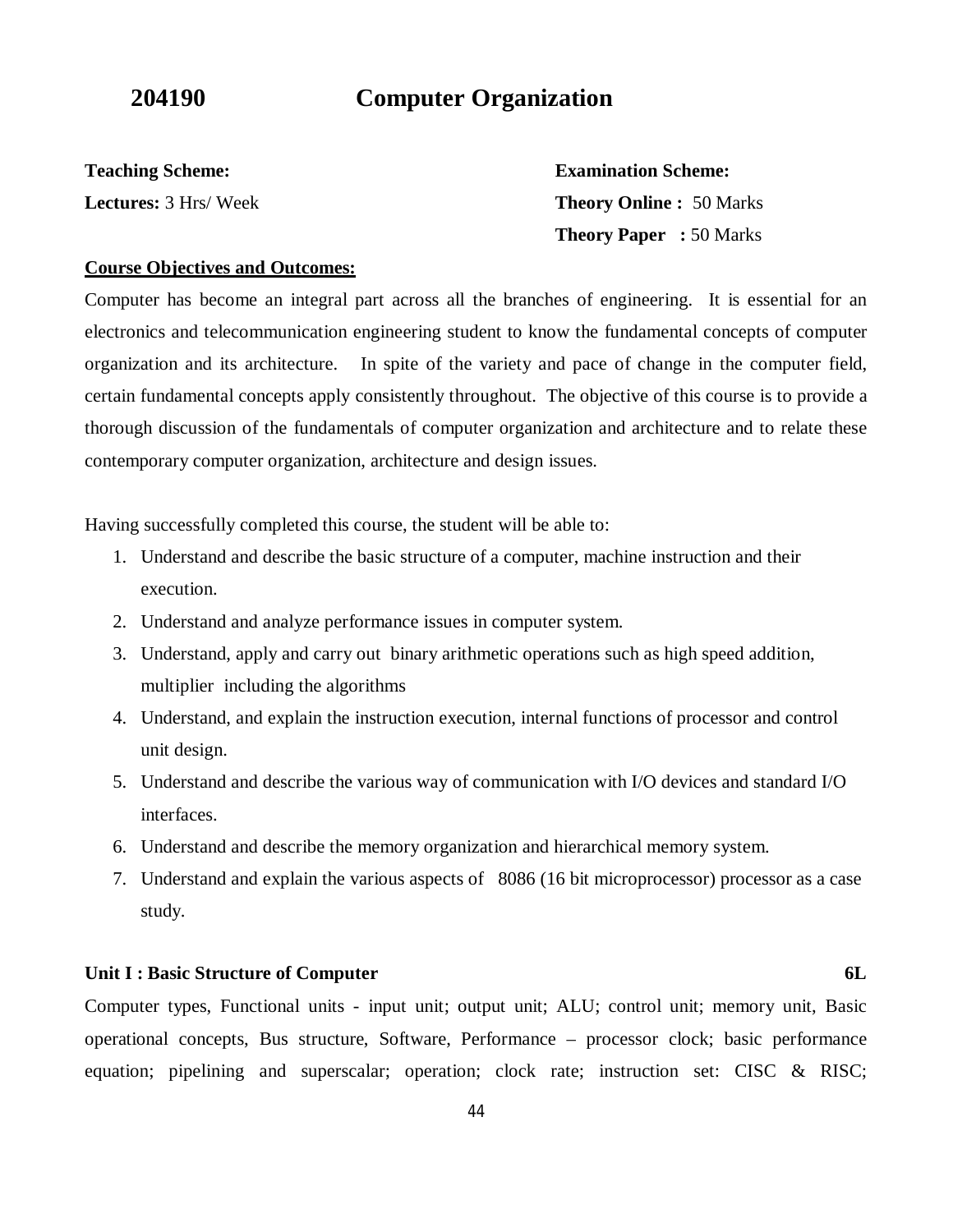Multiprocessors & Multi computers, Historical perspective (generations of a computer).

#### **Unit II : Arithmetic Unit 6L**

Addition and subtraction of signed binary numbers, Design of fast adders, Multiplication of positive numbers, Signed Operand Multiplication, Booths Algorithm, Fast multiplication, Integer Division, Floating point Numbers and Operations, IEEE standards, Floating point arithmetic.

#### **Unit III : Control Unit 8L**

Single Bus Organization - register Transfer; performing an arithmetic or logic operation; fetching and storing word from/to memory; execution of complete instruction; branch instruction, Multi-bus organization, Hardwired Control- Design methods – state table and classical method, A complete processor, Micro-programmed Control- microinstructions, micro- program sequencing, wide branch addressing, microinstructions with next address field, perfecting microinstructions, emulation.

#### Unit IV : Input-Output Organization 6L

I/O Organization- accessing I/O devices, Interrupts- interrupt hardware, enabling and disabling interrupts, handling multiple requests, controlling devices, exceptions, interface circuits, Direct memory access – bus arbitration, Buses- Synchronous; asynchronous, Interface circuits- parallel; serial, Standard I/O- PCI, SCSI, USB.

#### Unit V : Memory Organization 6L

Memory Hierarchy, Semiconductor RAM memories- internal organization of memory chips; static memories; asynchronous and synchronous DRAM; Structure of larger memories, Cache memory, Virtual Memories.

#### **Unit VI : Microprocessor 8L**

The 8086 microprocessor, architecture of 8086, Pin diagram, Programming model of 8086, Logical to physical addressing, Addressing modes, Interrupt structure.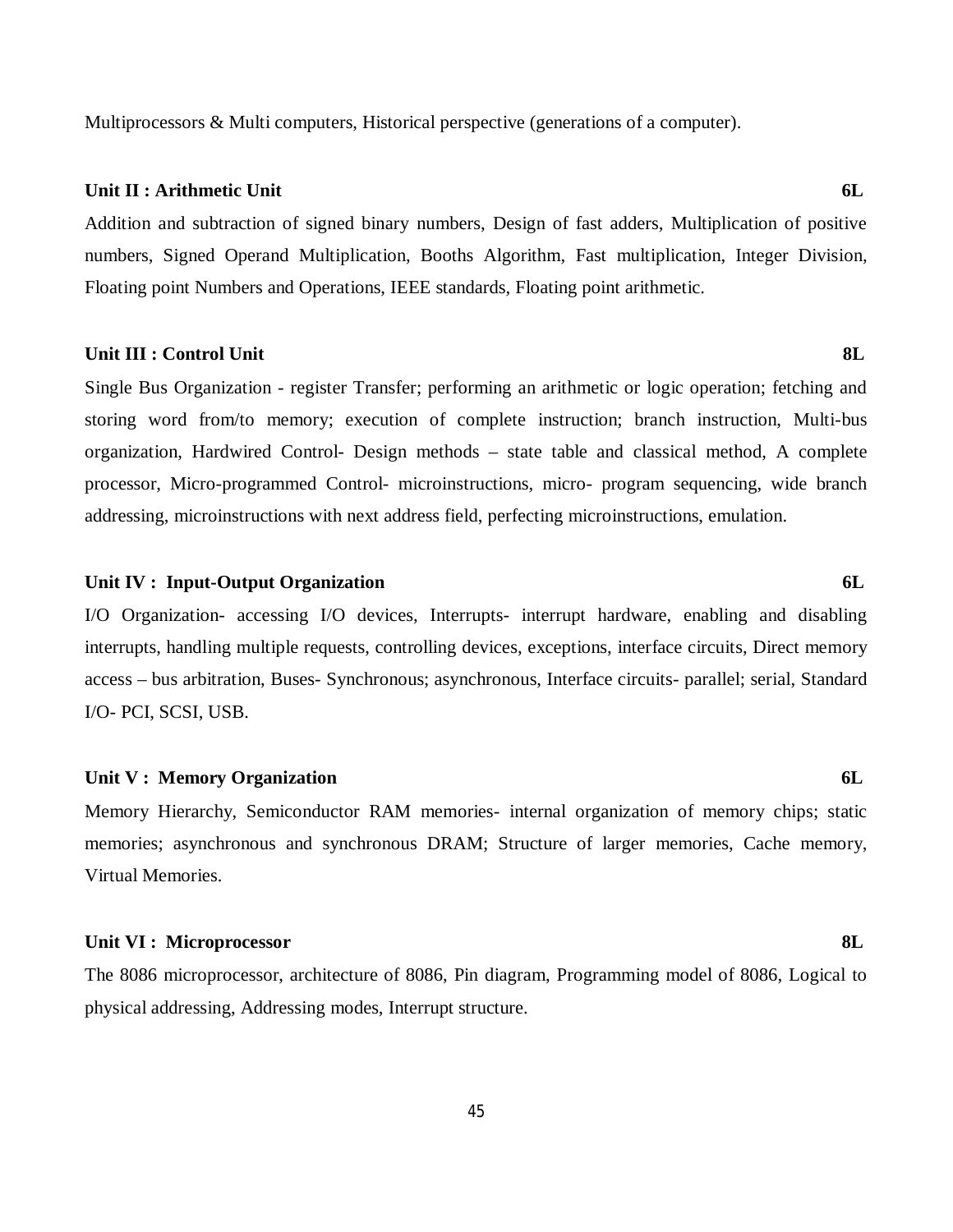### **Text Books :**

- 1. C. Hamacher, V. Zvonko, S. Zaky, "Computer Organization", McGraw Hill, 2002, 5th edition.
- 2. Douglas Hall, "Microprocessors & Interfacing", McGraw Hill, Revised 2nd Edition, 2006.

### **Reference Books :**

- 1. J. Hays, "Computer Architecture and Organization", 2nd Edition, McGraw-Hill, 1988 ISBN 0– 07–100479–3
- 2. Stallings William, "Computer Organization and Architecture: Principles of structure and function", 2nd Ed, Maxwell Macmillan Editions, 1990 ISBN  $0 - 02 - 946297 - 5$ .
- 3. John Uffenbeck, "The 8086/88 Family: Design, Programming & Interfacing", PHI.
- 4. Liu, Gibson, "Microcomputer Systems: The 8086/88 Family", 2nd Edition, PHI, 2005.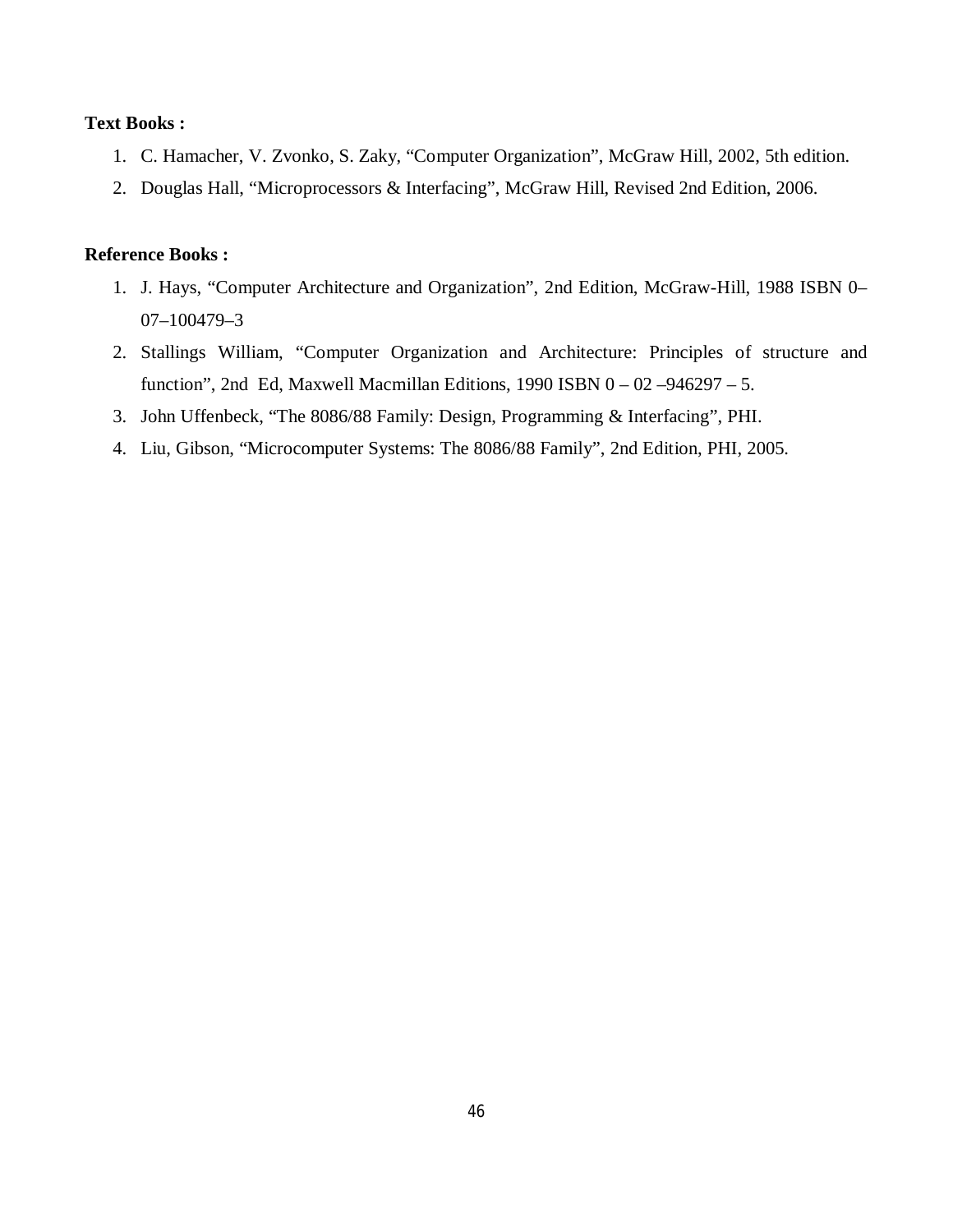# **204191 Object Oriented Programming**

**Teaching Scheme: Lectures:** 2 Hrs/ Week

**Practical :** 2 Hr/Week

# **Examination Scheme:**

**Oral :** 50 Marks **Term work :** 25 Marks

#### **Course Objectives:**

The objective of this course is to learn object oriented concepts and build object oriented programming application using  $C_{++}$  and Java. Its main objective is to teach the basic concepts and techniques which form the **object oriented programming paradigm**

Having successfully completed this course, the student will be able to:

- 1. Justify the philosophy of object-oriented design and the concepts of encapsulation, abstraction, inheritance, and polymorphism;
- 2. Design, implement, test, and debug simple programs in an object-oriented programming language.
- 3. Describe how the class mechanism supports encapsulation and information hiding.
- 4. Design, implement, and test the implementation of "is-a" relationships among objects using a class hierarchy and inheritance.
- 5. Compare and contrast the notions of overloading and overriding methods in an object-oriented language.

### **Unit I: Object Oriented Programming and Basics of C++ 4L**

Principles of Object-Oriented Programming, Beginning with C++, Tokens, Expressions and Control Structures, Functions in C++.

#### **Unit II**: **Classes and Objects in C++** 4L

Classes and Objects, Constructors and Destructors.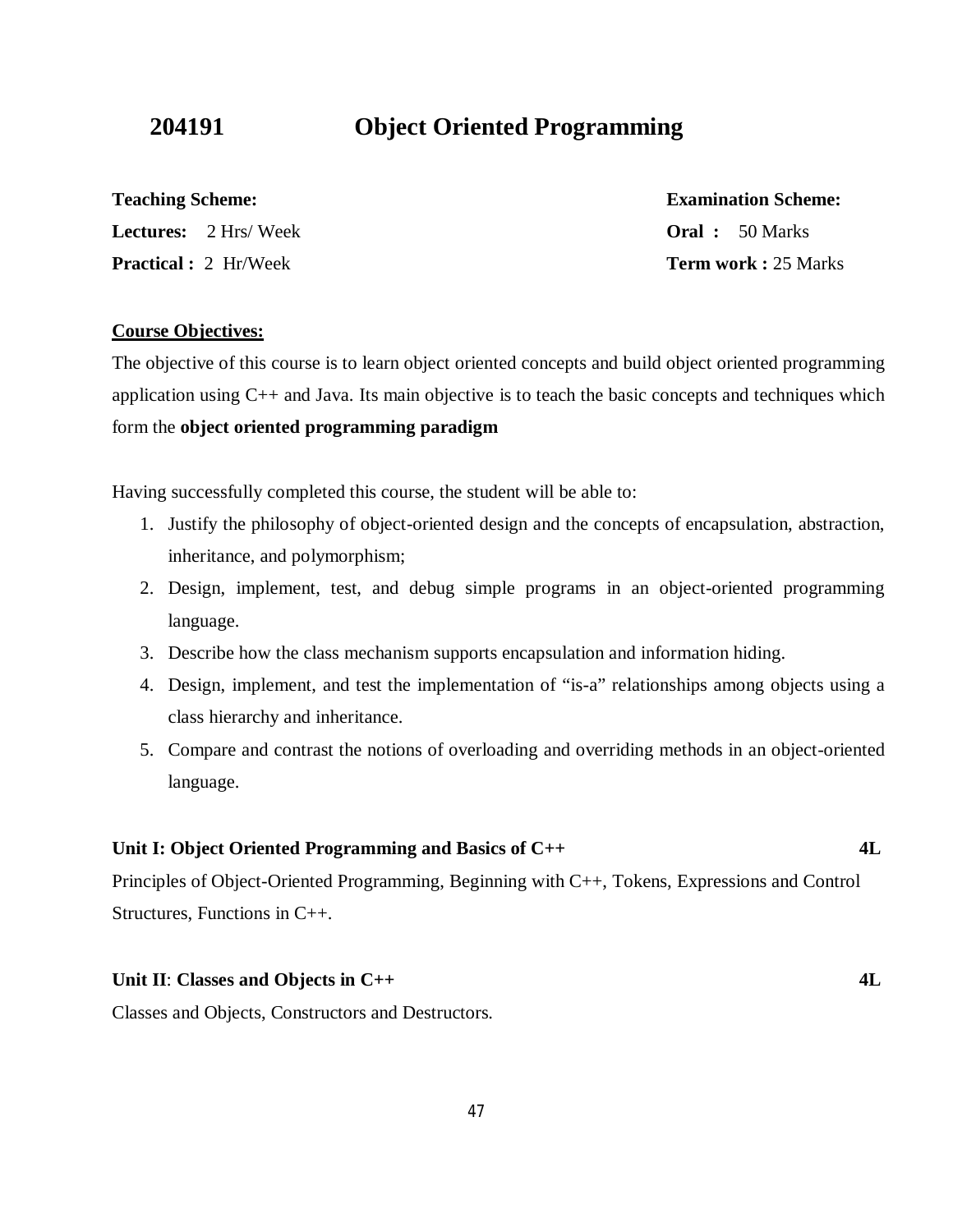| Unit III: Operator Overloading, Inheritance and Polymorphism in $C_{++}$                       | 4L |
|------------------------------------------------------------------------------------------------|----|
| Operator Overloading and Type Conversions, Inheritance: Extending Classes, Pointers, Virtual   |    |
| Functions and Polymorphism.                                                                    |    |
|                                                                                                |    |
| Unit IV: Object Oriented Programming and Basics of Java                                        | 3L |
| Java Evolution, Overview of Java Language, Constants, Variables, and Data Types, Operators and |    |
| Expressions, Decision making.                                                                  |    |
|                                                                                                |    |
| Unit V: Classes and Objects in Java                                                            | 4L |

Classes, Objects and Methods, Arrays Strings and Vectors.

#### **Unit VI: Interfaces: Multiple Inheritance in Java 3L**

Defining interfaces, Extending interfaces, Implementing interfaces, Accessing interface variables.

#### **Text Books:**

1. E Balagurusamy, "Object Oriented Programming Using C++ and JAVA", Tata McGraw-Hill

#### **Reference books:**

- 1. Bjarne Stroustrup, "C++ Programming Language", Pearson Education
- 2. H.M.Dietel and P.J.Dietel, "Java How to Program" Pearson Education/PHI, Sixth Edition
- 3. Robert Lafore, "Object-Oriented Programming in C++ ",Pearson Education India , (4th Edition)
- 4. Herbert Schildt, "Java: The Complete Reference" Tata McGraw-Hill (7<sup>th</sup> Edition)
- 5. Yeshwant Kanetkar "Let us C++", BPB Publications

# **List of Practical**

1. Write a program in C++ to sort the numbers in an array using separate functions for read, display, sort and swap. The objective of this assignment is to learn the concepts of input, output, functions, call by reference in C++.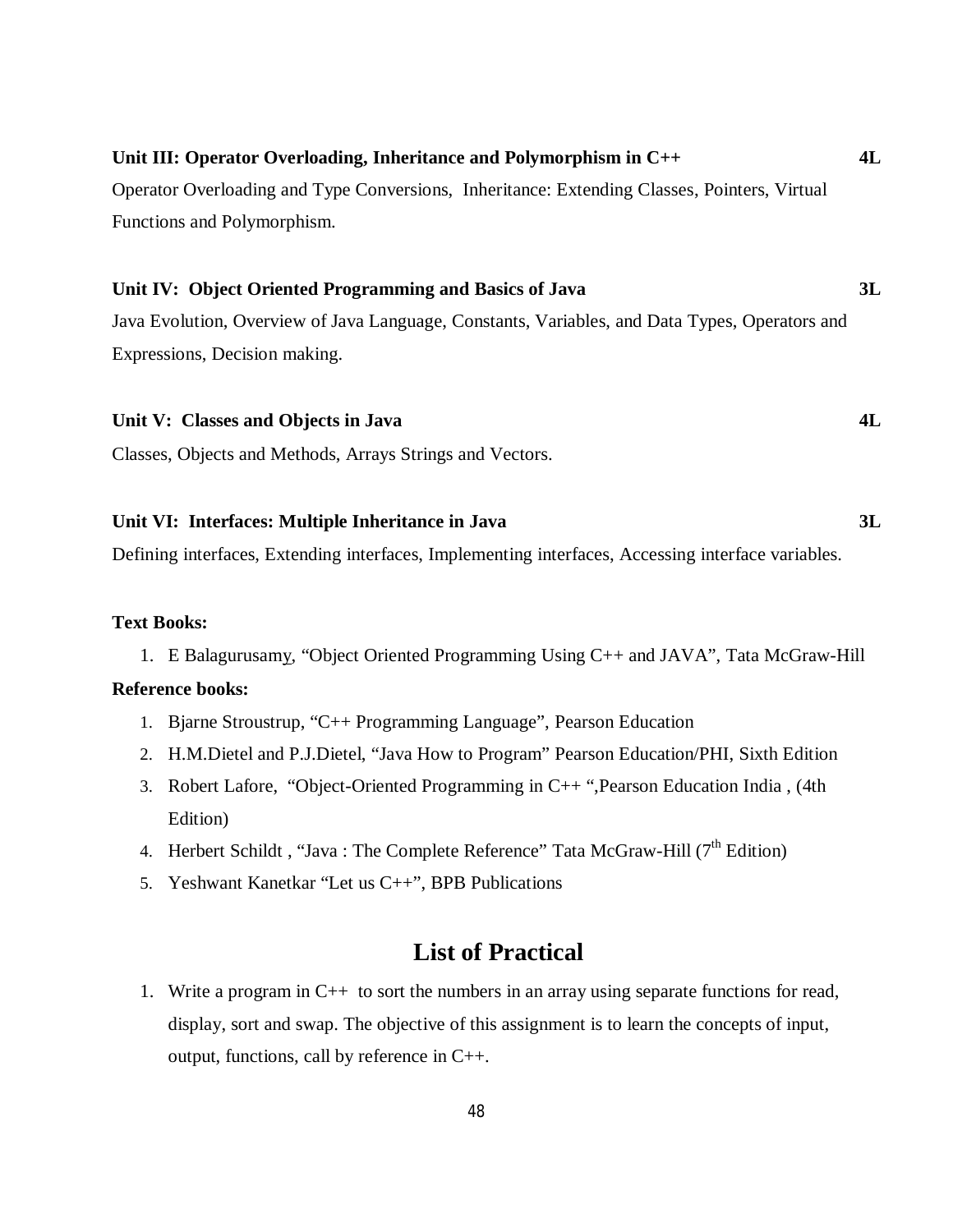- 2. Write a program in C++ to perform following operations on complex numbers Add, Subtract, Multiply, Divide, Complex conjugate. Design the class for complex number representation and the operations to be performed. The objective of this assignment is to learn the concepts classes and objects
- 3. Write a program in C++ to implement Stack. Design the class for stack and the operations to be performed on stack. Use Constructors and destructors. The objective of this assignment is to learn the concepts classes and objects, constructors and destructors.
- 4. Write a program in C++ to perform following operations on complex numbers Add, Subtract, Multiply, Divide. Use operator overloading for these operations. The objective of this assignment is to learn the concepts operator overloading.
- 5. Write a program in C++ to implement database of persons having different profession e,g. engineer, doctor, student, laborer etc. using the concept of multiple inheritance. The objective of this assignment is to learn the concepts of inheritance.
- 6. Write a program in Java to implement a Calculator with simple arithmetic operations such as add, subtract, multiply, divide, factorial etc. using switch case and other simple java statements. The objective of this assignment is to learn Constants, Variables, and Data Types, Operators and Expressions, Decision making statements in Java.
- 7. Write a program in Java with class Rectangle with the data fields width, length, area and colour. The length, width and area are of double type and colour is of string type. The methods are get\_length(), get\_width(), get\_colour() and find\_area(). Create two objects of Rectangle and compare their area and colour. If the area and colour both are the same for the objects then display " Matching Rectangles", otherwise display " Non-matching Rectangle".
- 8. Write Programs in Java to sort i) List of integers ii) List of names. The objective of this assignment is to learn Arrays and Strings in Java
- 9. Write a Program in Java to add two matrices. The objective of this assignment is to learn Arrays in Java
- 10. Write a program in Java to create a player class. Inherit the classes Cricket\_player, Football\_player and Hockey\_player from player class. The objective of this assignment is to learn the concepts of inheritance in Java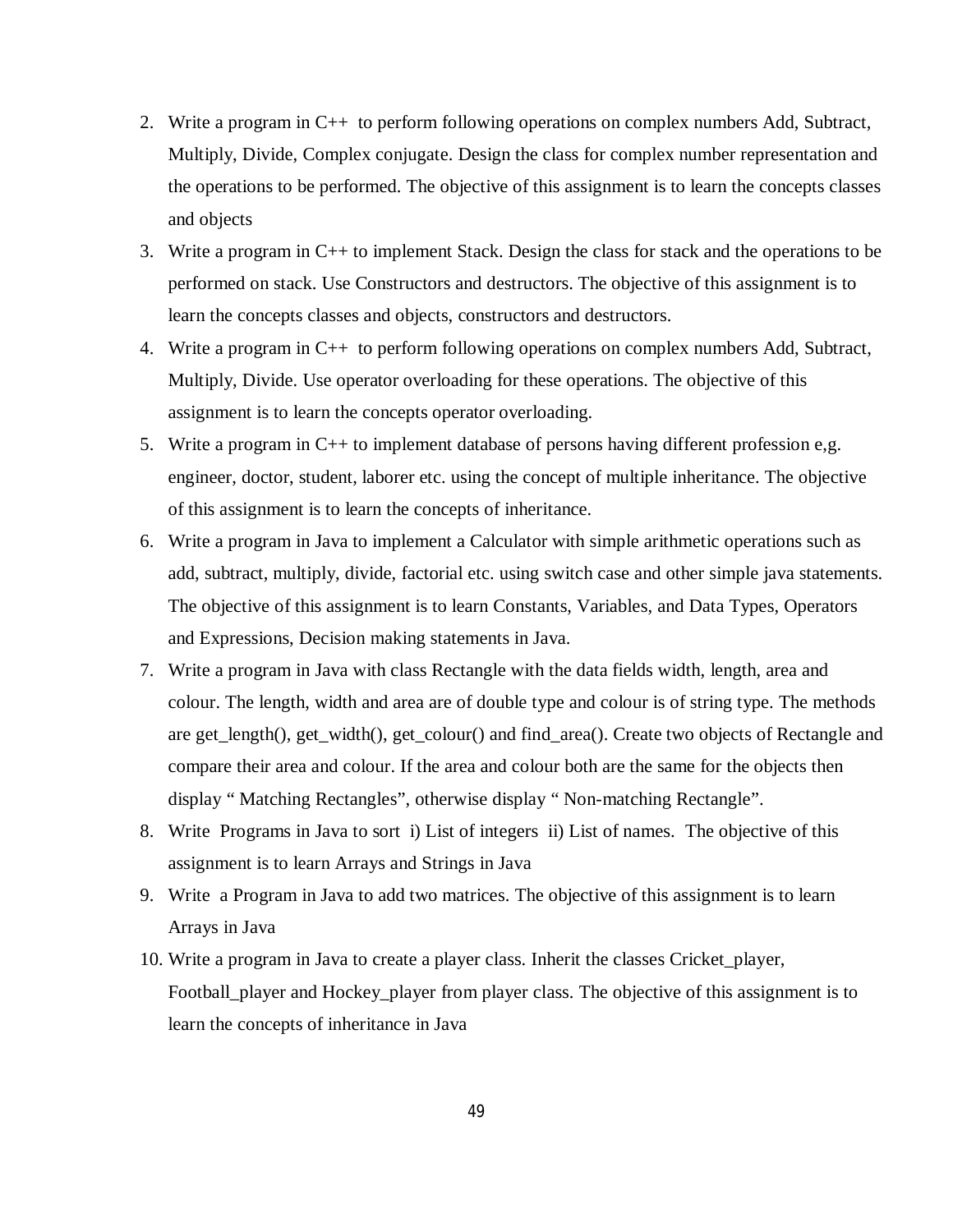# **204192 Soft Skills**

**Teaching Scheme:** 

**Lectures:** 1 Hrs/ Week

**Practical :** 2 Hr/Week

**Examination Scheme: Term work :** 25 Marks

#### **Course Objectives and Outcomes**

The objective of this course to help the students to develop as team member, leader and all round professional in the long run. This course would focus on over all personality development of the student and to improve his technical writing and documentation.

Having successfully completed this course, the student will be able to:

- 1. Communicate, interact and present his ideas to the other professionals.
- 2. Understand and aware of importance, role and contents of soft skills through instructions, knowledge acquisition, demonstration and practice.
- 3. Have right attitudinal and behavioral aspects, and build the same through activities.
- 4. Possess right professional and social ethical values.

#### **UNIT I: Self Awareness and self Development 2L**

Self-Assessment, Self-Awareness, Perceptions and Attitudes, Positive Attitude, Values and Belief Systems, Self-Esteem, Self appraisal, Personal Goal setting, Career Planning, Personal success factors, Handling failure, Emotional Intelligence, Lateral thinking, Depression and Habit, relating SWOT analysis & goal setting, prioritization.

#### **UNIT II: Communication Skill 2L**

Importance of communication, Aspects of communication, communication through words, communication through body language, communication through technology, Oral communication, Listening Skills, Group Discussion and Interview Skills, Presentation skills: preparing the presentation, performing the presentation, Written communication: Reading comprehension, précis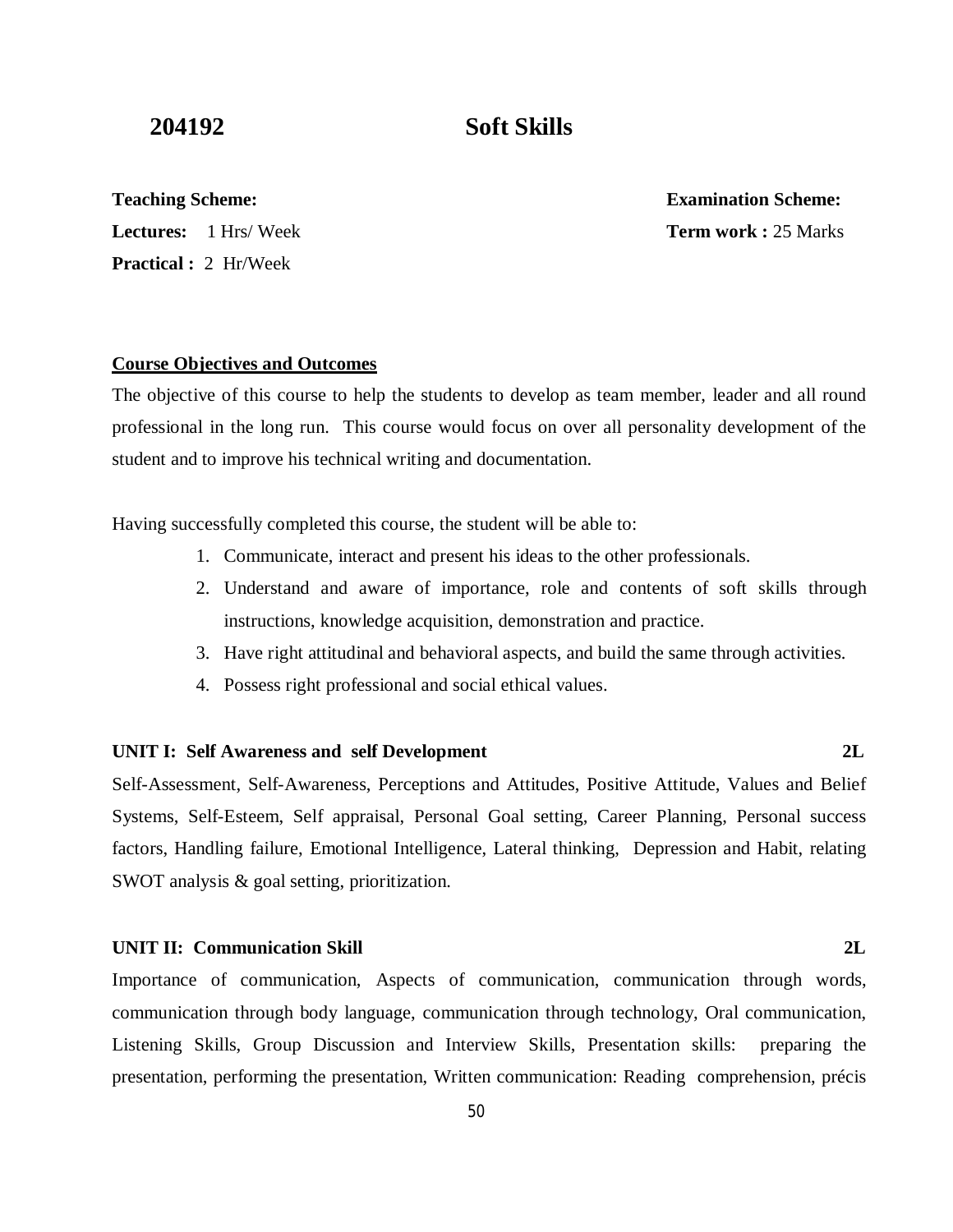writing, Business and technical reports, Styles, Business correspondence, Memorandum writing, Notice, Agenda and Minutes, Research papers and articles, Advertising and job Description, Mechanics of Manuscript preparation.

#### **UNIT III: Interpersonal relationship 3L**

Team work, Team effectiveness, Group discussion, Decision making - Team Communication. Team, Conflict Resolution, Team Goal Setting, Team Motivation Understanding Team Development, Team Problem Solving, Building the team dynamics, Multicultural Diversity and Socialising

#### **UNIT IV: Leadership Skills 2L**

Leaders: their skills, roles, and responsibilities. Vision, Empowering and delegation, motivating others, organizational skills, team building, Organizing and conducting meetings, decision making, giving support, Vision, Mission, Coaching, Mentoring and counselling, Appraisals and feedback, conflict, Power and Politics, Public Speaking.

#### **UNIT V: Other Skills 2L**

Managing Time, Managing Stress, Meditation. Improving personal memory, Study skills that include Rapid Reading, Notes Taking, Self learning, Complex problem solving and creativity, listening skills and speaking skills, Corporate and Business Etiquettes.

#### **Unit VI: Ethics in Engineering Practice and Research 3L**

Introduction to ethical reasoning and engineer ethics, Right and responsibilities regarding Intellectual property, workplace rights and responsibilities, Central Professional Responsibilities of Engineers, Responsibility for environment.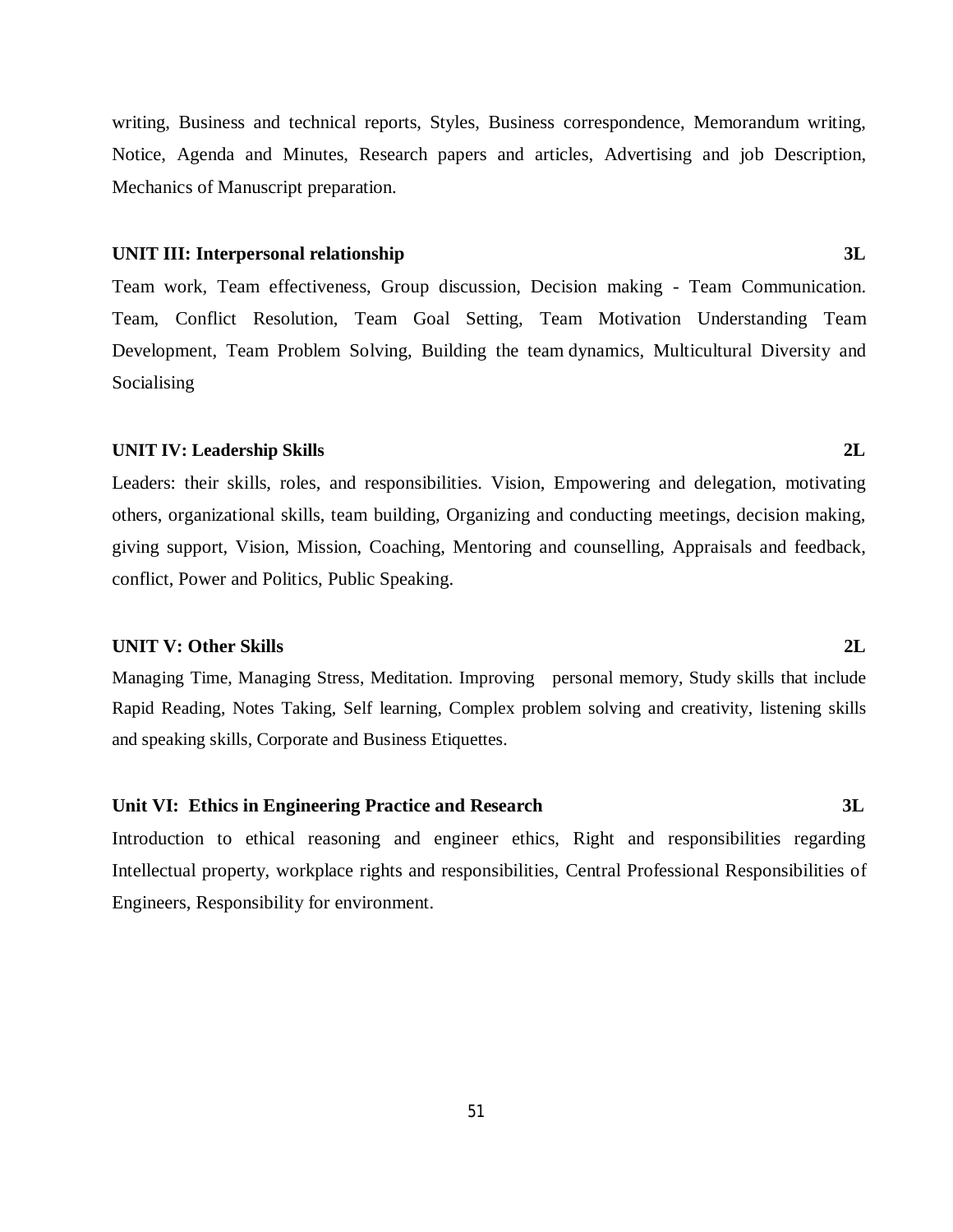#### **Term Work/Assignments**

- 1. SWOT analysis
- 2. Personal & Career Goal setting Short term & Long term
- 3 Presentation Skill
- 4. Letter/Application/Notice/Agenda/Minutes writing
- 5. Report writing
- 6. Listening skills using Language laboratory
- 7. Group discussion
- 8. Resume writing
- 9. Team Activity
- 10. Public Speaking

### **\* Perform any 8 exercises out of above 10 with exercise no. 6 as compulsory.**

#### **Text Books:**

- 1. Developing Communication Skill : Krishna Mohan, MeeraBanerji,- MacMillan India Ltd.
- 2. B N Ghosh, : Managing Soft Skills for Persanality Development " Mc Graw Hill
- 3. Ethics in Engineering Practice and Research: Caroline Whitbeck, Cambridge University press
- 4. A Course In Communication Skills : Kiranmai Dutt , Cambridge University press
- 5. English for Business Communication : Simon Sweeney , Cambridge University Press
- 6. Basics Of Communication In English : Francis Sounderaj, MacMillan India Ltd.
- 7. Group Discussions and Interview Skills : Priyadarshi Patnaik , Cambridge University Press
- 8. Professional Presentations : Malcolm Goodale, Cambridge University Press
- 9. An Introduction to Professional English And Soft Skills : Das , Cambridge University Press
- 10. A practical course in Effective English speaking skills , G.K.Gangal, PHI Publication
- 11. A practical course in Effective English writing skills , G.K.Gangal, PHI Publication

#### **Reference Books:**

- 1. A course in Listening and Speaking Vol I &Vol II, V.Sasikumar, P. Kiranmai, Geetha Rajeevan, Cambridge University Press
- 2. A Handbook For English Language Laboratories : E. Sureshkumar , Cambridge University Press.